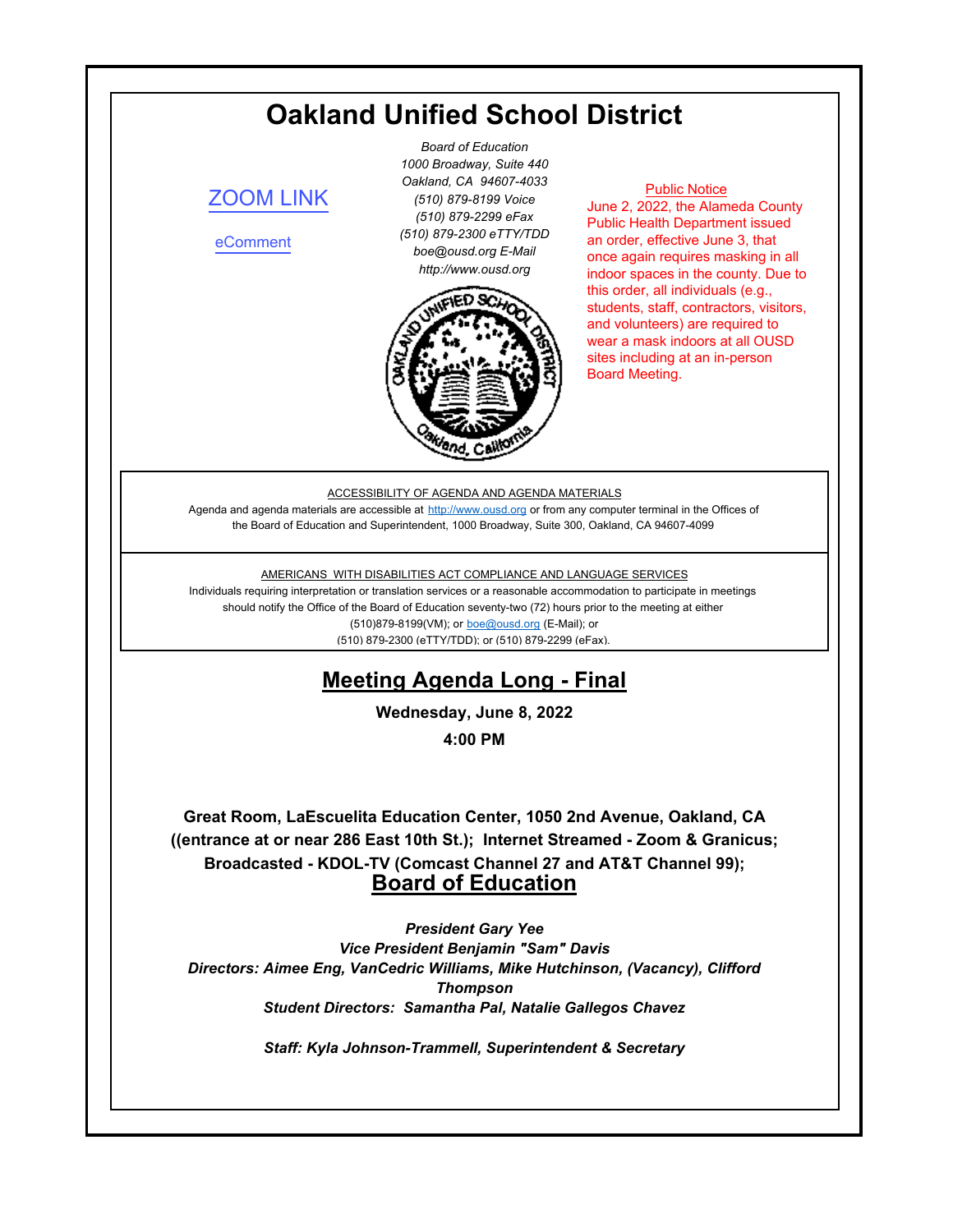LEY CUMPLIMIENTO PARA AMERICANOS CON DISCAPACIDADES Y SERVICIO DE IDIOMAS Personas que requieran servicios de traducción o interpretación o facilidades razonables para participar en juntas deberán notificar a la Oficina de la Mesa Directiva de Educación setenta y dos (72) horas antes de la junta ya sea al (510)879-8199(VM); o boe@ousd.org (E-Mail); o (510) 879-2300 (eTTY/TDD); o (510) 879-2299 (eFax).

# 美国残障人士法案條例遵守及語言服務

個别人士需要傳譯及翻譯服務或有合理安排去參與會議的應該在舉行會議之前的七十二(72)小時通知教育委員 會。請致電(510)879-8199(留言);或 boe@ousd.org (電郵) ;或(510) 879-2300 (電子文字電話/聽障專用電信 設備 (eTTY/TDD));或(510) 879-2299 (電子圖文傳真 (eFax))。

# TUẦN HÀNH ĐẠO LUẬT NGƯỜI MỸ KHUYẾT TẤT VÀ DỊCH THUẬT

Những người nào cần thông ngôn hay phiên dịch hay một sắp xếp hợp lý nào để tham gia các buổi họp phải thông báo Văn phòng của Hội đồng Giáo dục bảy mươi hai (72) tiếng đồng hồ trước buổi họp, số điện thoại (510)879-8199 (VM); hay là boe@ousd.org (E-Mail); hay là (510) 879-2300 (eTTY/TDD); hay là số (510) 879-2299 (eFax).

# សេវាបកប្រែភាសា និងការអនុលោមតាមច្បាប់ជនជាតិអាមេរិកាំងពិការ

អកណាដែលត្រូវការសេវាបកប្រែភាសាដោយផ្ទាល់មាត់ ឬជាលាយលក្ខអក្សរ ឬត្រូវការការជួយសម្រះសម្រលយ៉ាងសមរម្យ មួយ ដើម្បីចូលរួមក្នុងកិច្ចប្រជុំនានានោះ ត្រវង្គល់ដំណឹងទៅកាន់ទីការិយាល័យនៃក្រមប្រឹក្សាអប់រំ ឱ្យបានចិតសិបពី (72) ម៉ោង មុនកិច្ចប្រជុំ តាមរយៈទូរស័ព្ទ:លេខ <u>(510) 879-8199</u> បុតាមរយៈអ៊ីមែល <u>boe@ousd.org</u> បុទូរស័ព្ទ eTTY/TDD លេខ (510) 879-2300 ប៊ូទូសារលេខ (510) 879-2299។

الامتثال لقانون الأمريكيين نو ي الإعاقات (ADA) وتوفير الخدمات اللغوية من يحتاج إلى خدمات الترجمة المكتوبة أو خدمات الترجمة الفورية أو الترتيبات التيسيرية المعفّولة لكي يساهم في الإجتماعات فالمرجو منه إبلاغ مكتب إدارة التعليم إثنين وسبعين (72) ساعة قبل الإجتماع بوسيلة من الوسائل التالية: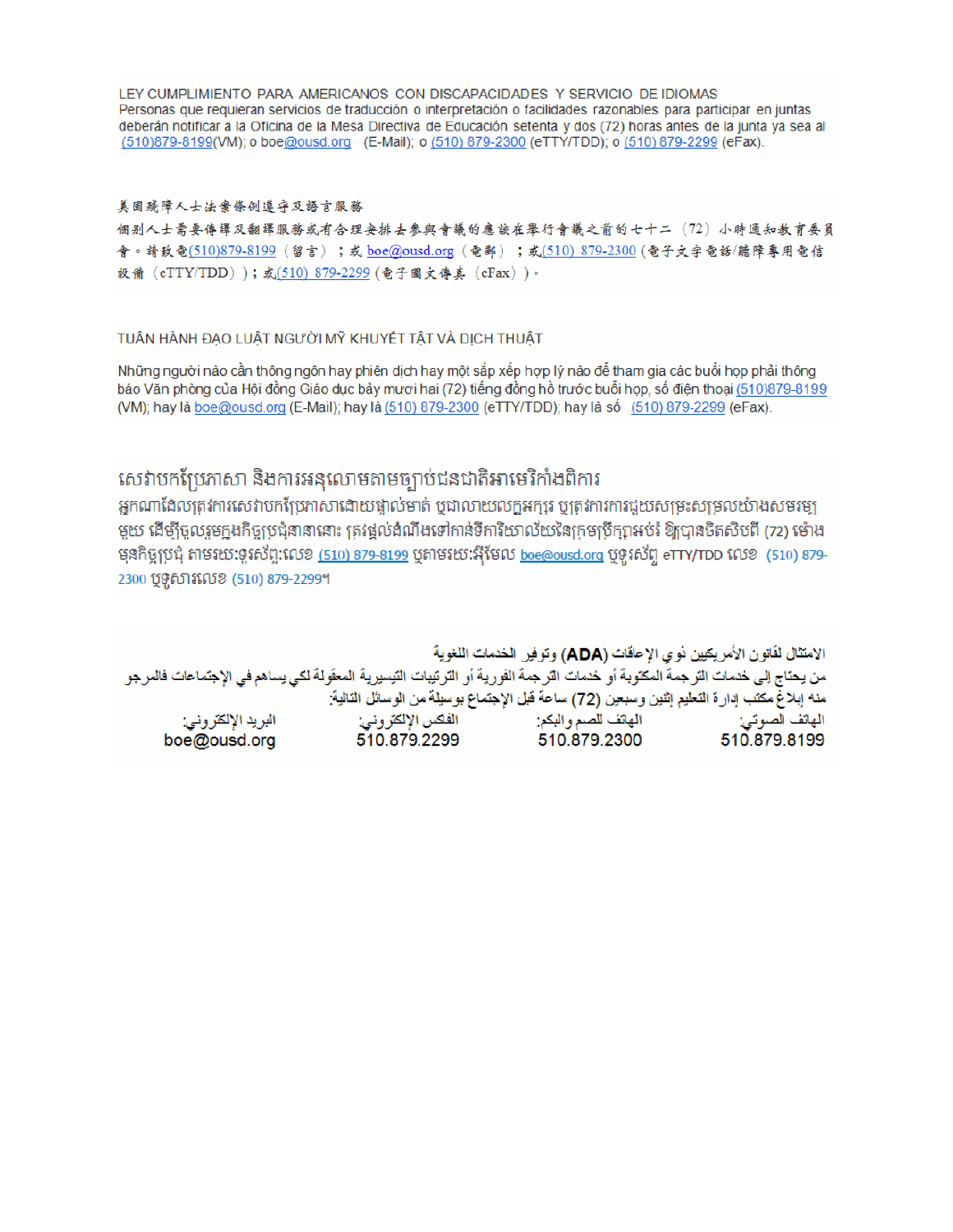# **NOTICE - MEDIA/MEMBERS OF THE PUBLIC MAY ATTEND AND PARTICIPATE IN-PERSON OR VIRTUALLY**

*Members of the media and the public may attend and participate in the Board meeting in-person in The Great Room, La Escuelita Education Center, 1050 2nd Avenue, Oakland, CA 94606-2291 (entrance located at or near 286 East 10th St.) or virtually as described herein.*

*The following information is for those members of the media and public interested in viewing or listening to the Board meeting virtually.*

*• Zoom: To view by Zoom, please click <https://ousd.zoom.us/j/84519595238> on or after the Noticed meeting time. Instructions on how to join a meeting by video conference are available at:*

*https://support.zoom.us/hc/en-us/articles/201362193 -Joining-a-Meeting.*

*• Phone: To listen by phone (via Zoom), please do the following at or after the Noticed meeting time: call (669) 900-9128, then enter Webinar ID 845 1959 5238, then press "#". If asked for a participant id or code, press #. Instructions on how to join a meeting by phone are available at:*

*https://support.zoom.us/hc/en-us/articles/201362663 - Joining-a-meeting-by-phone.*

*• To view the Board meeting from the District's Home Page - Upcoming Events & Live Meeting Video, please select the meeting name and click on the "In Progress" link under Video or go to the Legislative Information Center (under Board of Education on Home Page)>Calendar Tab>Calendar>Today>Board of Education>"In Progress" link under Video.*

*Public comment in-person is permitted within the times allotted for public comment on the Agenda. Virtual comment will also be permitted within the times allotted for public comment on the Agenda in the following two ways:*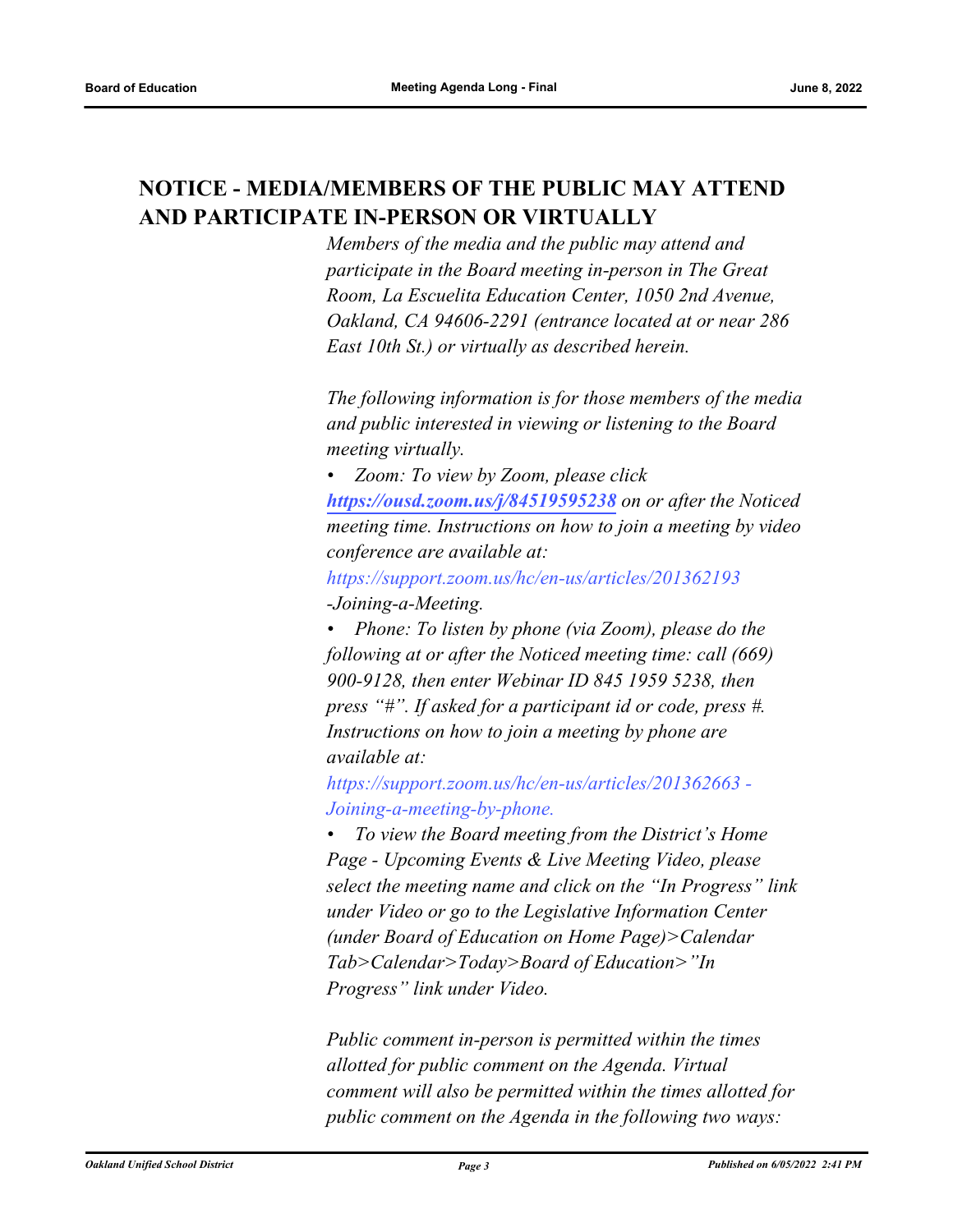# **NOTICE - MEDIA/MEMBERS OF THE PUBLIC MAY ATTEND AND PARTICIPATE IN-PERSON OR VIRTUALLY (CONTINUED)**

*• To comment by Zoom, click the "Raise Your Hand" button to request to speak when Public Comment is being taken on the eligible Agenda item. You will be called on (by the name you logged in with), unmuted and allowed to make public comment. After the allotted time, you will then be remuted. Instructions on how to "Raise Your Hand" is available at:*

*https://support.zoom.us/hc/en-us/articles/205566129 -RaiseHand-In-Webinar.*

*• To comment by phone (via Zoom), press "\*9" to "Raise Your Hand" to request to speak when Public Comment is being taken on the eligible Agenda Item. You will be called on (by the Area Code and the last three digits of your phone number), unmuted and allowed to make public comment. After the allotted time, you will then be re-muted. Instructions of how to raise your hand by phone are available at:*

*https://support.zoom.us/hc/en-us/articles/201362663-Joinin g-a-meeting-by-phone.*

*In addition, members of the public may submit written comments for a posted Board of Education Meeting Agenda Item, before a meeting or while a meeting is "In Progress," from the District's Home Page - Upcoming Events & Live Meeting Video by selecting Board of Education Agenda "eComment" or from the Legislative Information Center, as follows:*

- *If before Sunday, click Calendar Tab>Next Week>Board of Education>eComment*
- *If Sunday or thereafter up thru day before Meeting, click Calendar Tab>This Week>Board of Education>eComment*
- *If day of Meeting, click Calendar Tab>Today>Board of Education>eComment*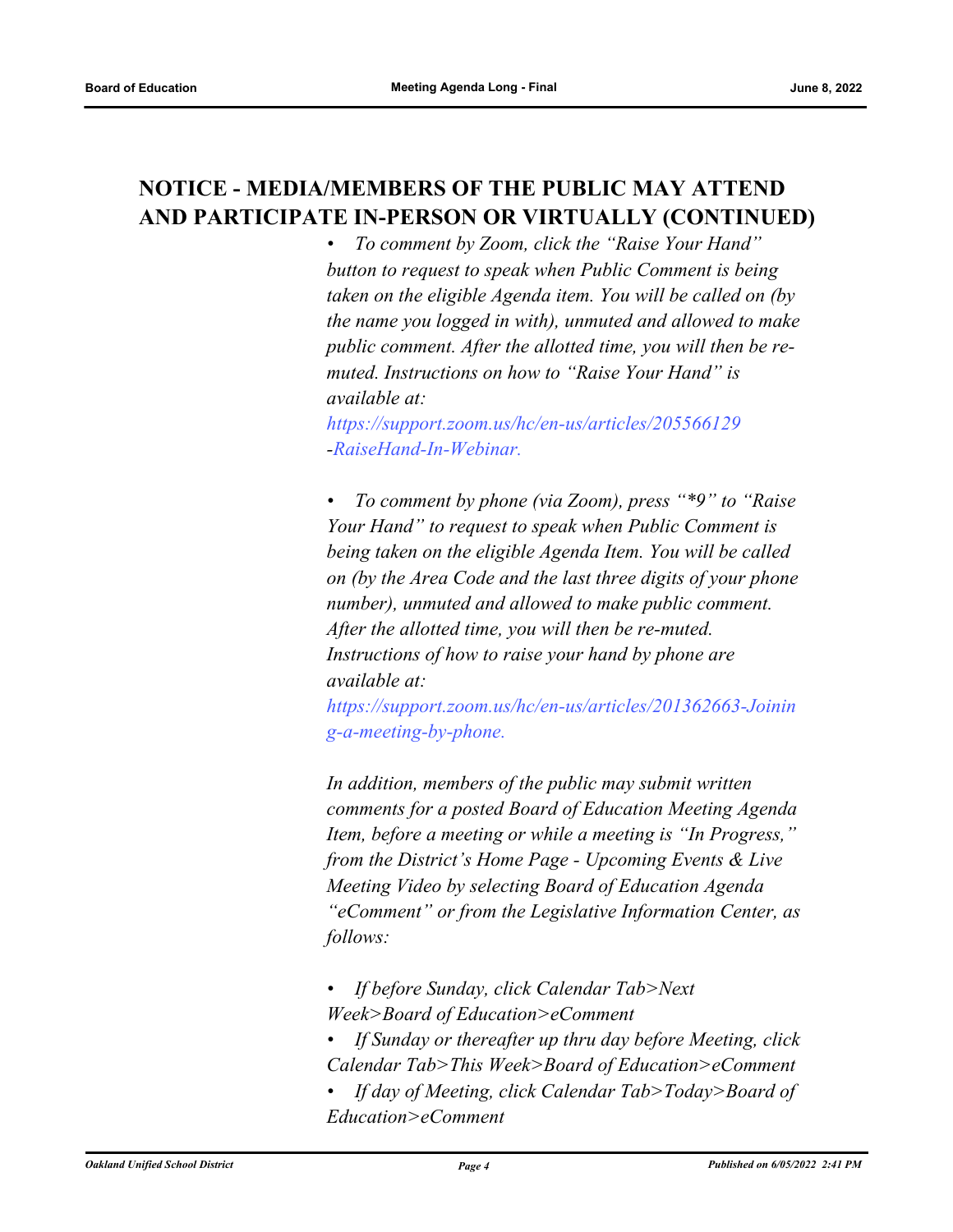*Or "[eComment](https://ousd.granicusideas.com/meetings/2348-board-of-education-on-2022-06-08-4-00-pm)" in bold on the cover page of the Agenda.* 

*Written comments made on an eligible Agenda item, upon clicking of the Submit Button, are immediately sent via email to all members of the legislative body and key staff supporting the legislative body. Each eComment is a Public Record.*

# **NOTICE - RESUME MEETING ENTIRELY VIRTUALLY IF THERE ARE PUBLIC HEALTH VIOLATIONS**

*If there are any violations of any state, local, or District health and safety protocols or other unsafe behavior in light of COVID-19 by one or more attendees that "would present imminent risks to the health or safety of attendees," then the Board President may recess the meeting. If the violation is serious, if there are more violations, or if the violations repeat (after resuming the meeting in person) or persist, then the meeting may resume entirely virtually pursuant to Assembly Bill No. 361 and Resolution No. 2122-0014H (Making Certain Findings Necessary To Permit Virtual Meetings In Specified Circumstances). Prior to resuming entirely virtually, members of the Board attending in-person will leave the premises (The Great Room, La Escuelita Education Center, 1050 2nd Avenue, Oakland, CA 94606-2291) and rejoin the Board meeting via phone/video conference. No teleconference locations need be posted pursuant to Assembly Bill No. 361 and Resolution No. 2122-0014H. All staff members, members of the public, and members of the media will need to join the Resumed Meeting virtually using the link provided in the Agenda. If the Board meeting is recessed and then resumed entirely virtually, it will resume as soon as practicable but no earlier than sixty (60) minutes after the in-person Board meeting is recessed.*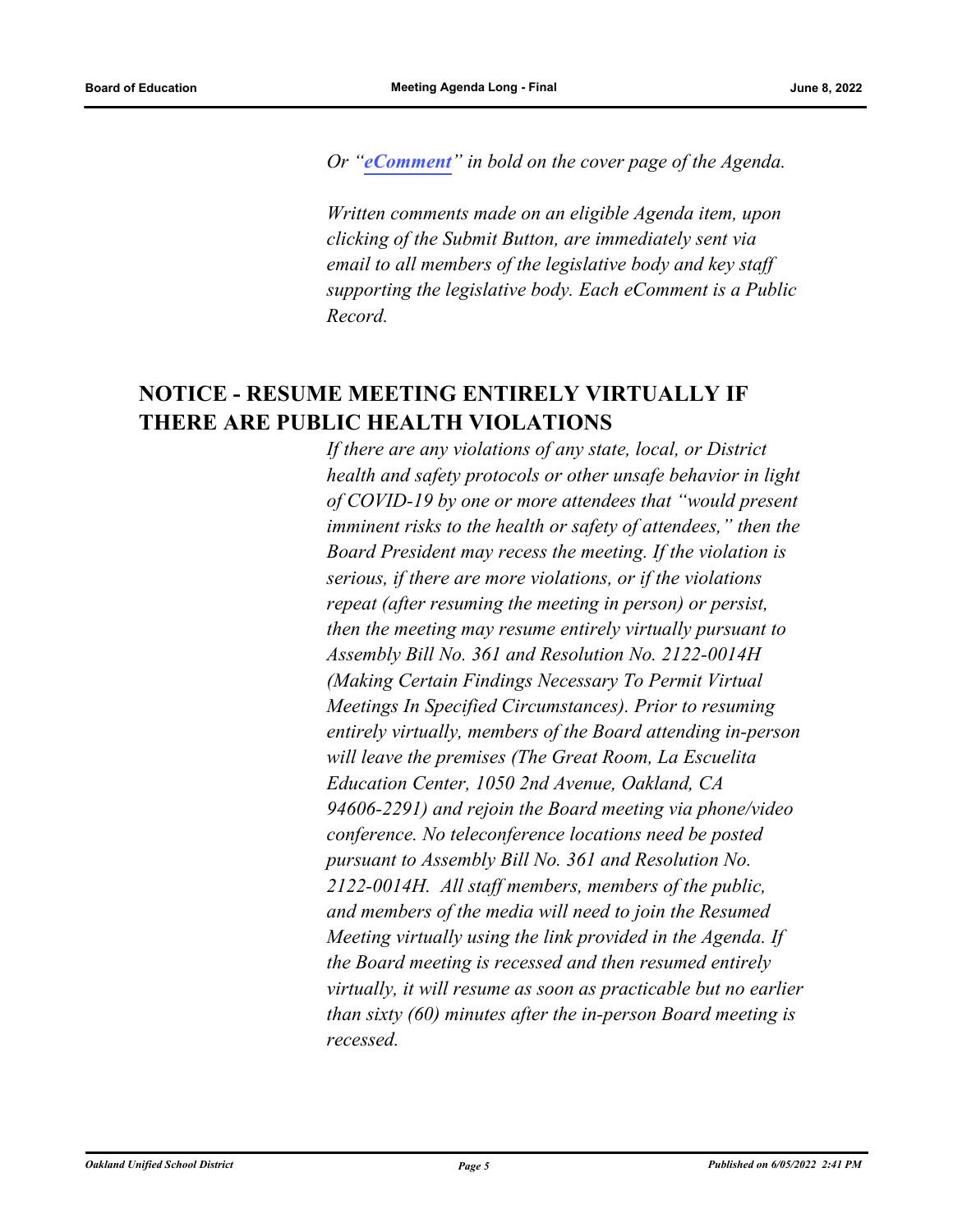# **MEETING RULES OF ENGAGEMENT**

- *Five (5) minute speaking limit for Board Members*
- *No mingling with the audience*
- *Address comments to other Board Members*
- *Focus on agenda items*
- *Don't repeat what's been said*
- *Always be respectful*
- *No interruptions*
- *Enforce norms*
- *Model desired behavior*

# **MEETING PROCEDURES**

*All Governing Board meetings shall begin on time and shall be guided by an Agenda prepared in accordance with Board Bylaws and posted and distributed in accordance with the Ralph M. Brown Act (open meeting requirements) and other applicable laws.*

- **A. Call To Order 4:00 P.M.**
- **B. Roll Call**

# **C. President's Statement Disclosing Item(s) To Be Discussed In Closed Session Today (Listed Pursuant To Law)**

**Closed Session Item(s):**

# **Labor Matter(s)**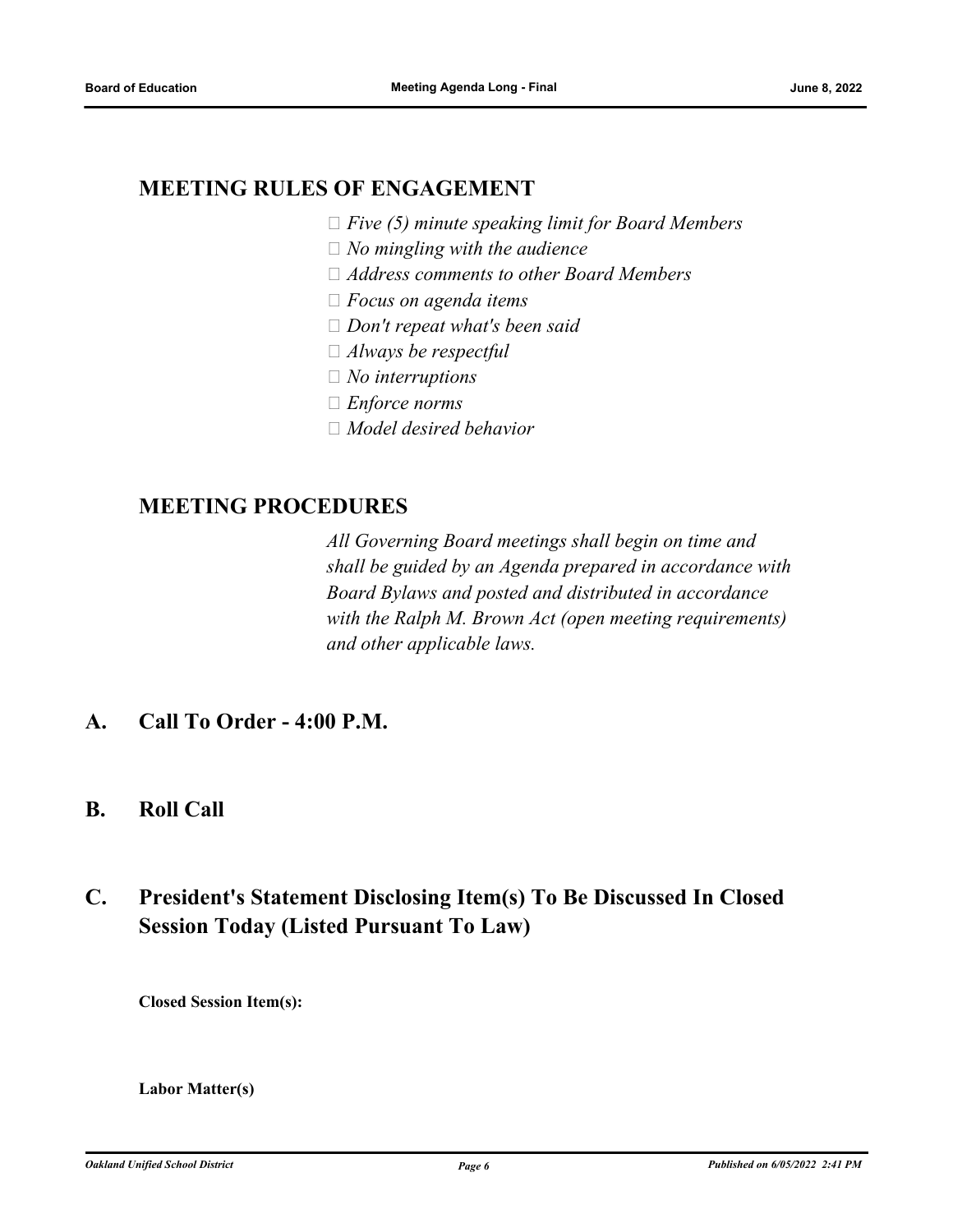# C.-1 **21-1842 Conference With Labor Negotiators**

United Administrators of Oakland Schools (UAOS), Service Employees International Union - Local 1021 (SEIU), Oakland Education Association (OEA), Oakland Child Development Paraprofessional Association (OCDPA), American Federation of State, County and Municipal Employees-Local 257 (AFSCME), Brotherhood of Teamsters, Auto Truck Drivers-Local 70 of Alameda County, Brotherhood of Teamsters, Warehouse, Mail Order, Retail Employees- Local 853 of Alameda County, American Federation of Teachers/CFT-Local 771 (AFT), Building and Construction Trades Council of Alameda County, California School Employees Association (CSEA). Principal District Representative(s): Jenine Lindsey, Executive Director of Labor Relations & ADR

# **Legal Matter(s)**

| $C.-2$<br>22-0957 |         | <b>Conference With Legal Counsel - Existing Litigation</b>                                                                                                                                             |  |  |
|-------------------|---------|--------------------------------------------------------------------------------------------------------------------------------------------------------------------------------------------------------|--|--|
|                   |         | Yu Ming Charter School v. Oakland Unified School District, Alameda County<br>Superior Court, Case No. 22CV009354                                                                                       |  |  |
| $C.-3$            | 22-1327 | <b>Conference With Legal Counsel - Existing Litigation</b><br>JE v. Oakland Unified School District, OAH Case No. 2022030676                                                                           |  |  |
| C.4               | 22-1280 | <b>Conference with Legal Counsel - Anticipated Litigation</b><br>Significant exposure to litigation pursuant to paragraph (2) or (3) of<br>subdivision (d) of Government Code Section 54956.9: 1 case. |  |  |

# **Public Employee Matter(s)**

# C.-5 **21-1841 Public Employee Discipline / Dismissal / Release** Public Employee Discipline / Dismissal / Release

# **Public Employee Performance Evaluation Matter(s)**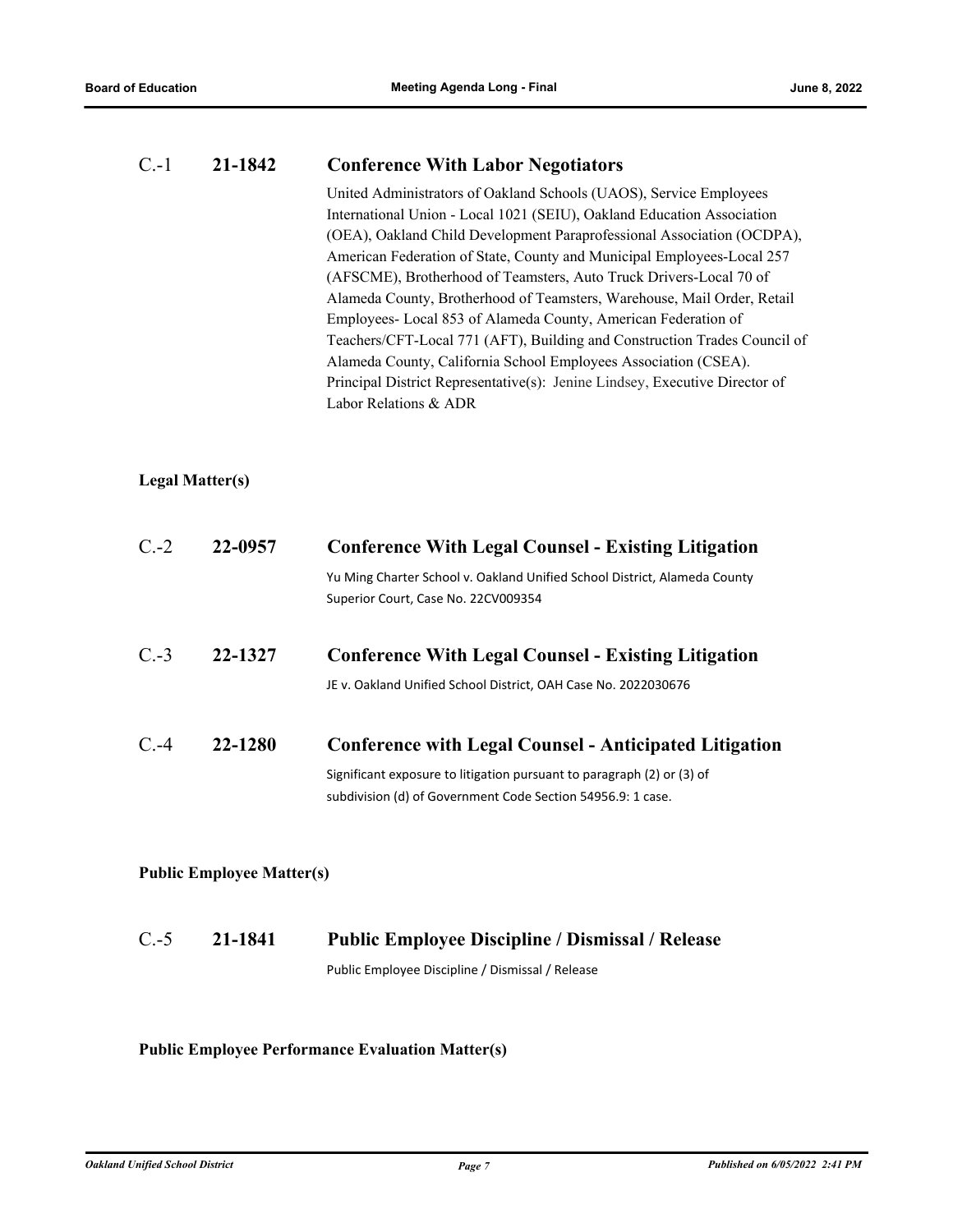| $C.-6$  | 21-1843 | <b>Public Employee Performance Evaluation</b> |  |
|---------|---------|-----------------------------------------------|--|
|         |         | Superintendent of Schools                     |  |
|         |         |                                               |  |
| $C.-7$  | 21-1844 | <b>Public Employee Performance Evaluation</b> |  |
|         |         | Chief Governance Officer                      |  |
|         |         |                                               |  |
| $C.-8$  | 22-1441 | <b>Public Employee Performance Evaluation</b> |  |
|         |         | <b>Chief Business Officer</b>                 |  |
|         |         |                                               |  |
| $C. -9$ | 22-1442 | <b>Public Employee Performance Evaluation</b> |  |
|         |         | <b>Chief Systems and Services Officer</b>     |  |
|         |         |                                               |  |

# **Pupil Matter(s)**

| $C.-10$ | 21-2600 | <b>Expulsion Appeal - Student I</b> |  |
|---------|---------|-------------------------------------|--|
|         |         | Expulsion Appeal - Student I.       |  |
|         |         |                                     |  |

C.-11 **22-1484 Expulsion Hearing - Student AA** Expulsion Hearing - Student AA.

# **C1. Public Comments On Closed Session Items**

*This section of the Agenda provides an opportunity for members of the Public to address the Board on any Closed Session Item on today's Agenda prior to the Board's recess to Closed Session for possible consideration of such Item.*

# C1.-1 **[22-1385](http://ousd.legistar.com/gateway.aspx?m=l&id=/matter.aspx?key=55679) Public Comment On Closed Session Items**

Public Comment On Closed Session Items - June 8, 2022.

# **D. Recess To Closed Session**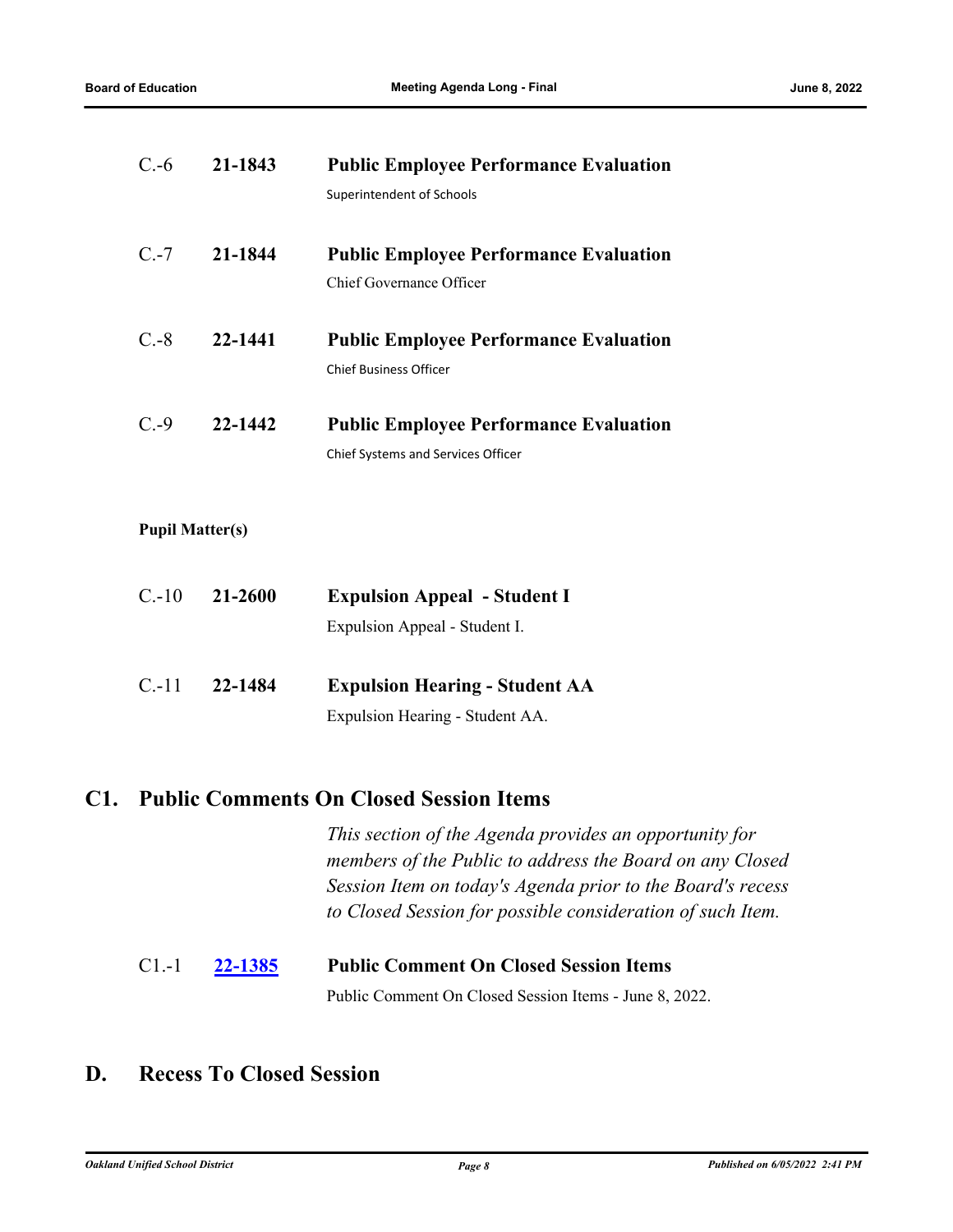**E. Reconvene To Public Session - 5:30 P.M.**

# **F. Second Roll Call**

**G. President's Statement of Reportable Action Taken In Closed Session and the Vote or Abstention of Members Present, If Any**

# **H. Recognitions and Celebrations**

*(One (1) Minute per Board Member.)*

# **I. Future Engagement Opportunities**

*(One (1) Minute per Board Member. Board members may also submit written updates.)*

# **J. Modification(s) To Agenda**

*Modification(s) to the Agenda, by the Board, allows for any change in the printed Order of Business including, but not limited to, an announcement that an Item or Legislative File will be considered out of Agenda printed order, that consideration of an Item has been withdrawn, postponed, rescheduled or "pulled" or taken off of the General Consent Report for separate discussion and/or possible action.*

# **K. Public Comments on All Non-Agenda Items**

*(30 Minutes for all Public Comments)*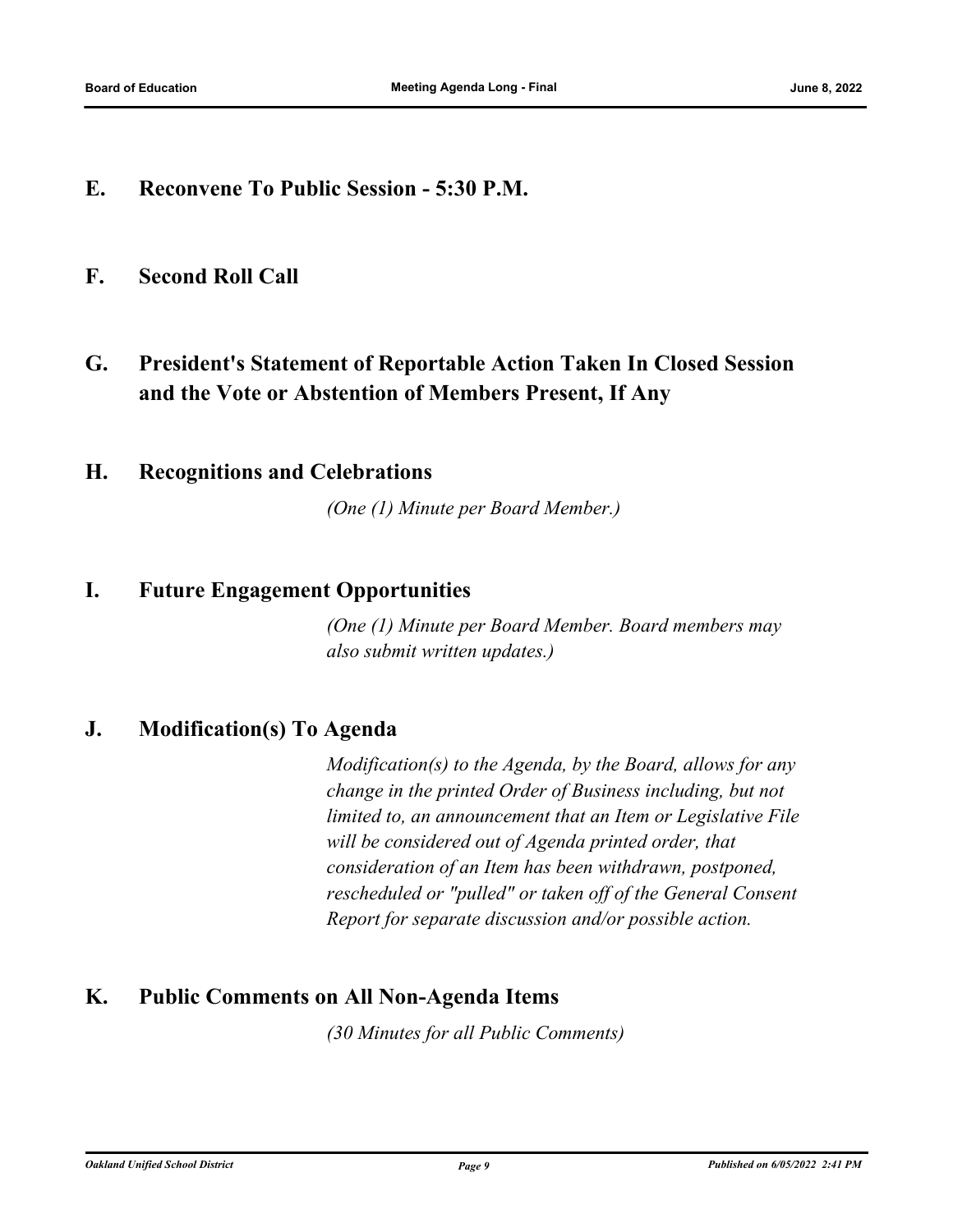# **[22-1387](http://ousd.legistar.com/gateway.aspx?m=l&id=/matter.aspx?key=55681) Public Comment On All Non-Agenda Items Within the Subject Matter Jurisdiction of the District – June 8, 2022** K.-1

Public Comment On All Non-Agenda Items Within the Subject Matter Jurisdiction of the District - June 8, 2022.

# **L. Public Comment On All Agenda Items**

*(30 Minutes for all Public Comments)*

# **[22-1388](http://ousd.legistar.com/gateway.aspx?m=l&id=/matter.aspx?key=55682) Public Comment On All Agenda Items Within The Subject Matter Jurisdiction Of The District – June 8, 2022** L.-1

Public Comment On All Agenda Items Within The Subject Matter Jurisdiction Of The District - June 8, 2022.

# **M. Special Orders of the Day**

*(Examples of Special Orders of the Day include (but are not limited to) adoption of interim and annual budgets and tax measure audit presentations.)*

*None*

# **N. Student Board Members Report**

*This is an oral or written Report to the Board and to the Public by a Student Director of any information that he/she wishes to share regarding past, present or future personal or official activities as a representative of the All City Council and students of the District.*

*None*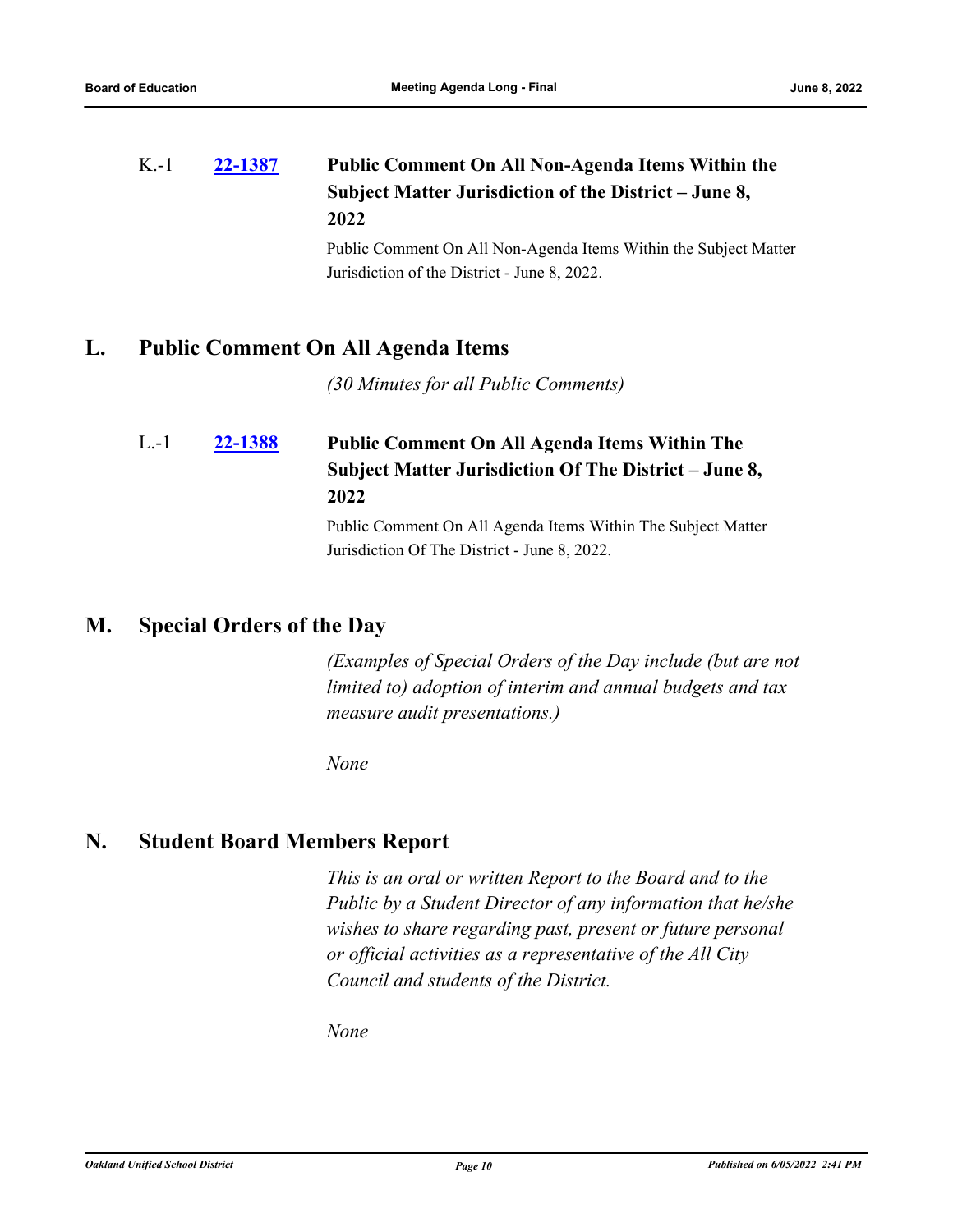N.-1 **[22-1384](http://ousd.legistar.com/gateway.aspx?m=l&id=/matter.aspx?key=55678) Student Board Members' Report - June 8, 2022** Student Board Members' Report - June 8, 2022.

# **O. President's Report**

*This is an oral or written Report to the Board and to the Public by the President of the Board of any information that he/she wishes to share regarding past, present or future personal or official activities as the chief officer of the Board.*

# O.-1 **[22-1382](http://ousd.legistar.com/gateway.aspx?m=l&id=/matter.aspx?key=55676) President's Report**

President's Report - June 8, 2022.

# **P. Superintendent's Report**

*This is an oral or written report to the Board and to the Public by the Superintendent of Schools of any information that he/she wishes to share regarding past, present or future personal or official activities.*

# P.-1 **[22-1383](http://ousd.legistar.com/gateway.aspx?m=l&id=/matter.aspx?key=55677) Superintendent's Report - June 8, 2022**

Superintendent's Report - June 8, 2022:

# **Highlights from Schools**

● Bret Harte, High School Restorative Justice Practices, Piedmont

- **Seal of Biliteracy**
	- 2022 Recipients

# **WASC Update**

● Background Info, Current Status

## **Covid Safety Protocols**

● Updated Cases and Vaccine Rates

## **Attendance & Enrollment Updates**

*Attachments:* [22-1383 Superintendent's Report - June 8, 2022](http://ousd.legistar.com/gateway.aspx?M=F&ID=104748.pptx)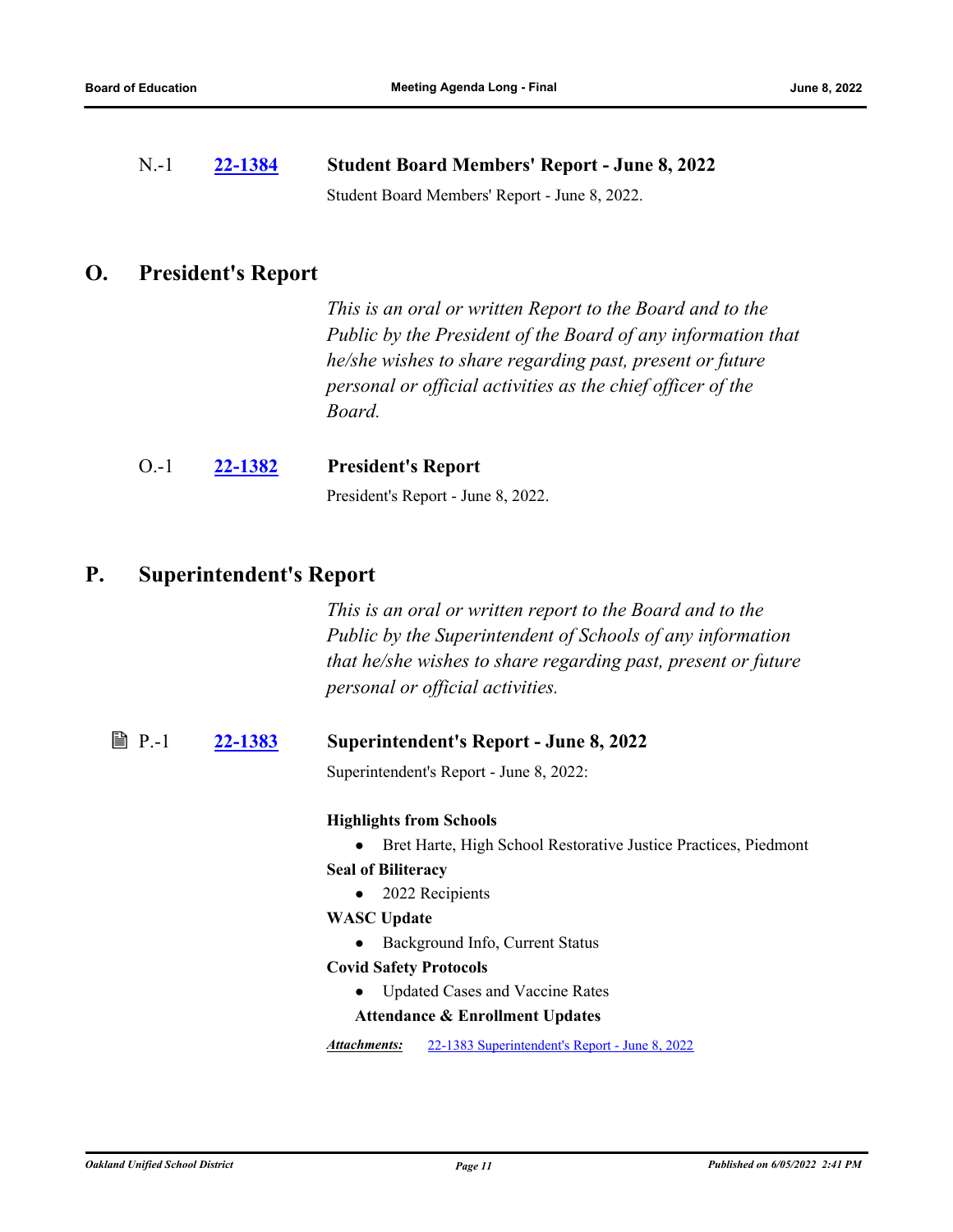# **Q. Comment By Collective Bargaining Units**

*This section of the Agenda provides an opportunity for the leadership of the District's recognized Collective Bargaining Units to address the Board of Education on issues or matters of concern other than as provided for in the respective Collective Bargaining Agreement and/or state law.*

### **[22-1390](http://ousd.legistar.com/gateway.aspx?m=l&id=/matter.aspx?key=55684) Comments By Collective Bargaining Units – June 8, 2022** Q.-1

Comments By Collective Bargaining Units - June 8, 2022.

# **R. Public Hearing(s)**

*(Public Comment Taken Separately On Each Public Hearing Agenda Item.)*

### **[22-1512](http://ousd.legistar.com/gateway.aspx?m=l&id=/matter.aspx?key=55806) District's 2022-2023 Local Control and Accountability Plan (LCAP) - Chief Academic Officer**  $\mathbb{B}$  R.-1

Public Hearing by the Board of Education on the proposed District's 2022-2023 School Year - Local Control Accountability Plan (LCAP) in the projected amount of \$255,823,028 in LCAP Funds and \$89,969,943 in projected Local Control Funding Formula (LCFF) Supplemental & Concentration Allocation Funds.

22-1512 Presentation - LCAP Parent and Student Advisory [Committee - District's 2022-2023 Local Control and Accountability](http://ousd.legistar.com/gateway.aspx?M=F&ID=104743.pptx)  Plan (LCAP) - Chief Academic Officer [22-1512 Presentation - District's 2022-2023 Local Control and](http://ousd.legistar.com/gateway.aspx?M=F&ID=104705.pptx)  Accountability Plan (LCAP) - Chief Academic Officer [22-1512 Board Memorandum, District's 2022-2023 Local Control and](http://ousd.legistar.com/gateway.aspx?M=F&ID=104706.pdf)  Accountability Plan (LCAP) - Chief Academic Officer *Attachments:*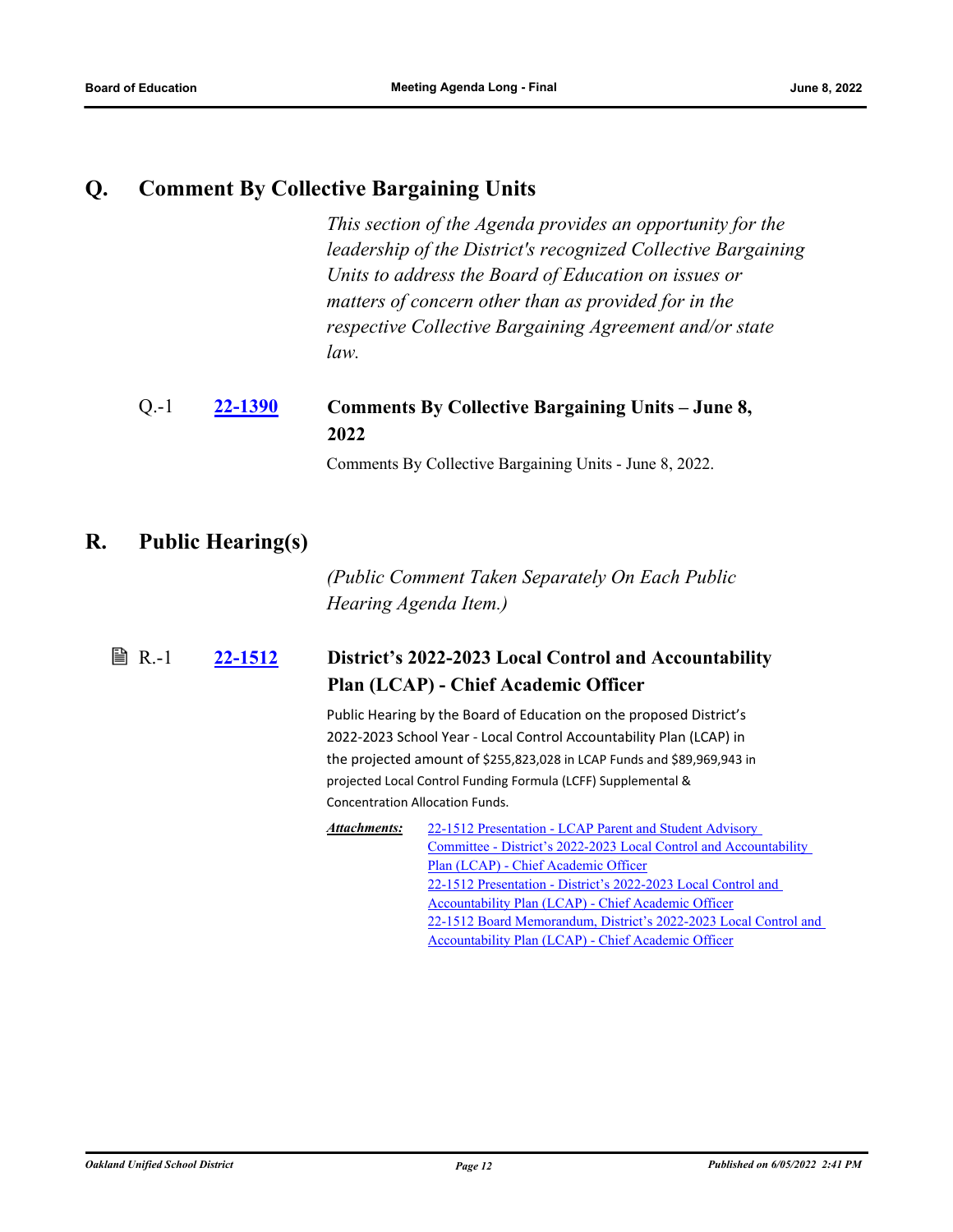### **[22-1514](http://ousd.legistar.com/gateway.aspx?m=l&id=/matter.aspx?key=55808) District 2022-2023 (Proposed) Fiscal (School) Year Budget - Chief Business Officer**  $\mathbb{B}$  R.-2

Public Hearing by the Board of Education on the proposed District's 2022-2023 Fiscal (School) Year Budget - \$823,154,102.00: the Unrestricted General Fund is currently projected to expend \$437,944,235 and the Restricted General Fund is currently projected to expend \$385,209,867, with the noted caveats of edits in progress.

```
22-1514 Presentation - District 2022-2023 (Proposed) Fiscal (School) 
                 Year Budget - Chief Business Officer
                 22-1514 District 2022-2023 (Proposed) Fiscal (School) Year Budget - 
                 Chief Business Officer
Attachments:
```
# **[22-1526](http://ousd.legistar.com/gateway.aspx?m=l&id=/matter.aspx?key=55820) Calling Parcel Tax Election - "2022 Oakland Unified School District College and Career Readiness for All Act" - General Election - November 8, 2022 ■ R.-3**

Public Hearing\* and Adoption\*\* by the Board of Education of Resolution No. 2122-0088 - "2022 Oakland Unified School District College and Career Readiness for All Act" or as "Measure \_\_\_" [*designation to be assigned by Alameda County Registrar of Voters*] - General Election - November 8, 2022.

\*June 8, 2022 \*\*June 22, 2022

 $\frac{1}{2}$ 

# **Funding Source: General Purpose**

[22-1526 Presentation - Calling Parcel Tax Election - "2022 Oakland](http://ousd.legistar.com/gateway.aspx?M=F&ID=104738.pptx)  Unified School District College and Career Readiness for All Act" - General Election - November 8, 2022 22-1526 Calling Parcel Tax Election - "2022 Oakland Unified School [District College and Career Readiness for All Act" - General Election](http://ousd.legistar.com/gateway.aspx?M=F&ID=104739.pdf)  - November 8, 2022 *Attachments:*

# **S. Unfinished Business**

*Additional Public Comment (beyond the Public Comment opportunity offered in section L) may be taken, at the President's discretion, collectively at beginning of this section and/or separately on one or more Unfinished Business agenda items.*

*None*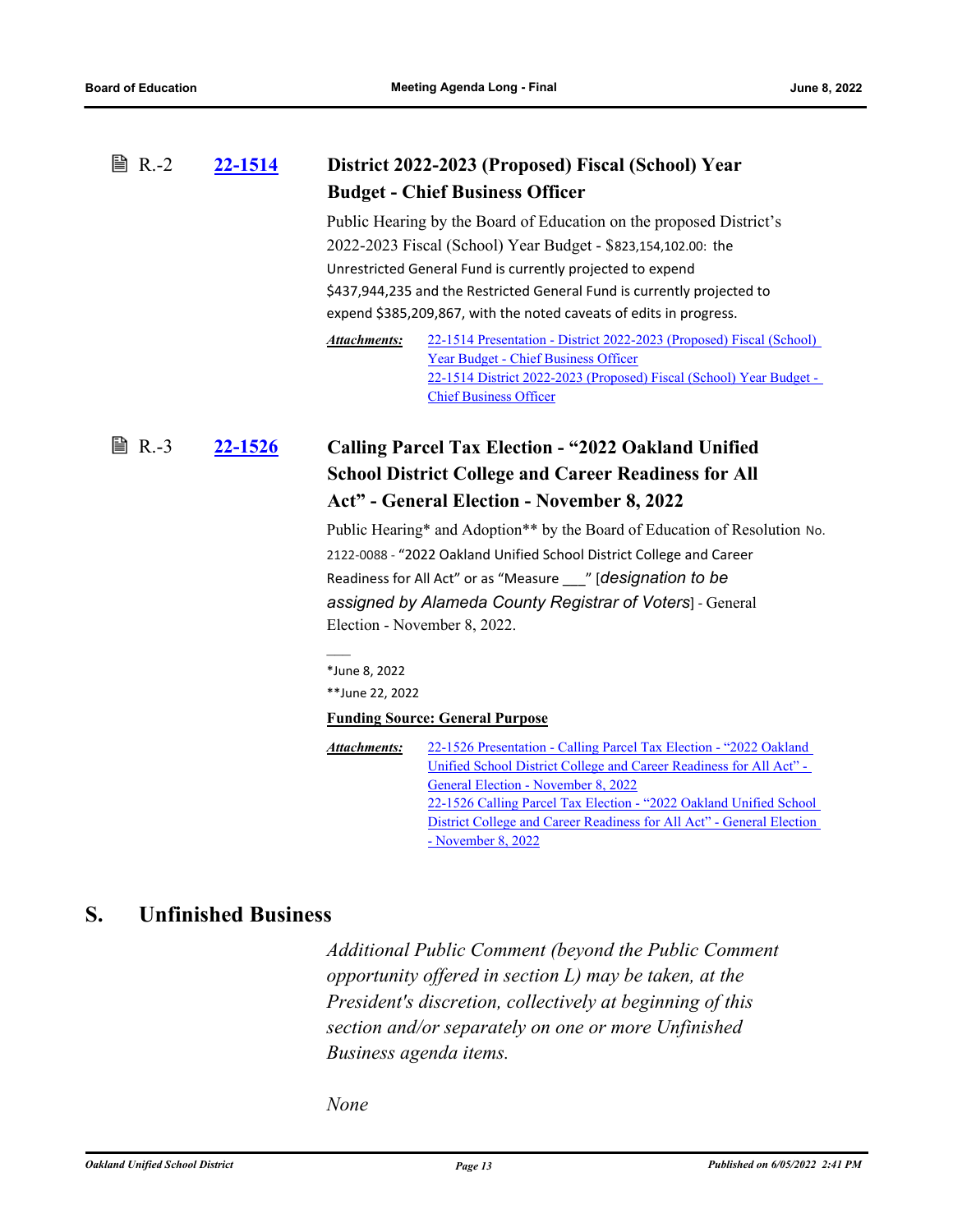# **T. New Business**

*Additional Public Comment (beyond the Public Comment opportunity offered in section L) may be taken, at the President's discretion, collectively at beginning of this section and/or separately on one or more New Business agenda items.*

### **[22-1517](http://ousd.legistar.com/gateway.aspx?m=l&id=/matter.aspx?key=55811) Creation of New Positions - 2022-23 Adopted Budget - Superintendent of Schools (First Reading) ■ T.-1**

Approval by the Board of Education of Resolution No. [TBD] - Creating New Positions - 2022-2023 Fiscal Year Adopted Budget - As Delineated In Exhibit A.

[22-1517 Creation of New Positions - 2022-23 Adopted Budget -](http://ousd.legistar.com/gateway.aspx?M=F&ID=104741.pdf) Superintendent of Schools (First Reading) *Attachments:*

**Audit Committee - April 4, 2022 - Elizabeth Ross, Chairperson**

| $T - 2$ | 22-0610 | <b>Audit Committee - Semi Annual Report to the Board of</b><br><b>Education - Fiscal Year 2021-2022</b><br>Presentation by the Audit Committee of its Semi-Annual written report to<br>the Board of Education relaying the results of Audit Committee Activities<br>for fiscal year 2021 - 2022. |                                                     |                  |  |
|---------|---------|--------------------------------------------------------------------------------------------------------------------------------------------------------------------------------------------------------------------------------------------------------------------------------------------------|-----------------------------------------------------|------------------|--|
|         |         |                                                                                                                                                                                                                                                                                                  |                                                     |                  |  |
|         |         | Attachments:                                                                                                                                                                                                                                                                                     | 22-0610 Audit Committee Semi Annual Letter 2021.pdf |                  |  |
|         |         | <b>Legislative History</b>                                                                                                                                                                                                                                                                       |                                                     |                  |  |
|         |         | 3/7/22                                                                                                                                                                                                                                                                                           | <b>Audit Committee</b>                              | <b>Discussed</b> |  |
|         |         | 4/4/22                                                                                                                                                                                                                                                                                           | Audit Committee                                     | Adopted          |  |
|         |         | 4/4/22                                                                                                                                                                                                                                                                                           | Audit Committee                                     | Adopted          |  |
|         |         |                                                                                                                                                                                                                                                                                                  |                                                     |                  |  |

**\*\*\*\*\*\*\*\*\*\*\*\*\*\*\*\*\*\*\*\*\*\*\*\*\*\*\*\*\*\*\*\*\*\*\*\*\*\*\*\*\*\*\*\*\*\*\*\*\*\*\*\*\*\*\*\*\*\*\*\*\*\*\*\*\*\*\*\*\*\*\*\*\*\*\*\***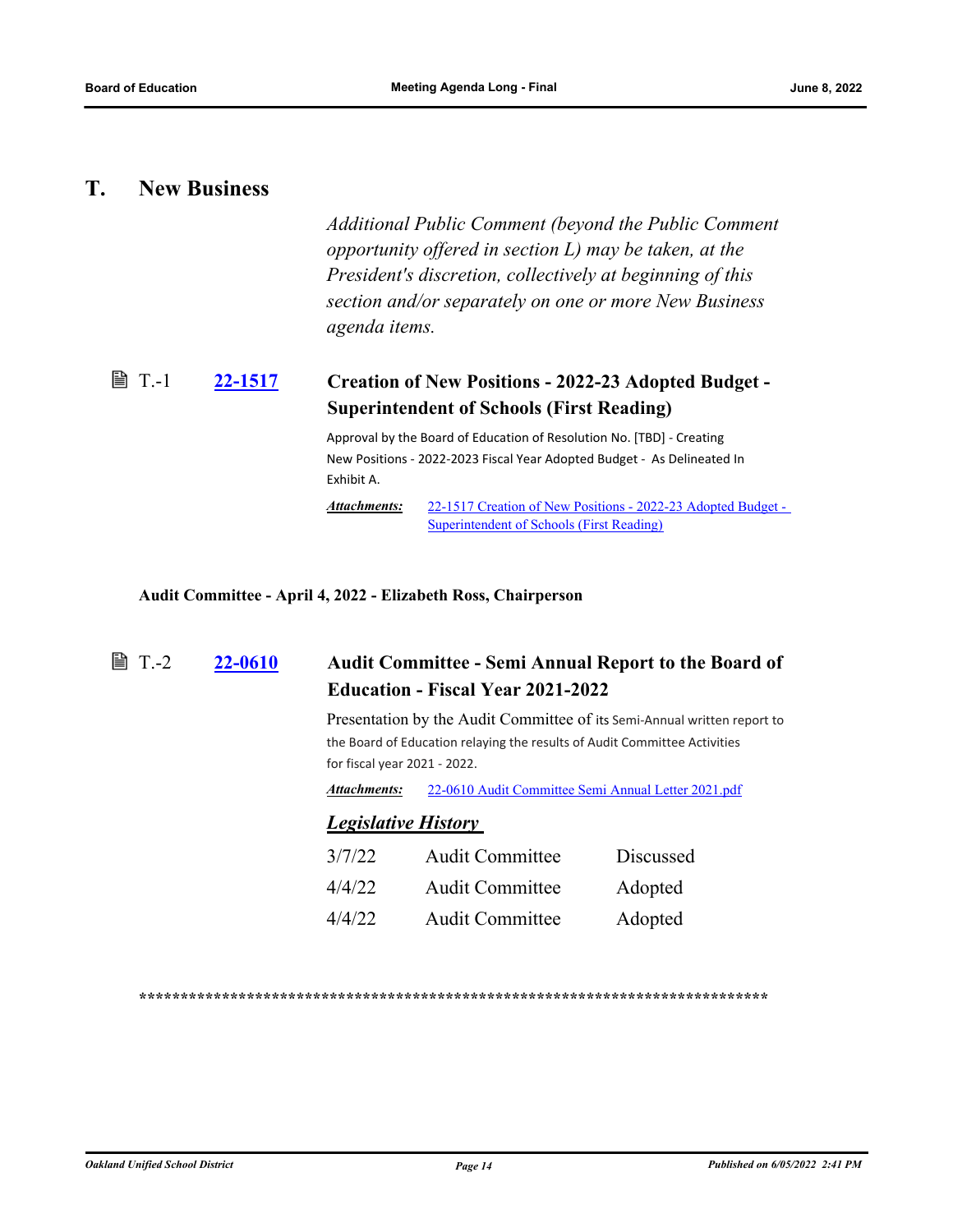#### × **■ T.-3 [22-1252](http://ousd.legistar.com/gateway.aspx?m=l&id=/matter.aspx?key=55546) Foster Youth Enrollment Access and Priority - VanCedric Williams, Board Member**

Adoption by the Board of Education of Resolution No. 2122-0081 - Foster Youth Enrollment Priority.

| <i>Sponsors:</i> | Williams |
|------------------|----------|
|------------------|----------|

[22-1252 Foster Youth Enrollment Access and Priority - VanCedric](http://ousd.legistar.com/gateway.aspx?M=F&ID=104745.pdf)  Williams, Board Member (6/8/2022) *Attachments:*

# *Legislative History*

5/11/22 Board of Education Introduced As New Matter

# **[22-1358](http://ousd.legistar.com/gateway.aspx?m=l&id=/matter.aspx?key=55652) Application for Provisional Internship Permit – California Commission on Teacher Credentialing – Named Employees for School Year 2022-2023 ■ T.-4**

Adoption by the Board of Education of Resolution No. 2122-0141 - Application for Provisional Internship Permit - California Commission on Teacher Credentialing - Named Employees for School Year 2022-2023:

- 1. Michael Dailey, TK-5th Grade Music Teacher, Lockwood STEAM;
- 2. Julio Rodriguez, K-12th Grade Resource Specialist Mild/Moderate, Programs for Exceptional Children;
- 3. Alejandra Ortiz Anguiana, K-12th Grade Resource Specialist Mild/Moderate, Programs for Exceptional Children;
- 4. Jesse Boss, K-12th Grade, Education Specialist Moderate/Severe, Programs for Exceptional Children; and
- 5. Danielle Mays, K-12th Grade Music Teacher, Academic Innovation
- [22-1358 Application for Provisional Internship Permit California](http://ousd.legistar.com/gateway.aspx?M=F&ID=104527.pdf)  Commission on Teacher Credentialing – Named Employees for School Year 2022-2023 *Attachments:*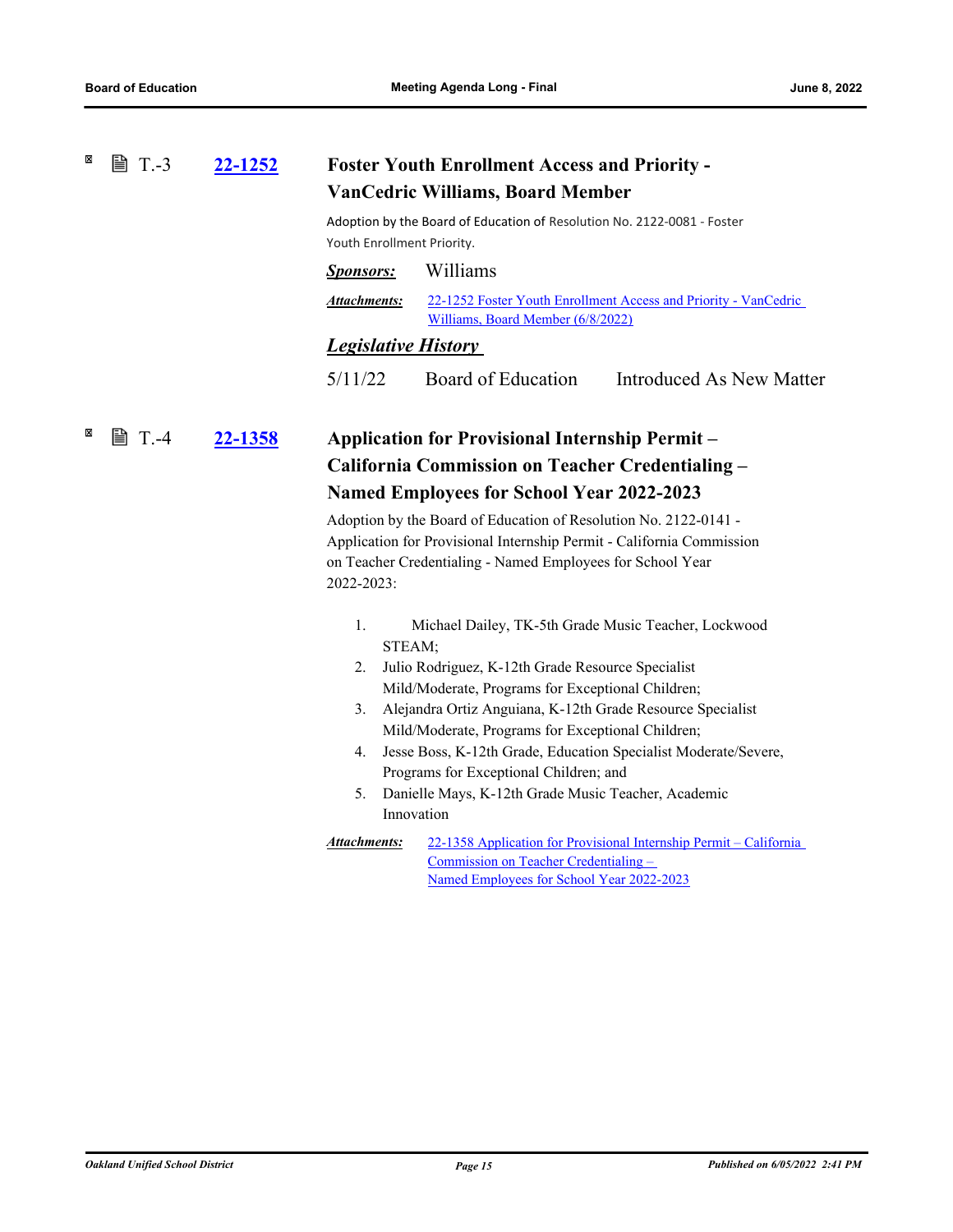# **[22-1359](http://ousd.legistar.com/gateway.aspx?m=l&id=/matter.aspx?key=55653) Application for Variable Term Program Waiver CBEST, BCLAD and Program – California Commission on Teacher Credentialing – Named Employee for School Year 2022-2023 ■ T.-5**

Approval by the Board of Education of Resolution No. 2122-0142 - Application for Variable Term Program Waiver - CBEST, BCLAD and Program - California Commission on Teacher Credentialing - Named Employee for School Year 2022-2023:

- 1. Danielle Mays, K-12th Grade Music, Academic Innovation;
- 2. Erica Richardson, K-12th Grade Music, Academic Innovation;
- 3. Leslie Santiago, Social Worker, Programs for Exceptional Children;
- 4. Annika Boucard, K-12th Grade Psychologist, Programs for Exceptional Children;
- 5. Kurtis Jenkins, 6th-8th Grade Special Education Teacher Moderate/Severe, Programs for Exceptional Children;
- 6. Carlton Walton, Teacher on Special Assignment 10 Months, Programs for Exceptional Children; and
- 7. Julio Rodriguez, K-12th Grade Mild/Moderate, Programs for Exceptional Children.

```
Attachments:
```
[22-1359 Application for Variable Term Program Waiver CBEST,](http://ousd.legistar.com/gateway.aspx?M=F&ID=104528.pdf)  BCLAD and Program – California Commission on Teacher Credentialing – Named Employee for School Year 2022-2023

# **U. Adoption of the Pupil Discipline Consent Report**

*Adoption of the Pupil Discipline Consent Report by the Board is the final Public Session decision, required by state law, on an individual pupil case from Closed Session, based on consideration of report and recommendations from the Pupil Discipline Hearing Panel, to either suspend, expel, grant a suspended expulsion, revoke a suspended expulsion order, reinstate, readmit, admit a pupil or not to do any of the preceding regarding a pupil. An individual pupil case specifics, other than as disclosed on printed agenda, is non-discloseable pursuant to federal and state law.*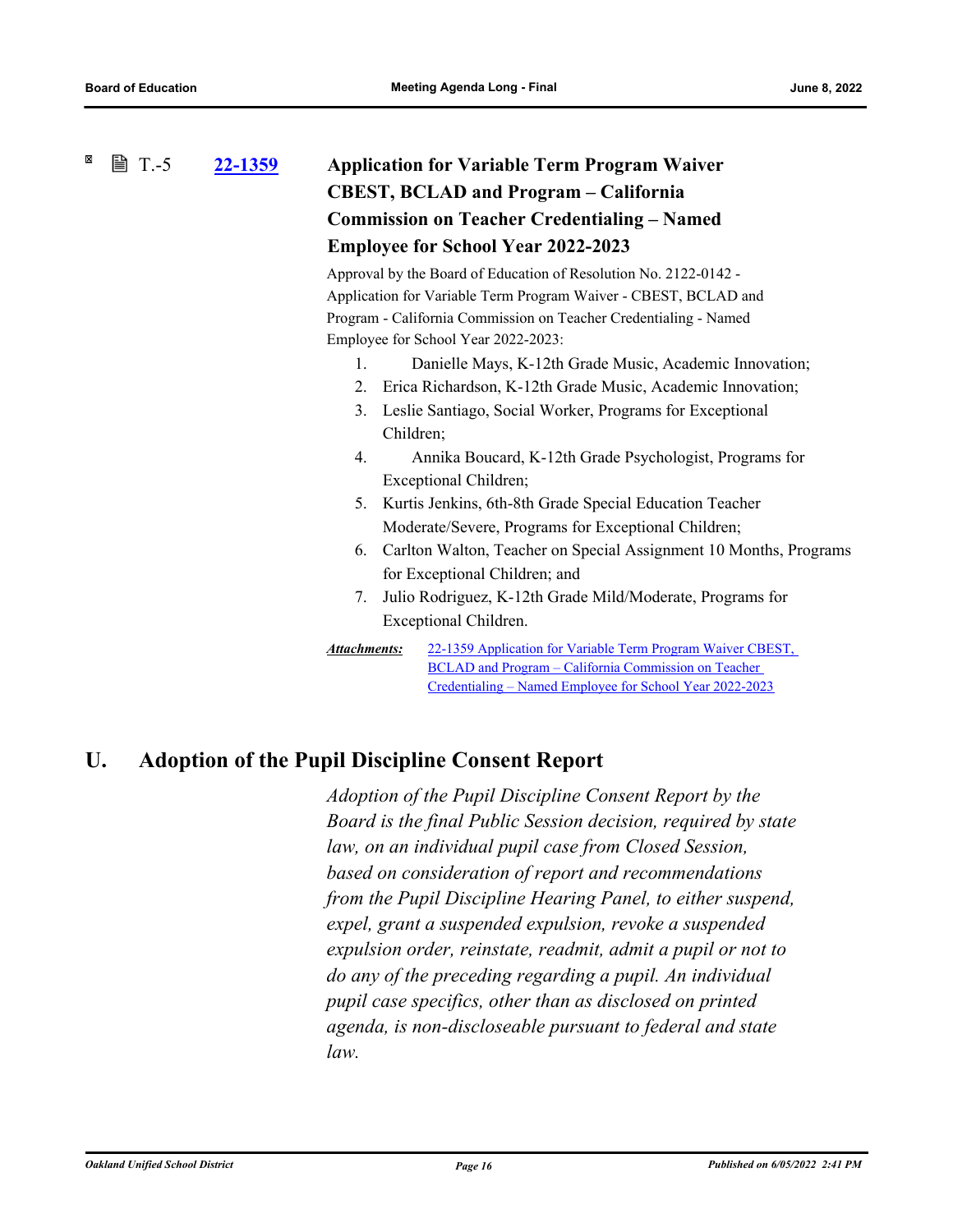| $U - 1$ | 21-2600 | <b>Expulsion Appeal - Student I</b>   |  |
|---------|---------|---------------------------------------|--|
|         |         | Expulsion Appeal - Student I.         |  |
| $U$ .-2 | 22-1484 | <b>Expulsion Hearing - Student AA</b> |  |
|         |         | Expulsion Hearing - Student AA.       |  |

# **V. Adoption of the General Consent Report**

*"Adoption of the General Consent Report" means that all items appearing on the Agenda under this topic are approved in one motion unless a Board Member requests that an item be removed and voted on separately or otherwise acted upon. Generally, these items are routine in nature, and are acted upon in one motion to conserve time and permit focus on other‑than‑routine items on the Agenda. An item on the General Consent Report which a Member has requested be removed, shall be removed, without debate for separate consideration and vote or other disposition. All items remaining on the General Consent Report, thereafter, shall be adopted or otherwise disposed of in a single motion.*

**Chief, Systems and Services Officer**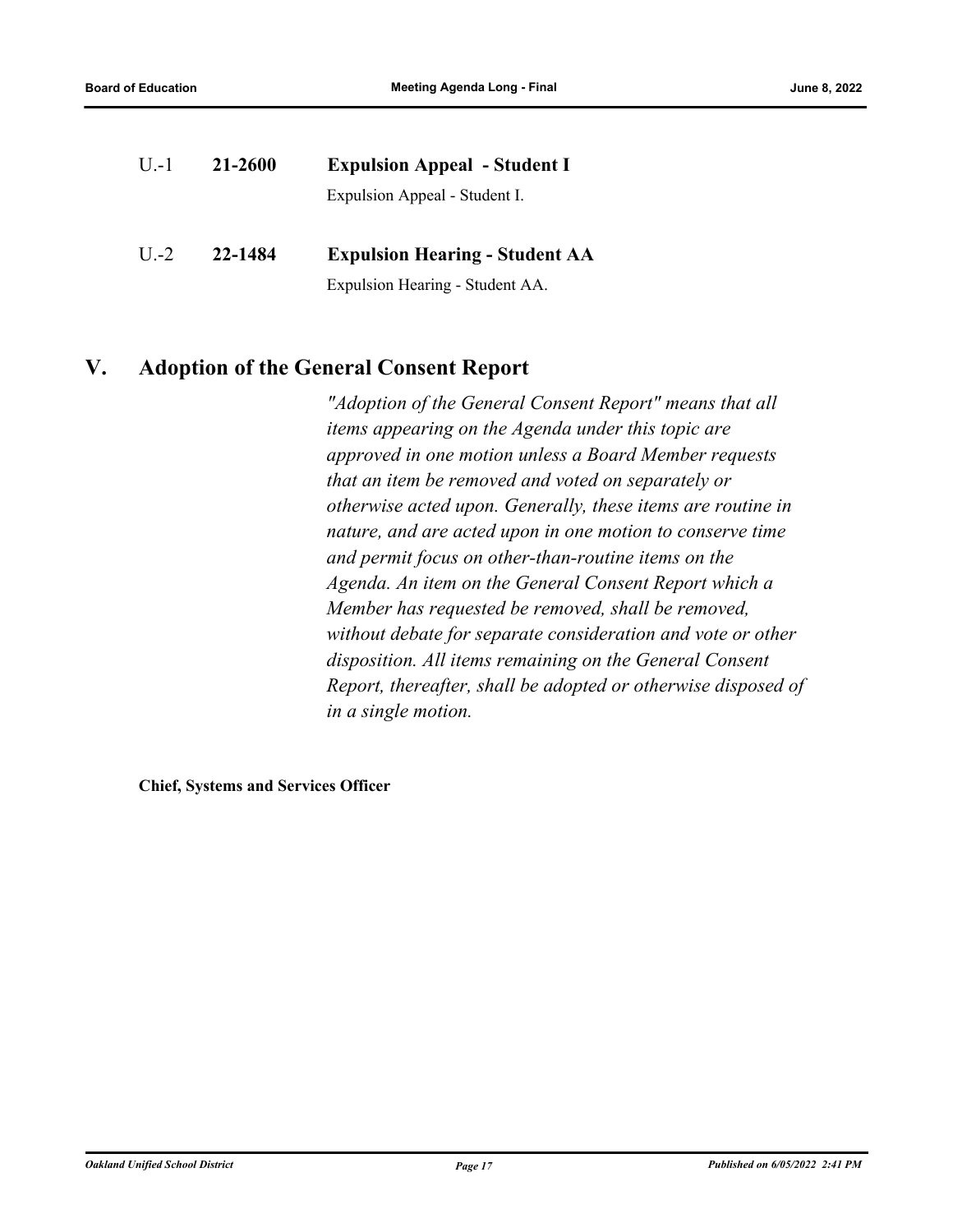#### 図 **■ V.-1 [22-1299](http://ousd.legistar.com/gateway.aspx?m=l&id=/matter.aspx?key=55593) OUSD and Safer School Solutions Services Agreement - Chief Systems and Services Officer**

Ratification by the Board of Education of an OUSD and Safer School Solutions Services Agreement by and between the District and Safer School Solutions, LLC, Fort Lauderdale, Fl, for the latter to provide its proprietary safety and security accountability technology, referred to as the EagleEyED Safety. Security and Accountability Platform, service and support, as described in Exhibit A of Agreement, incorporated herein by reference as though fully set forth, for the period of April 21, 2022, through March 25, 2025, at no cost to the District.

[22-1299 OUSD and Safer School Solutions Services Agreement -](http://ousd.legistar.com/gateway.aspx?M=F&ID=104530.pdf)  Chief Systems and Services Officer *Attachments:*

## **[22-1305](http://ousd.legistar.com/gateway.aspx?m=l&id=/matter.aspx?key=55599) Amendment No. 3, Groceries Contract - Goldstar Foods, Inc. - Nutrition Services Department ■ V.-2**

Approval by the Board of Education of Amendment No. 3, Groceries Contract by and between District and Goldstar Foods, Inc., Ontario, CA, for the latter to provide groceries for Nutrition Services Programs, exercising the second of two one-year options, renewing the Contract, for the period of July 1, 2022 through June 30, 2023, in an additional amount not-to-exceed \$6,269,349.25. All other terms and conditions in the Contract, adopted pursuant to Resolution No. 2021-0026, remain in full force and effect.

# **Vendor No.: 001859**

**Resource Code-Site No.: 5310-991**

**Funding Source: 53105310 Nutrition School Program**

[22-1305 Amendment No. 3, Groceries Contract - Goldstar Foods, Inc.](http://ousd.legistar.com/gateway.aspx?M=F&ID=104531.pdf)  - Nutrition Services Department *Attachments:*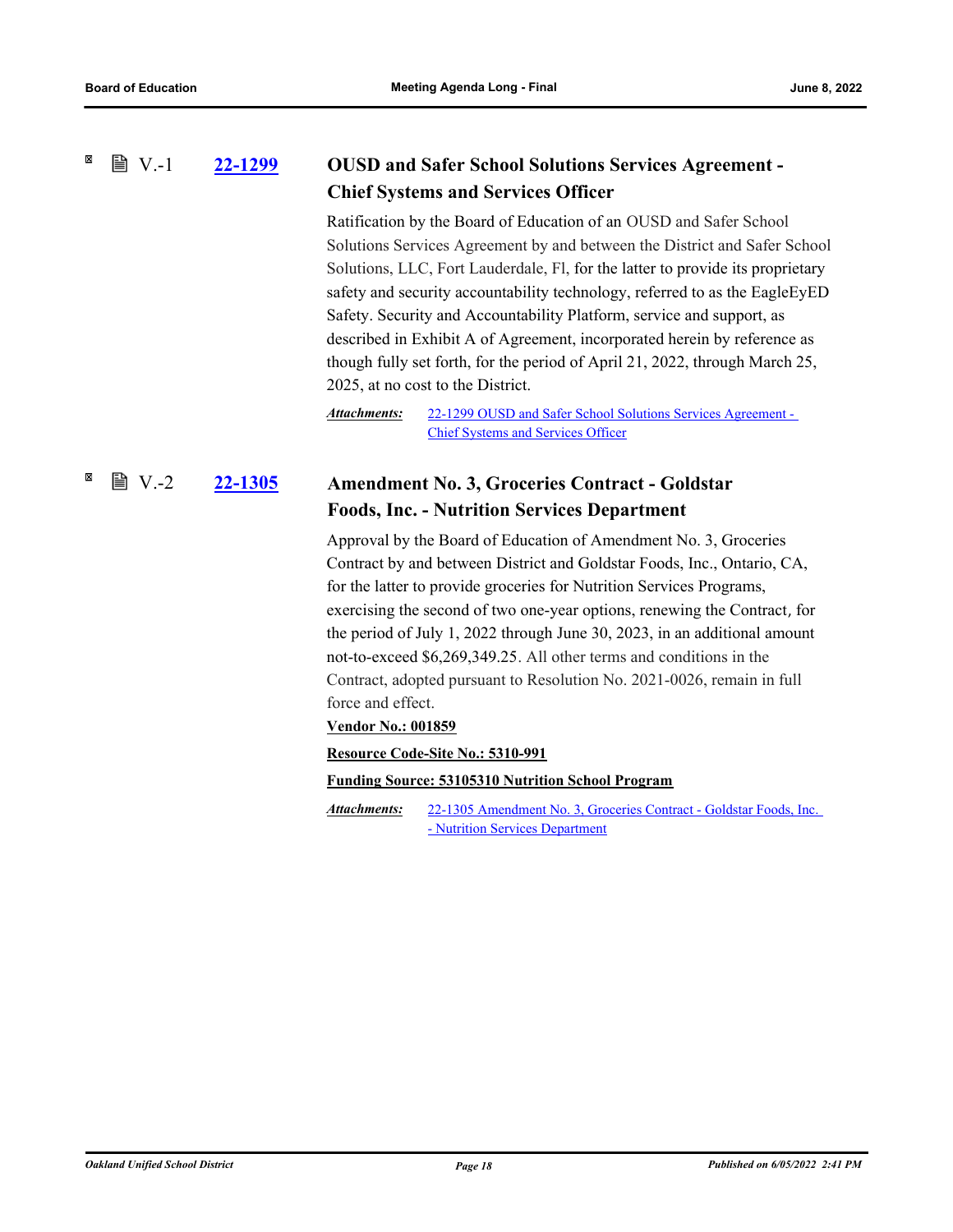### × **■ V.-3 [22-1306](http://ousd.legistar.com/gateway.aspx?m=l&id=/matter.aspx?key=55600) Amendment No. 1, Agreement for Food Service Supplies - Individual Foodservice, Inc.- Nutrition Services Department**

Approval by the Board of Education of Amendment No. 1, Food Service Supplies Contract by and between District and Individual Foodservice, Inc., Bell, CA, for the latter to provide food service supplies for Nutrition Services Programs, exercising the first of two one-year options, renewing the Contract, for the period of June 15, 2022 through June 30, 2023, in an additional amount not-to-exceed \$1,000,000.00. All other terms and conditions in the Contract, adopted pursuant to Resolution No. 2021-0282, remain in full force and effect.

# **Vendor No.: 006804**

# **Resource Code-Site No.: 5310-991**

**Funding Source: 5310 Nutrition School Program**

[22-1306 Amendment No. 1, Agreement for Food Service Supplies -](http://ousd.legistar.com/gateway.aspx?M=F&ID=104675.pdf)  Individual Foodservice, Inc.- Nutrition Services Department *Attachments:*

### **[22-1307](http://ousd.legistar.com/gateway.aspx?m=l&id=/matter.aspx?key=55601) Amendment No. 2, Dairy Supply Contract - Crystal Creamery, Inc. - Nutrition Services Department ■ V.-4**

Approval by the Board of Education of Amendment No. 2, Dairy Supply Contract by and between District and Crystal Creamery, Inc., Modesto, CA, for the latter to provide dairy products for Nutrition Services Programs, exercising the second of two one-year options, renewing the Contract, for the period of July 1, 2022, through June 30, 2023, in an additional amount not-to-exceed \$1,000,000. All other terms and conditions in the Contract, adopted pursuant to Resolution No. 2021-0022, remain in full force and effect.

# **Vendor No.: 001249**

**Resource Code-Site No.: 5310-991**

## **Funding Source: 5310 Nutrition School Program**

[22-1307 Amendment No. 2, Dairy Supply Contract - Crystal Creamery,](http://ousd.legistar.com/gateway.aspx?M=F&ID=104533.pdf)  Inc. - Nutrition Services Department *Attachments:*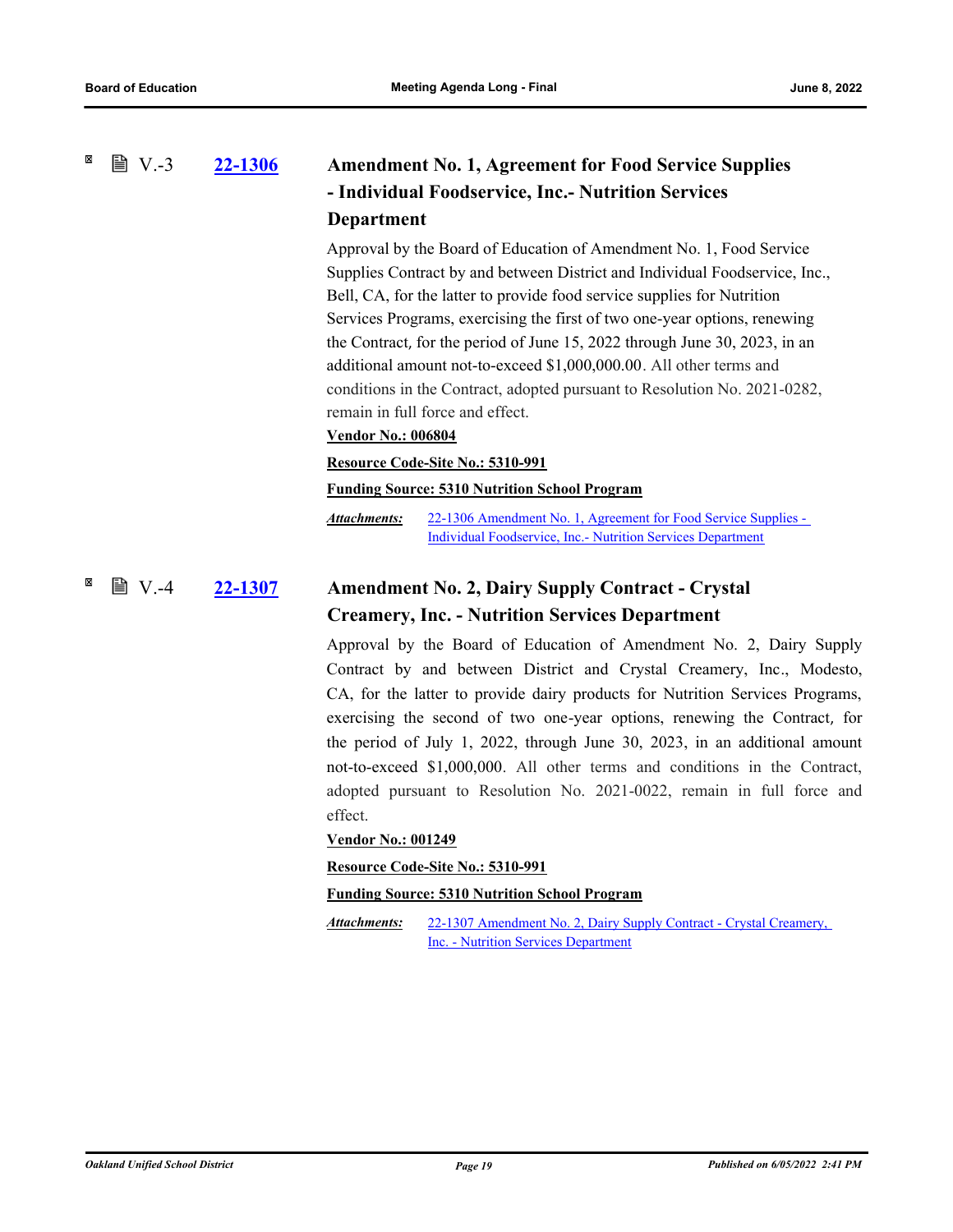#### 図 **■ V.-5 [22-1308](http://ousd.legistar.com/gateway.aspx?m=l&id=/matter.aspx?key=55602) Amendment No. 2 , Fresh Produce Contract - Daylight Foods, Inc., Nutrition Services Department**

Approval by the Board of Education of Amendment No. 2, Fresh Produce Contract by and between District and Daylight Foods, Inc., Union City, CA, for the provision of fresh produce for Nutrition Services Programs, exercising the second of two one-year options, renewing the Contract, for the period of July 1, 2022, through June 30, 2023, in an additional amount not-to-exceed \$1,750,000.00. All other terms and conditions in the Contract, adopted pursuant to Resolution No. 2021-0023 remain in full force and effect.

# **Vendor No.: 001312**

## **Resource Code-Site No.: 5310-991**

**Funding Source: 5310 Nutrition Services Department**

[22-1308 Amendment No. 2 , Fresh Produce Contract - Daylight](http://ousd.legistar.com/gateway.aspx?M=F&ID=104534.pdf)  Foods, Inc., Nutrition Services Department *Attachments:*

# **Chief Business Officer**

 $\mathbb{B}$  V.-6

# **[22-0530](http://ousd.legistar.com/gateway.aspx?m=l&id=/matter.aspx?key=54825) Transfer of Unclaimed Property Funds From Their Respective Fund(s) - To General Fund – Pursuant to California Government Code Section 50053 - Fiscal Year 2021-2022**

Approval by the Board of Education of Resolution No.2122-0041 - Transfer Unclaimed Property Funds From Their Respective Fund(s) To The General Fund Pursuant To California Government Code Section 50053, for Fiscal Year 2021-2022, in the amount of \$127,440.56, as stated in Exhibit A.

22-0530 Transfer of Unclaimed Property Funds From Their *Attachments:*

[Respective Fund\(s\) - To General Fund – Pursuant to California](http://ousd.legistar.com/gateway.aspx?M=F&ID=104234.pdf)  Government Code Section 50053 - Fiscal Year 2021-2022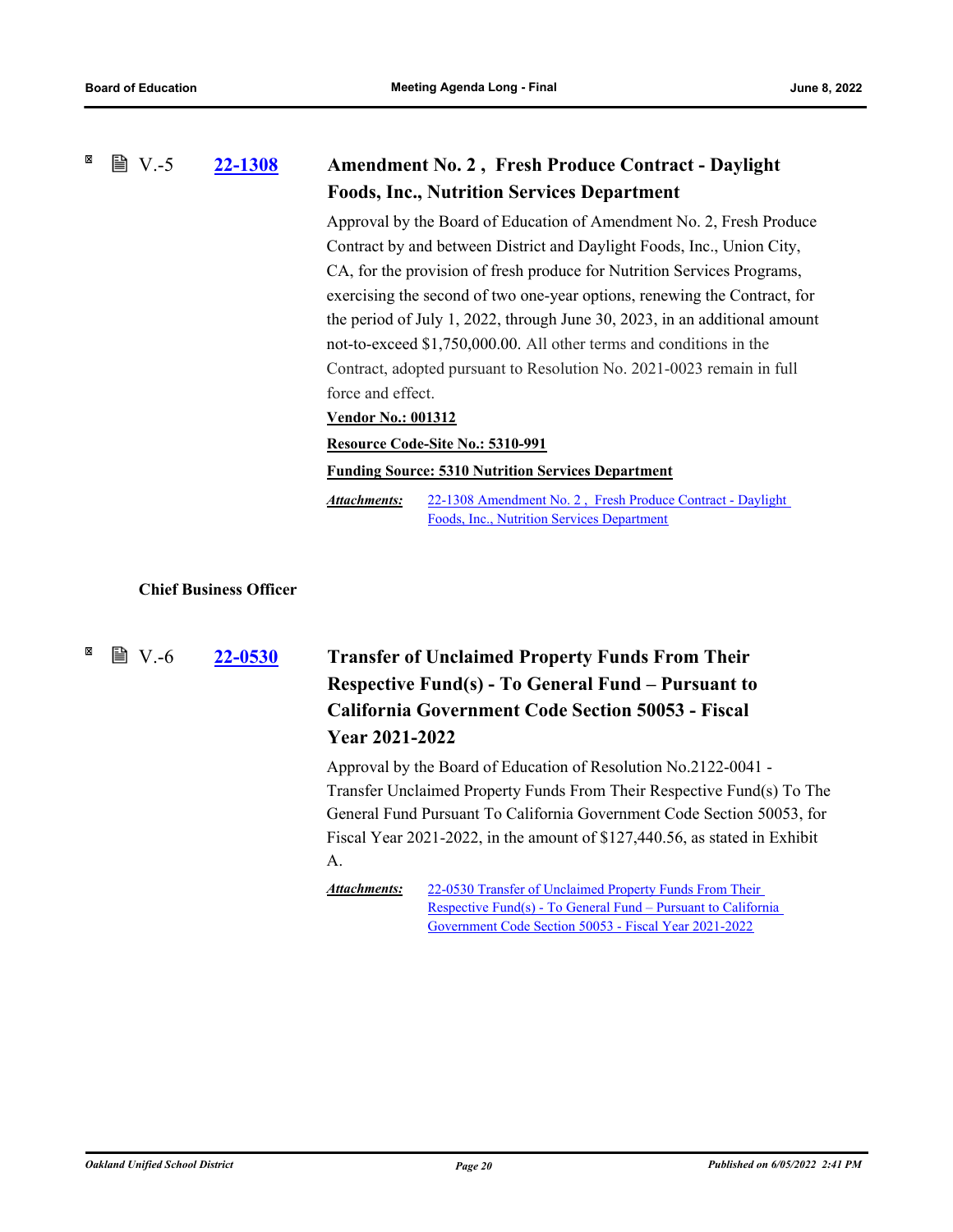### **[22-0835](http://ousd.legistar.com/gateway.aspx?m=l&id=/matter.aspx?key=55129) Services Agreement 2021-2022 - MGT EH&A Investor LLC - Chief Business Officer ■ V.-7**

Ratification by the Board of Education of a Services Agreement 2021-2022 by and between the District and MGT EH&A Investor, LLC, Carlsbad, CA, for the latter to assist the District in the creation of evaluation tools designed to analyze prospective sites under consideration for merger or closure for potential cost savings; transportation impacts; transition issues; enrollment and capacity implications; portable and permanent classroom counts, and numerous other factors and/or tasks, enumerated in Exhibit A of the Agreement, incorporated herein by reference as though fully set forth, via the Chief Business Officer, for the period of December 16, 2021 through February 28, 2022, in an amount not to exceed \$75,000.00.

[22-0835 Services Agreement 2021-2022 - MGT EH&A Investor LLC -](http://ousd.legistar.com/gateway.aspx?M=F&ID=104651.pdf)  Chief Business Officer *Attachments:*

### **[22-1281](http://ousd.legistar.com/gateway.aspx?m=l&id=/matter.aspx?key=55575) ASB Works Software License Agreement 2021- 2025 - Gray Step Software - Chief Business Officer**  $\mathbb{B}$  V.-8

Approval by the Board of Education of ASBWorks Accounting Software License Agreement by and between the District and Gray Step Software, El Dorado Hills, CA, for the accounting of Associate Student Body funds at all school site that have student body activities, for the term beginning July 1, 2022 through June 30, 2025, in an amount not to exceed \$12,167.00 each fiscal year.

[22-1281 ASB Works Software License Agreement 2021- 2025 - Gray](http://ousd.legistar.com/gateway.aspx?M=F&ID=104652.pdf)  Step Software - Chief Business Officer *Attachments:*

### **[22-1284](http://ousd.legistar.com/gateway.aspx?m=l&id=/matter.aspx?key=55578) Services Agreement 2021-2022 - PowerSchool Group LLC - Chief Business Officer ■ V.-9**

Approval by the Board of Education of a Services Agreement 2021-2022 by and between the District and PowerSchool Group LLC, Folsom, CA, for the latter to perform Predictive Enrollment Analytics Platform Deployment, as described in Exhibit A of Agreement, incorporated herein by reference as though fully set forth, for the term July 1, 2022 through June 30, 2025, in an amount not to exceed \$150,000 (\$50,000.00 annually).

[22-1284 Services Agreement 2021-2022 - PowerSchool Group LLC -](http://ousd.legistar.com/gateway.aspx?M=F&ID=104744.pdf)  Chief Business Officer *Attachments:*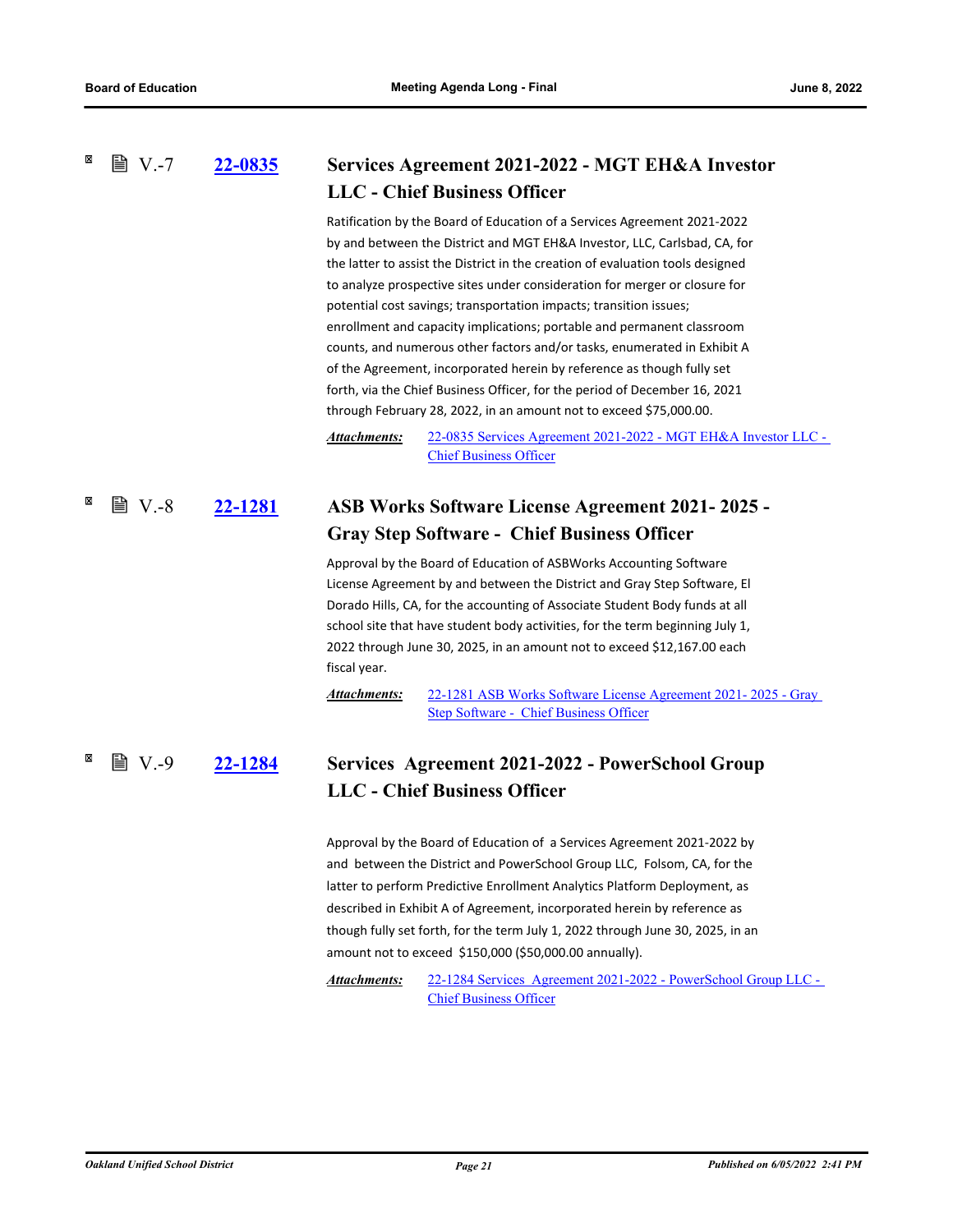# **[22-1423](http://ousd.legistar.com/gateway.aspx?m=l&id=/matter.aspx?key=55717) Payroll Warrants and Direct Deposits— Fiscal Year 2021-2022 - As of December 31, 2021 (October 2021 - December, 2021)**  $\mathbb{B}$  V.-10

Approval by the Board of Education of Payroll Warrants and Direct Deposits - i.e., 3,165 Payroll Consolidated Checks printed, and 24,020 Direct Deposits made - Fiscal Year 2021-2022, in the cumulative Amount of \$63,549,521.68 from October 1, 2021 through December 31, 2021, as stated in Exhibit 1.

22-1423 Payroll Warrants and Direct Deposits— Fiscal Year [2021-2022 - As of December 31, 2021 \(October 2021 - December, 2021\)](http://ousd.legistar.com/gateway.aspx?M=F&ID=104654.pdf) *Attachments:*

# **[22-1424](http://ousd.legistar.com/gateway.aspx?m=l&id=/matter.aspx?key=55718) Payroll Warrants and Direct Deposits— Fiscal Year 2021-2022 - As of March 31, 2022 (January, 2022 - March 2022) ■ V.-11**

Approval by the Board of Education of Payroll Warrants and Direct Deposits - i.e., 2,414 Payroll Consolidated Checks printed and 21,207 Direct Deposits made - Fiscal Year 2021-2022, in the cumulative Amount of \$61,403,834.48 from January 1, 2022 through March 31, 2022, as stated in Exhibit 1.

22-1424 Payroll Warrants and Direct Deposits— Fiscal Year [2021-2022 - As of March 31, 2022 \(January, 2022 - March 2022\)](http://ousd.legistar.com/gateway.aspx?M=F&ID=104655.pdf) *Attachments:*

# **[22-1425](http://ousd.legistar.com/gateway.aspx?m=l&id=/matter.aspx?key=55719) Accounts Payable Warrants - Fiscal Year 2021-2022 – As of December 31, 2021 (October, 2021 - December, 2021) ■ V.-12**

Approval by the Board of Education of Accounts Payable Warrants - i.e., 2,830 Accounts Payable Consolidated Checks printed - Fiscal Year 2021-2022, in the cumulative amount of \$69,842,273.22. from October 1, 2021 through December 31, 2021, as stated in Exhibit 1.

[22-1425 Accounts Payable Warrants - Fiscal Year 2021-2022 – As of](http://ousd.legistar.com/gateway.aspx?M=F&ID=104656.pdf)  December 31, 2021 (October, 2021 - December, 2021) *Attachments:*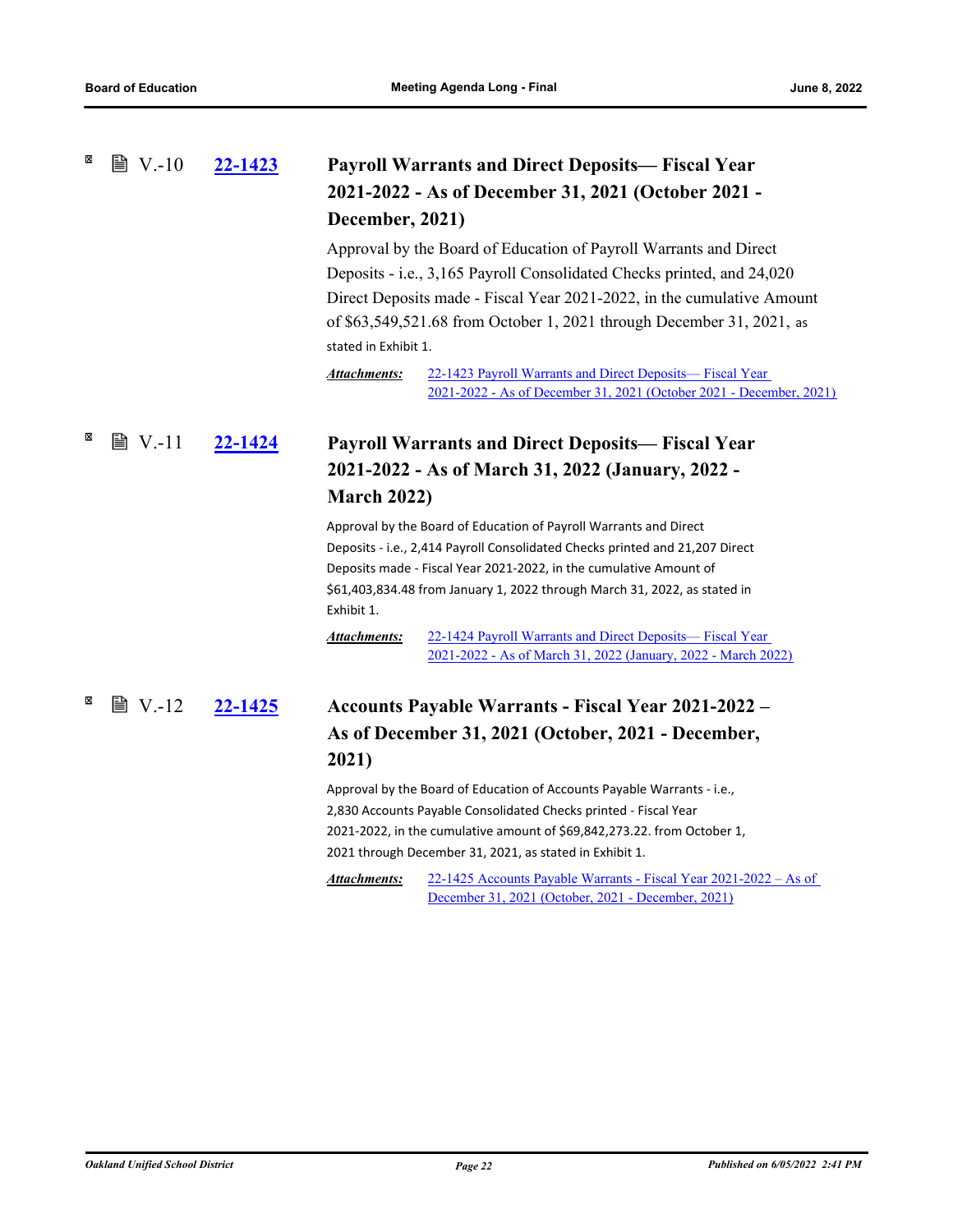#### ×  $\mathbb{B}$  V.-13 **[22-1426](http://ousd.legistar.com/gateway.aspx?m=l&id=/matter.aspx?key=55720) Accounts Payable Warrants - Fiscal Year 2021-2022 – As of March 31, 2022 (January, 2022 - March, 2022)**

Approval by the Board of Education of Accounts Payable Warrants - i.e., 2,901 Accounts Payable Consolidated Checks printed - Fiscal Year 2021-2022, in the cumulative Amount of \$86,222,548.39 from January 1, 2022 through March 31, 2022, as stated in Exhibit 1.

[22-1426 Accounts Payable Warrants - Fiscal Year 2021-2022 – As of](http://ousd.legistar.com/gateway.aspx?M=F&ID=104657.pdf)  March 31, 2022 (January, 2022 - March, 2022) *Attachments:*

# **Deputy Chief, Facilities Planning and Management**

.

 $\mathbb{B}$  V.-14

# **[22-1002](http://ousd.legistar.com/gateway.aspx?m=l&id=/matter.aspx?key=55296) Agreement for Inspector of Record Services for Construction – Anthonio, Inc. – Westlake Middle School Fire and Intrusion Alarm Upgrade Project –Division of Facilities Planning and Management**

Approval by the Board of Education of Agreement for Inspector of Record Services for Construction by and between the District and Anthonio, Inc., Oakland, CA, for the latter to provide inspection services for all construction activities for the Westlake Middle School Intrusion Alarm System Upgrade Project, in the not-to-exceed amount of \$61,215.00, which includes a not-to-exceed amount of \$5,565.00 for any additional services, with work scheduled to commence on June 9, 2022, and scheduled to last until December 31, 2022.

## **Vendor No.: 00453**

**Requisition No.: VR22-09833**

## **Resource Code-Site No.: 9021 213**

## **Funding Source: Fund 25, Capital Facilities Fund**

[22-1002 Agreement for Inspector of Record Services for Construction](http://ousd.legistar.com/gateway.aspx?M=F&ID=104660.pdf)  – Anthonio, Inc. – Westlake Middle School Fire and Intrusion Alarm Upgrade Project –Division of Facilities Planning and Management *Attachments:*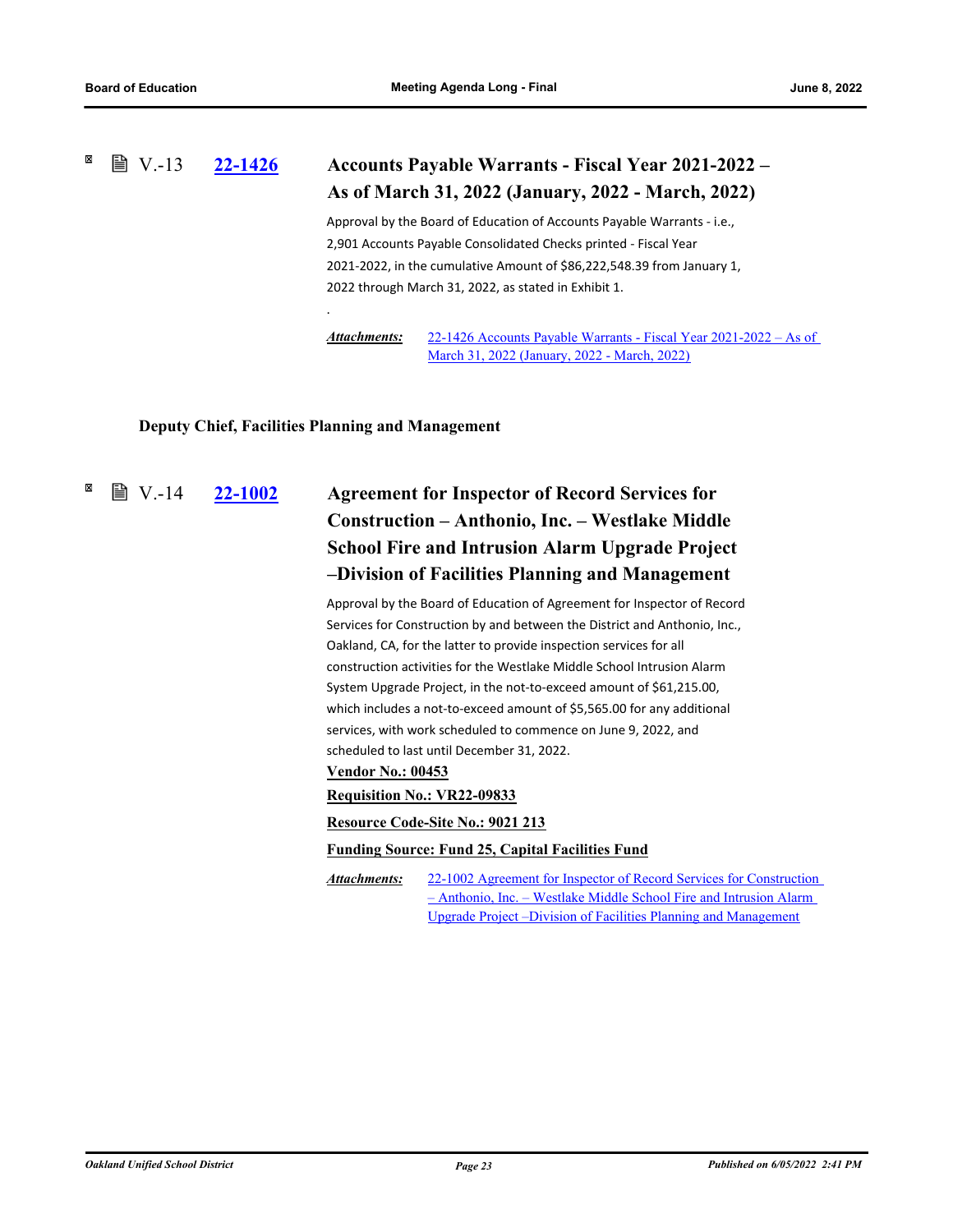## × **■ V.-15 [22-1239](http://ousd.legistar.com/gateway.aspx?m=l&id=/matter.aspx?key=55533) Agreement Between Owner and Contractor - Competitively Bid -Golden Bay Fence - Rolling Gate Repair - 900 High Street Project - Division of Facilities Planning and Management**

Approval by the Board of Education of Agreement Between Owner and Contractor by and between the District and Golden Bay Fence Plus Iron Works, Inc., Oakland, CA, for the latter to furnish and install 65' of new 8' tall 1" mesh galvanized fence, including 1 each 20" opening rolling gate with concrete grade beam and commercial 1 HP gate operator system. Includes access keypad on gooseneck pedestal with 2 each yellow bumper posts from either approach side, and includes safety loop and exit loop; fence to have 1 O' to 24" outrigger mesh to prevent roof accessibility for the 900 High Street Rolling Gate Repair Project, in the amount of \$84,849.00, which includes a general contingency allowance of \$8,500.00, as the lowest responsible, responsive bidder, with the work anticipated to commence on June 9, 2022, and scheduled to last for ninety (90) days, with an anticipated ending of September 6, 2022.

# **Vendor No.: 007862**

**Requisition No.: VR22-09852**

**Resource Code-Site No.: 8150 988**

# **Funding Source: General Fund (Routine Restriction Maintenance Account (RRMA)**

22-1239 Agreement Between Owner and Contractor - Competitively [Bid -Golden Bay Fence - Rolling Gate Repair - 900 High Street Project](http://ousd.legistar.com/gateway.aspx?M=F&ID=104661.pdf)  - Division of Facilities Planning and Management *Attachments:*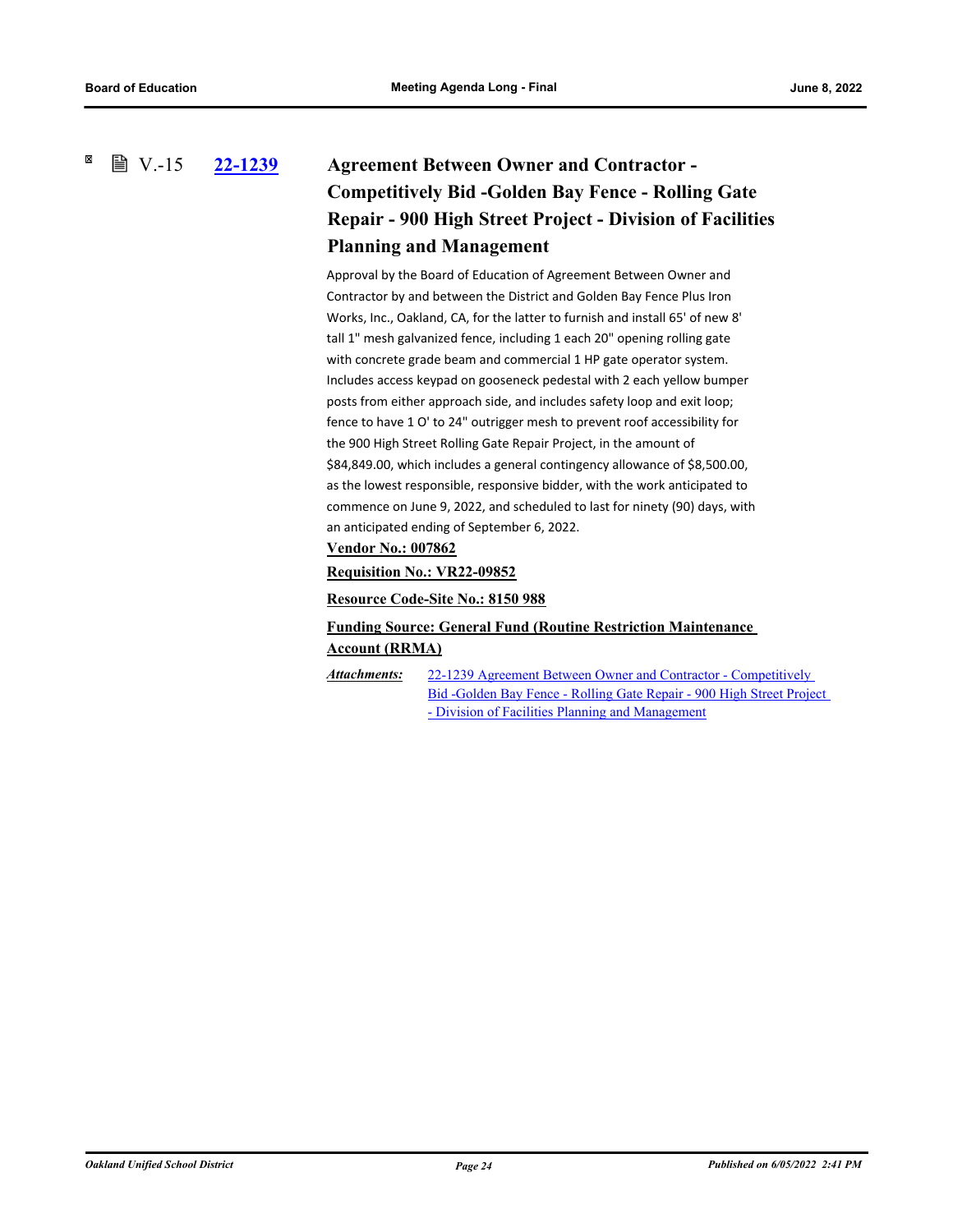× **■ V.-16** 

# **[22-1330](http://ousd.legistar.com/gateway.aspx?m=l&id=/matter.aspx?key=55624) Agreement for Maintenance – Competitively Bid - ER Plumbing & Construction – Skyline High School Sewer Line Camera Assessment Project - Division of Facilities Planning and Management**

Approval by the Board of Education of Agreement for Maintenance by and between the District and ER Plumbing & Construction, Alameda, CA, for the latter to provide Sewer Line Camera Assessment Maintenance Services, described in Exhibit A of Agreement, incorporated herein by reference as though fully set forth, for the Skyline High School Sewer Line Camera Assessment Maintenance Services Project, in the not-to-exceed amount of \$100,000.00, as the lowest responsible, responsive bidder, with a contract term of two (2) months; with the work anticipated to commence on June 9, 2022, and with an anticipated ending of August 9, 2022.

# **Vendor No.: 006328**

## **Requisition No.: VR22-09817**

# **Resource Code-Site No.: 9914 306**

**Funding Source: Fund 40, Deferred Maintenance Fund**

22-1330 Agreement for Maintenance – Competitively Bid - ER [Plumbing & Construction – Skyline High School Sewer Line Camera](http://ousd.legistar.com/gateway.aspx?M=F&ID=104662.pdf)  Assessment Project - Division of Facilities Planning and Management *Attachments:*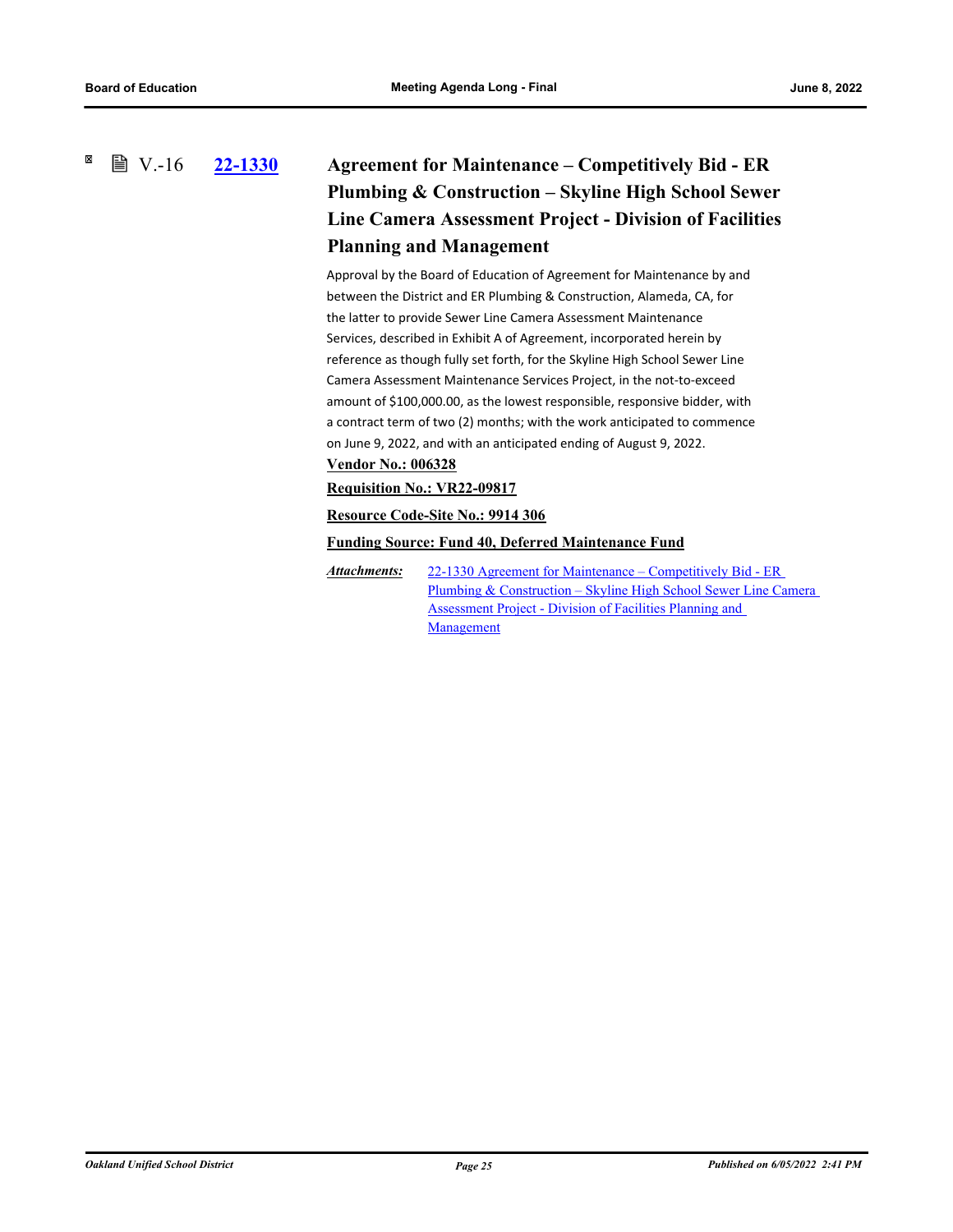## 図 **■ V.-17 [22-1349](http://ousd.legistar.com/gateway.aspx?m=l&id=/matter.aspx?key=55643) Agreement Between Owner and Contractor – Competitively Bid – Bay Construction Company – Special Education Office Exterior Painting Project - Division of Facilities Planning and Management**

Approval by the Board of Education of Agreement Between Owner and Contractor by and between the District and Bay Construction Company, Oakland, CA, for the latter to provide the Scope of Work consisting of but not limited to pressure wash, prep, prime, and paint the exterior of the site for the Special Education Office Exterior Painting Project, in the lump-sum amount of \$236,500.00, which includes a contingency allowance of \$15,000.00, as the lowest responsive, responsible bidder, with the work scheduled to last for thirty (30) Calendar days, with an anticipated start date of June 9, 2022, and end date of July 8, 2022.

## **Vendor No.: 000642**

# **Requisition No.: VR22-09819**

**Resource Code-Site No.: 9914 975**

**Funding Source: Fund 140, Deferred Maintenance Fund**

22-1349 Agreement Between Owner and Contractor – Competitively [Bid – Bay Construction Company – Special Education Office Exterior](http://ousd.legistar.com/gateway.aspx?M=F&ID=104679.pdf)  Painting Project - Division of Facilities Planning and Management *Attachments:*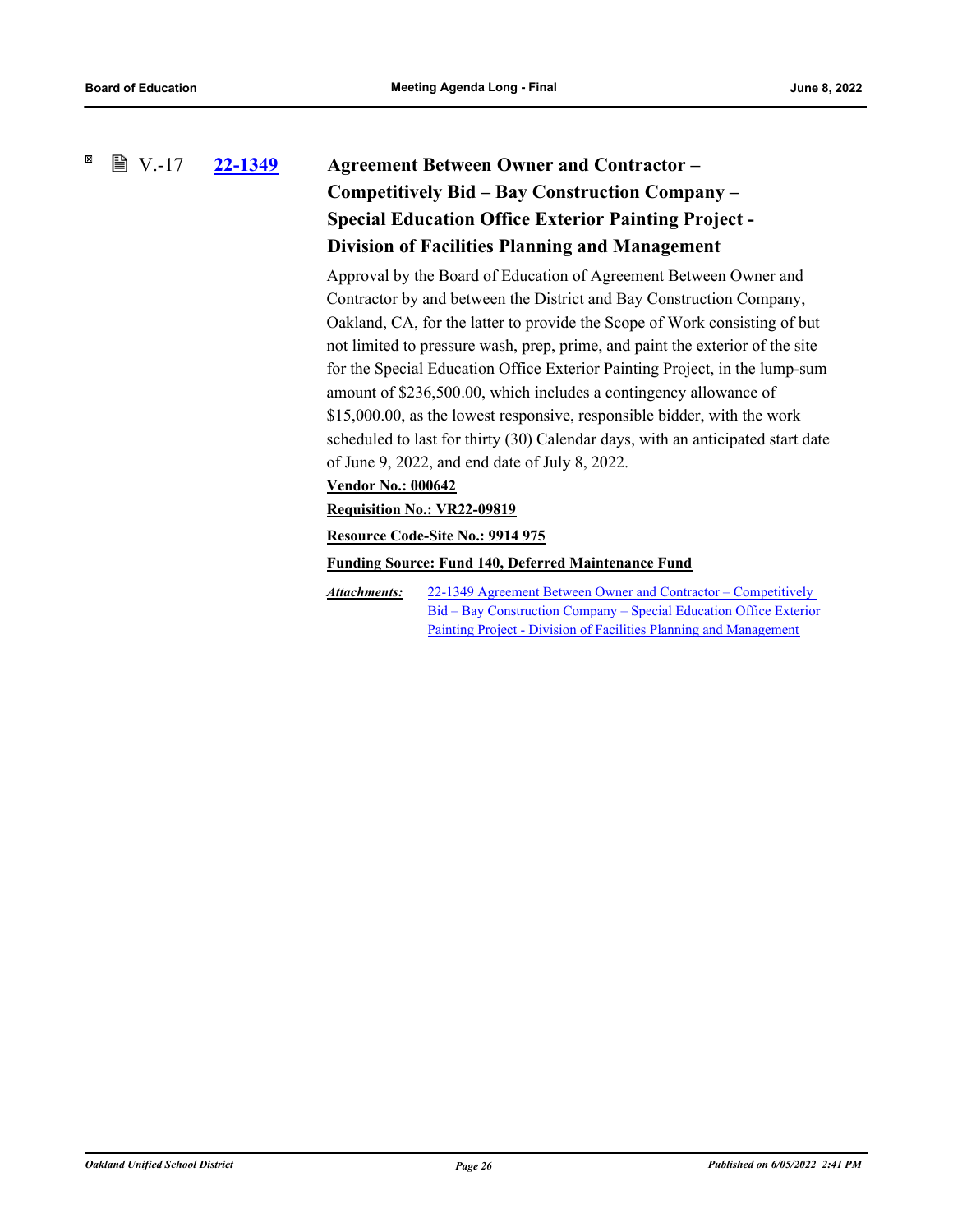## × **■ V.-18 [22-1357](http://ousd.legistar.com/gateway.aspx?m=l&id=/matter.aspx?key=55651) Agreement Between Owner and Contractor – Competitively Bid – George E. Masker, Inc. – Emiliano Zapata Street Academy Exterior Painting Project - Division of Facilities Planning and Management**

Approval by the Board of Education of Agreement Between Owner and Contractor by and between the District and George E. Masker, Inc., Oakland, CA, for the latter to provide exterior painting for the Emiliano Zapata Street Academy Exterior Painting Project, in the lump-sum amount of \$142,000.00, which includes a contingency allowance of \$12,000.00, as the lowest responsible, responsive bidder, with the work scheduled to last for thirty (30) Calendar days, with an anticipated start date of June 9, 2022, and end date of July 8, 2022.

# **Vendor No.: 001819**

# **Requisition No.: VR22-09818**

**Resource Code-Site No.: 9914 213**

## **Funding Source: Fund 140, Deferred Maintenance Fund**

[22-1357 Agreement Between Owner and Contractor – Competitively](http://ousd.legistar.com/gateway.aspx?M=F&ID=104663.pdf)  Bid – George E. Masker, Inc. – Emiliano Zapata Street Academy Exterior Painting Project - Division of Facilities Planning and Management *Attachments:*

**Chief, Talent**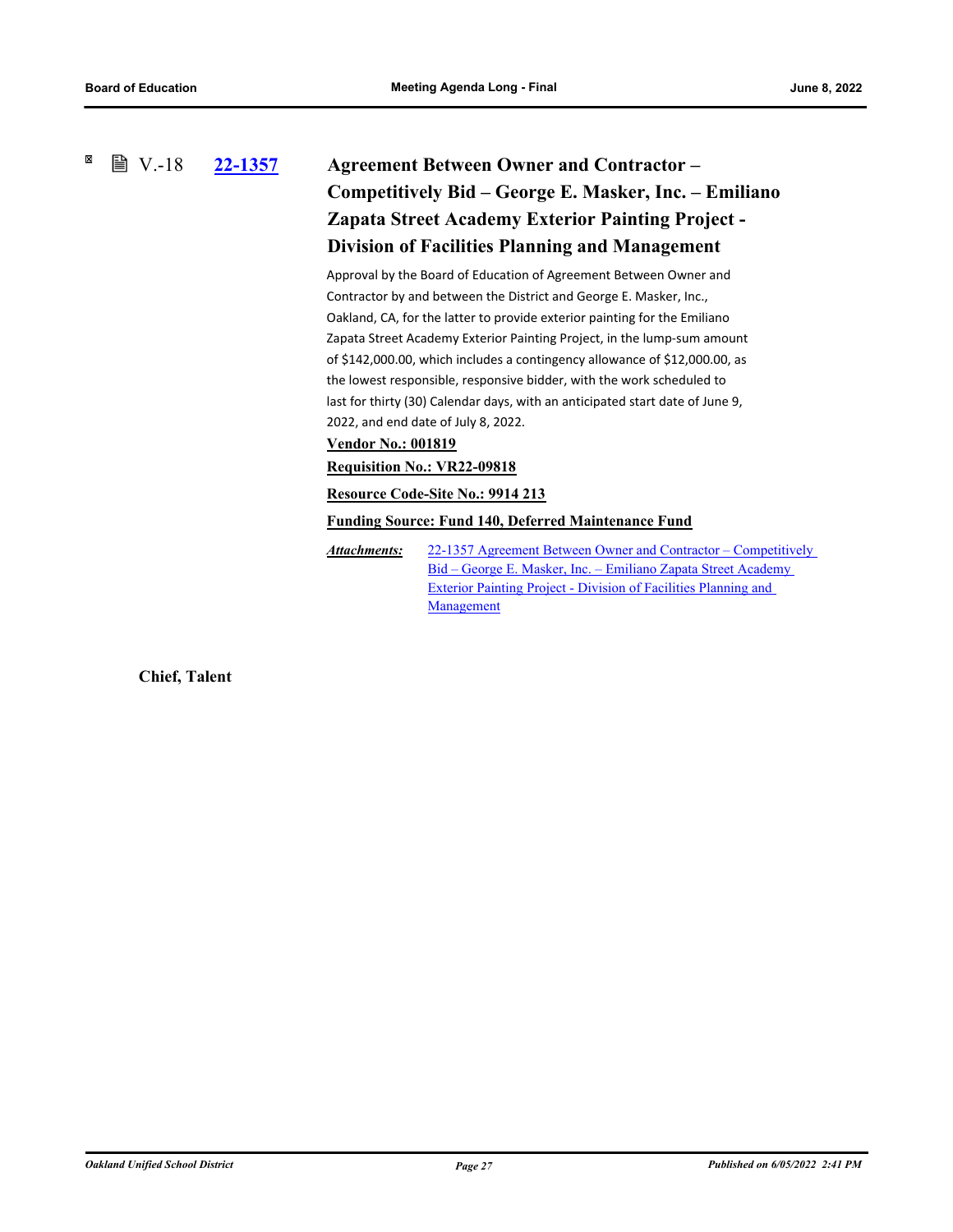#### × **■ V.-19 [22-0280](http://ousd.legistar.com/gateway.aspx?m=l&id=/matter.aspx?key=54575) Services Agreement 2021-2022 - Agncy Design Inc - Talent / Human Resources Department**

Ratification by the Board of Education of a Services Agreement 2021-2022 by and between the District and Agncy Design Inc, Brookline, MA, for the latter to work with the Talent Team to build a common vision from the ground up, distilling a shared narrative for the work of the Talent Division and of the Organizational Wellness Plan; to build/create, with vision clarified, a plan to amplify awareness of the team's great work and impact, helping build program awareness, engaging employees in growth and community members in opportunities, helping to build awareness of the team's impact by highlighting both data and narratives - the stories of the educators, staff and students who have been impacted by the team's efforts, via Talent / Human Resources Department, for the period of January 1, 2022 through June 30, 2022, in an amount not to exceed \$45,000.00.

# **Vendor No.: 007594**

## **Requisition No.: VR22-05004**

## **Resource Code-Site No.: 0000-944**

## **Funding Source: General Purpose-unrestricted**

[22-0280 Services Agreement 2021-2022 - Agncy Design Inc - Talent /](http://ousd.legistar.com/gateway.aspx?M=F&ID=104648.pdf)  Human Resources Department *Attachments:*

#### ×  $\mathbb{B}$  V.-20 **[22-1361](http://ousd.legistar.com/gateway.aspx?m=l&id=/matter.aspx?key=55655) Personnel Report No. 2122-0010 - Talent/Human Resources Department**

Approval by the Board of Education of Personnel Report No. 2122-0010 - Talent/Human Resources Department.

[22-1361 Personnel Report No. 2122-0010 - Talent/Human Resources](http://ousd.legistar.com/gateway.aspx?M=F&ID=104529.pdf)  **Department** *Attachments:*

**Chief Academic Officer**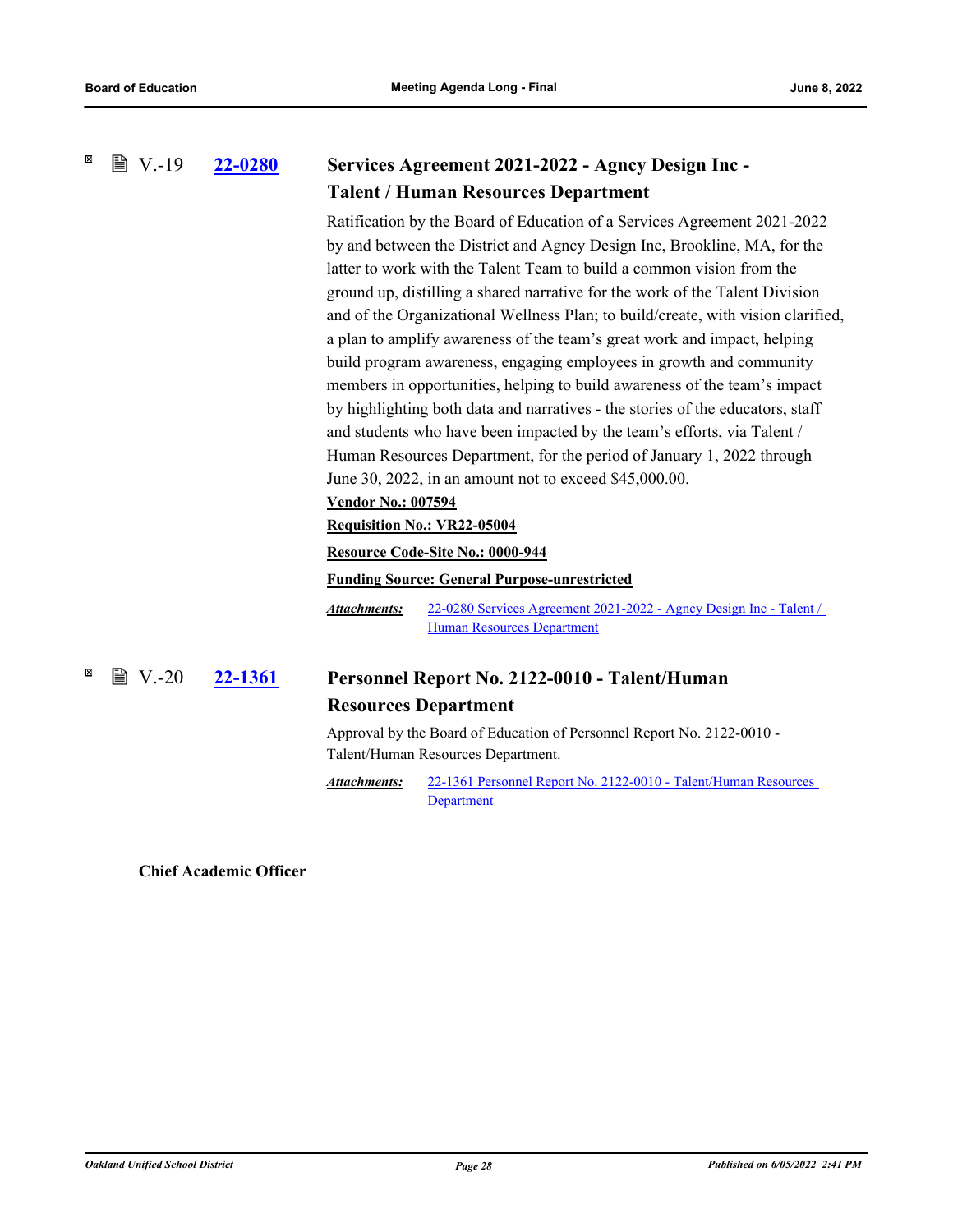### **[22-0341](http://ousd.legistar.com/gateway.aspx?m=l&id=/matter.aspx?key=54636) Services Agreement 2021-2022 - Reading Partners - Lockwood STEAM Academy**  $\mathbb{B}$  V.-21

Ratification by the Board of Education of a Services Agreement 2021-2022 by and between the District and Reading Partners, Oakland, CA, for the latter to provide identified/selected emerging readers with personalized one-on-one consistent tutoring, for two 45 minutes sessions per week, or make up session, if required, either during the school day or after school, described in Exhibit A of Agreement, at Lockwood STEAM Academy, for the period of October 5, 2021 through June 30, 2022, in an amount not to exceed \$12,500.00.

### **Vendor No.: 003539**

**Requisition No.: VR22-04076**

**Resource Code-Site No.: 0003-160, 3211-160**

**Funding Source: ESSER CA Community School Partner and Unrestricted Concentration**

[22-0341 Services Agreement 2021-2022 - Reading Partners -](http://ousd.legistar.com/gateway.aspx?M=F&ID=104649.pdf)  Lockwood STEAM Academy *Attachments:*

### **[22-0342](http://ousd.legistar.com/gateway.aspx?m=l&id=/matter.aspx?key=54637) Services Agreement 2021-2022 - Julia DeGuzman - Oakland High School** l V.-22

Ratification by the Board of Education of a Services Agreement 2021-2022 by and between the District and Julia DeGuzman, Oakland, CA, for the latter to provide a number of tasks that will serve to increase parent and community involvement: greet and support the enrollment of families in registration document completion at the start of the year; assist with seasonal parent and community events such as Back to School Night and Prospective Student/Family Orientation; work to engage the middle school families and feeder schools to initiate the transition from middle school to high school with planning and assisting in the implementation of the Incoming 9th Spring Invitational; and create and organize media and documents for the new families and the community about academics and resources available on campus at Oakland High School, for the period of September 1, 2021 through May 27, 2022, in an amount not to exceed \$11,000.00.

## **Vendor No.: 001329**

### **Requisition No.: VR22-05099**

**Resource Code-Site No.: 0002-304**

### **Funding Source: Unrestricted Supplemental**

[22-0342 Services Agreement 2021-2022 - Julia DeGuzman - Oakland](http://ousd.legistar.com/gateway.aspx?M=F&ID=104650.pdf)  High School *Attachments:*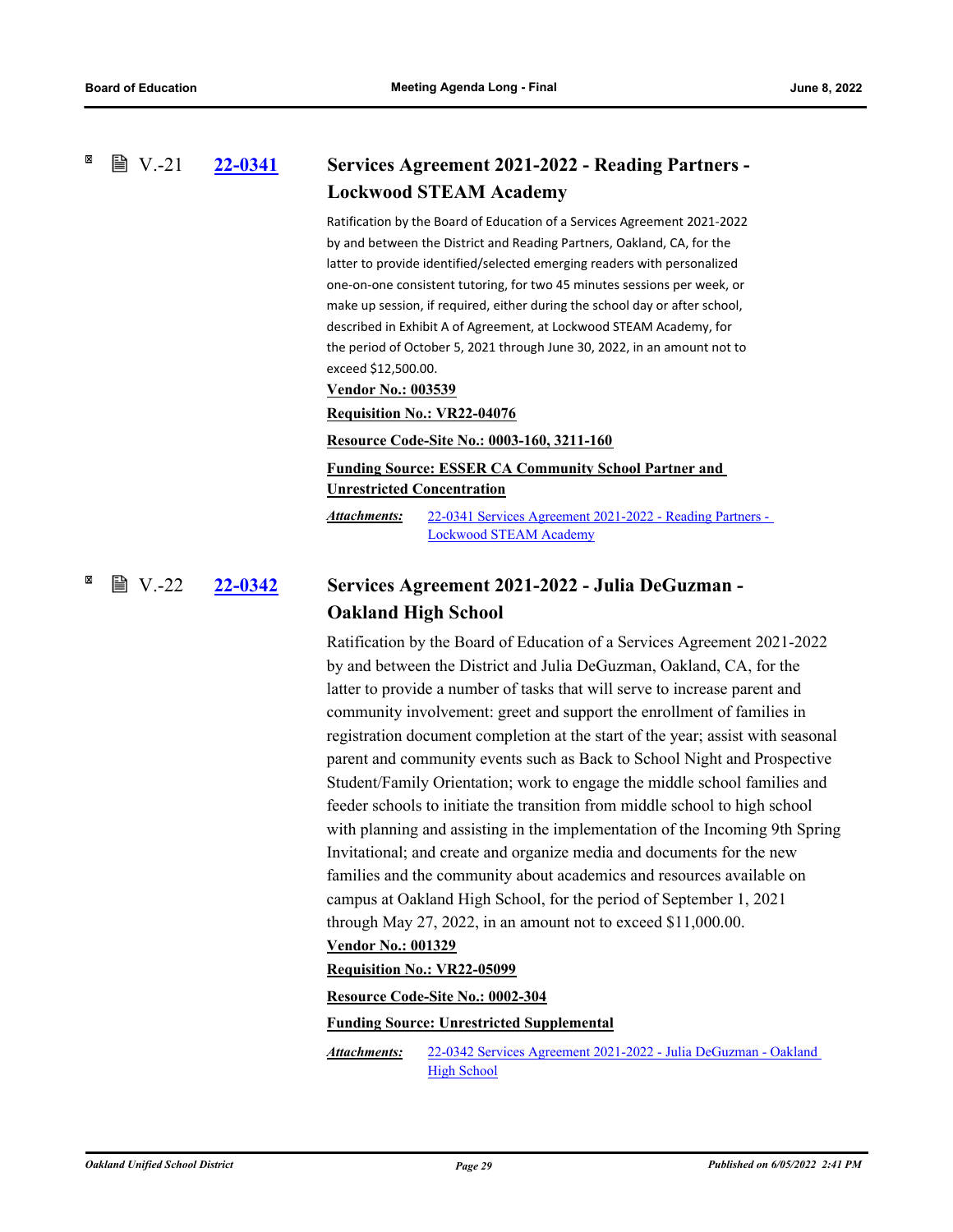**[22-1037](http://ousd.legistar.com/gateway.aspx?m=l&id=/matter.aspx?key=55331) Amendment No. 1, Memorandum of Understanding (No Cost) 2019-2020 - Adventure Time Extended Day Care/Tuller Corporation - Community Schools and Student Services Department ■ V.-23** 

> Ratification by the Board of Education of Amendment No. 1, Memorandum of Understanding (No Cost) 2019-2020 (MOU) by and between the District and Adventure Time Extended Day Care/Tuller Corporation (Adventure Time) ending fee-based after school programs\* at Chabot Elementary, Crocker Highlands Elementary, Glenview Elementary, Hillcrest Elementary, Kaiser Elementary, Montclair Elementary, and Thornhill Elementary Schools, by amending the term of the MOU from November 12, 2019 through November 11, 2022 to November 12, 2019 through May 25, 2022; and upon the expiration of said amended term, termination of Adventure Time use of school site facilities. All other terms and conditions of the MOU remain in full force and effect.

\*District expects to *replace fee-based programs with expanded comprehensive grant-supported and fee-supported programming.* **Funding Source: No Fiscal Impact**

22-1037 Amendment No. 1, Memorandum of Understanding (No Cost) 2019-2020 - Adventure Time Extended Day Care/Tuller [Corporation - Community Schools and Student Services Department](http://ousd.legistar.com/gateway.aspx?M=F&ID=104496.pdf) *Attachments:*

**[22-1040](http://ousd.legistar.com/gateway.aspx?m=l&id=/matter.aspx?key=55334) Services Agreement 2021-2022 - Cypress Mandela Training Center - Summer Program - High School Linked Learning Department ■ V.-24** 

\_\_\_

Ratification by the Board of Education of Services Agreement 2021-2022 by and between the District and Cypress Mandela Training Center, Oakland, CA, for the latter to provide up to 35 High School students five 6-week summer Pre-Apprenticeship summer programs in the construction trades [including Basic Project Estimating, Construction Elements, Project Management, Construction Tools and Proper Usage, Resume Writing, Nutrition, and Soft Skills (Interview Skills)], for the period of June 13, 2022, through July 20, 2022, in an amount not to exceed \$27,500.00.

## **Funding Source: K12 Strong Workforce Grant**

22-1040 Services Agreement 2021-2022 - Cypress Mandela Training [Center - Summer Program - High School Linked Learning Department](http://ousd.legistar.com/gateway.aspx?M=F&ID=104536.pdf) *Attachments:*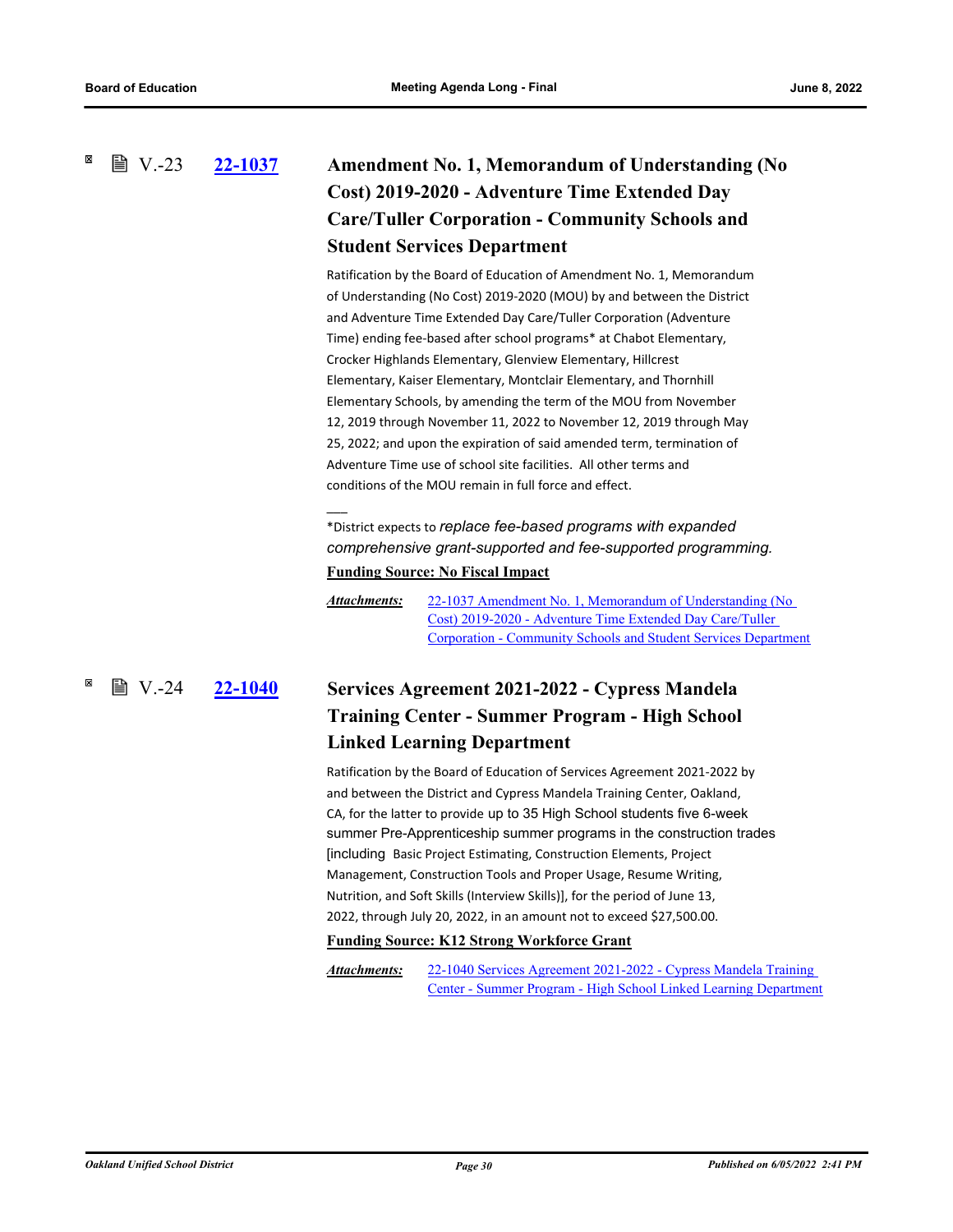# **[22-1041](http://ousd.legistar.com/gateway.aspx?m=l&id=/matter.aspx?key=55335) Agreement - East Bay Municipal Utility District - Exploring College, Career and Community Options (ECCCO) - Summer 2022 Internship Programs - High School Linked Learning Department**  $\mathbb{B}$  V.-25

Approval by the Board of Education of an Agreement between the District and East Bay Municipal Utility District (EBMUD), Oakland, CA, for the latter to host the Exploring College, Career and Community Options (ECCCO) Summer Internship Program for up to ten (10) high school students who will participate in internship opportunities at EBMUD various facilities, offices and maintenance yards, pursuant to terms and conditions in Agreement, via High School Linked Learning Office, for the period of June 1, 2022 through September 15, 2022, in an amount paid by vendor not to exceed \$7,500.00.

*Attachments:*

[22-1041 Agreement - East Bay Municipal Utility District - Exploring](http://ousd.legistar.com/gateway.aspx?M=F&ID=104497.pdf)  College, Career and Community Options (ECCCO) - Summer 2022 Internship Programs - High School Linked Learning Department

# **[22-1115](http://ousd.legistar.com/gateway.aspx?m=l&id=/matter.aspx?key=55409) Amendment No. 1, Memorandum of Understanding 2021-2022 - YMCA of the East Bay - After School Program - Piedmont Avenue Elementary School ■ V.-26**

Approval by the Board of Education of Amendment No. 1, Memorandum of Understanding 2021-2022 (MOU) by and between the District and YMCA of the East Bay, Oakland, CA, for the latter to increase after school staff compensation; increase enrichment contracts with Prescott Circus and Destiny Arts as well as enroll students to participate in athletics via a partnership with Oakland Athletic League for students in the after school program at Piedmont Avenue Elementary School, in an additional amount of \$26,721.00, increasing the MOU not-to-exceed amount from \$111,269.00 to \$137,990.00, for the period August 1, 2021 through July 31, 2022. All other terms and conditions of the MOU remains in full force and effect. **Vendor No.: 004722**

## **Requisition No.: VR21-09171,VR22-07733**

**Resource Code-Site No.: 6010-146,2600-922**

# **Funding Source: After School Education and Safety (ASES) Grant; Expanded Learning Opportunities Program**

22-1115 Amendment No. 1, Memorandum of Understanding [2021-2022 - YMCA of the East Bay - After School Program -](http://ousd.legistar.com/gateway.aspx?M=F&ID=104658.pdf)  Piedmont Avenue Elementary School *Attachments:*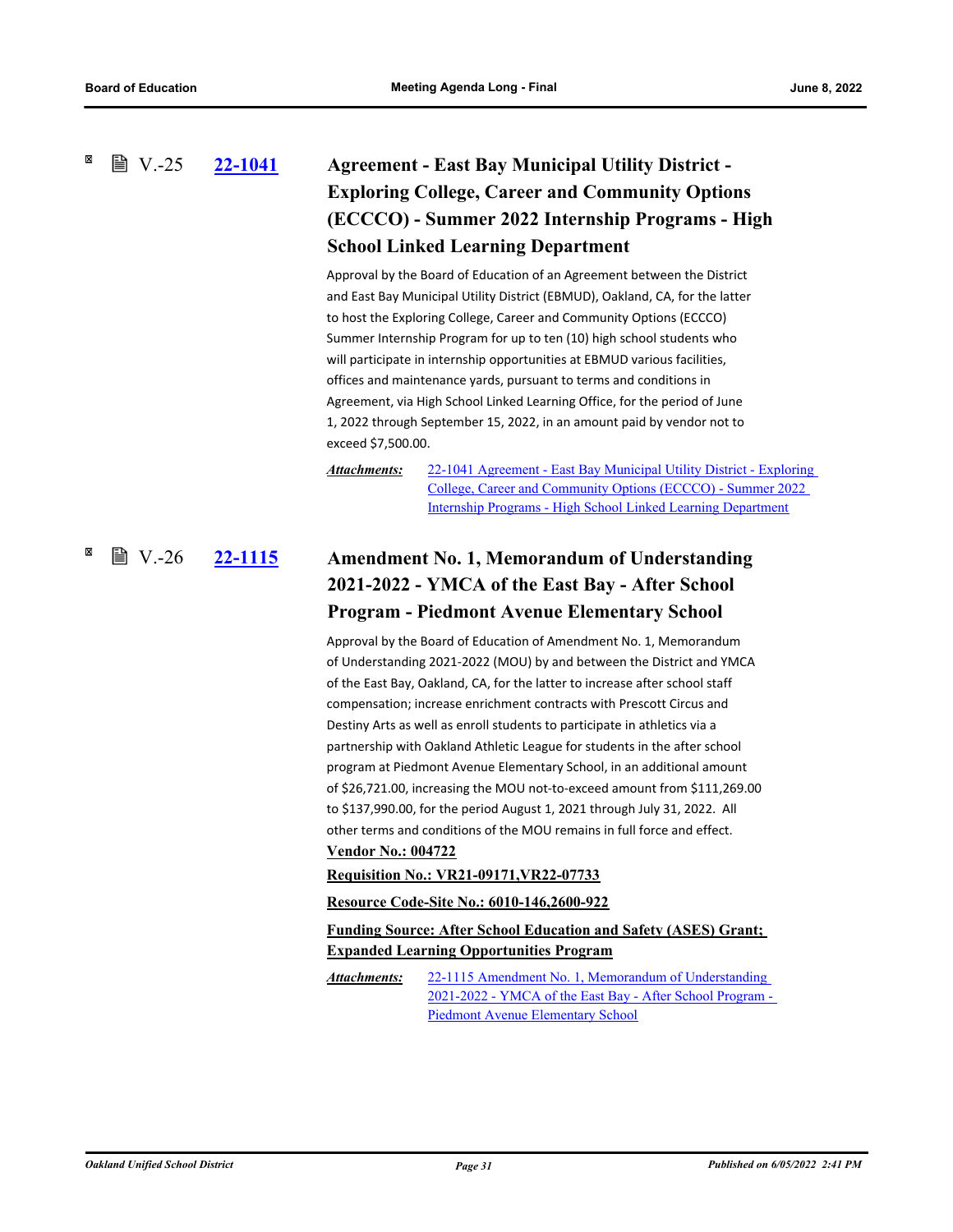**■ V.-27** 

# **[22-1125](http://ousd.legistar.com/gateway.aspx?m=l&id=/matter.aspx?key=55419) Amendment No. 1, Memorandum of Understanding 2021-2022 - Oakland Kids First - After School Program - Castlemont High School**

Approval by the Board of Education of Amendment No. 1, Memorandum of Understanding 2021-2022 (MOU) by and between the District and Oakland Kids First, Oakland, CA, for the latter to increase after school staff compensation; fund additional training for staff; fund additional hours for academic mentor and increase the number of internship youth stipends available to students in the after school program at Castlemont High School, in an additional amount of \$92,161.00, increasing the MOU not-to-exceed amount from \$208,978.00 to \$301,139.00, for the period July 1, 2021 through June 30, 2022. All other terms and conditions of the MOU remain in full force and effect.

# **Vendor No.: 003136**

**Requisition No.: VR22-09417,VR22-07333**

## **Resource Code-Site No.: 4124-301,2600-922**

**Funding Source: 21st Century High School After School Safety and Enrichment for Teens (ASSETS) Grant; Expanded Learning Opportunities Program**

22-1125 Amendment No. 1, Memorandum of Understanding [2021-2022 - Oakland Kids First - After School Program - Castlemont](http://ousd.legistar.com/gateway.aspx?M=F&ID=104498.pdf)  **High School** *Attachments:*

# **[22-1197](http://ousd.legistar.com/gateway.aspx?m=l&id=/matter.aspx?key=55491) Services Agreement 2021-2022 - Black Tie Transportation - Summer Learning Field Trips - Community Schools and Student Services Department ■ V.-28**

Ratification by the Board of Education of Services Agreement 2021-2022 by and between the District and Black Tie Transportation, Pleasanton, CA, for the latter to provide 40-passenger and/or 56-passenger motor coaches to transport Summer Learning Programs students to and from field trips, for the period June 1, 2022 through June 30, 2022, in an amount not to exceed \$78,691.00.

### **Vendor No.: 000709**

**Requisition No.: VR22-09625**

**Resource Code-Site No.: 2600-922**

### **Funding Source: Expanded Learning Opportunities Grant**

[22-1197 Services Agreement 2021-2022 - Black Tie Transportation -](http://ousd.legistar.com/gateway.aspx?M=F&ID=104499.pdf)  Summer Learning Field Trips - Community Schools and Student **Services Department** *Attachments:*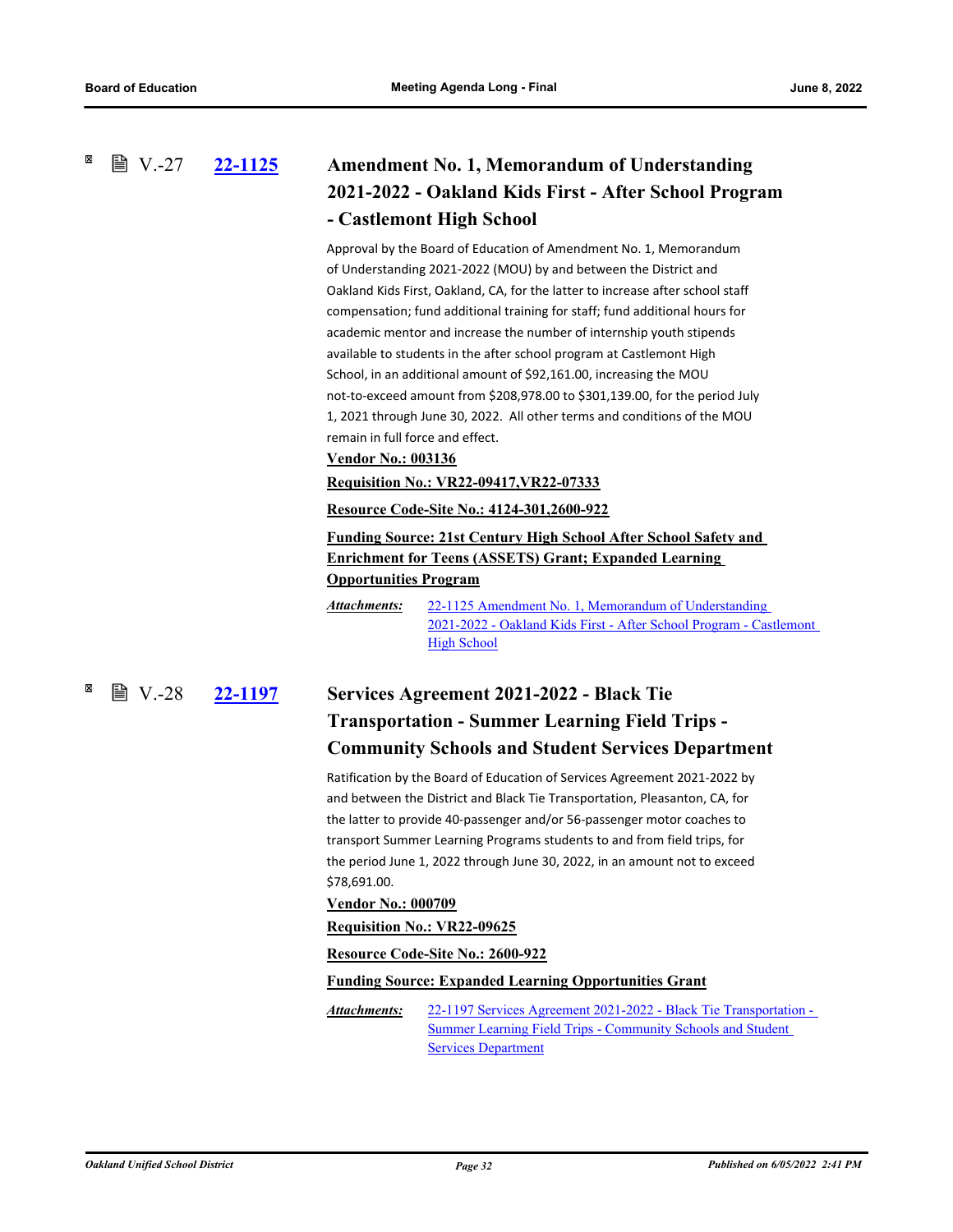# **[22-1210](http://ousd.legistar.com/gateway.aspx?m=l&id=/matter.aspx?key=55504) Services Agreement 2021-2022 - Blueprint Schools Network, Inc. - Summer Math Intervention - Community Schools and Student Services Department**  $\mathbb{B}$  V.-29

Approval by the Board of Education of Services Agreement 2021-2022 by and between the District and Blueprint Schools Network, Inc., Needham, MA, for the latter to provide Strategic Planning, Recruitment and Selection, and Implementation of Summer Learning Math Program, as described in Exhibit A, incorporated herein by reference a thought fully set forth, via the Community Schools and Student Services Department, for the period May 1, 2022 through July 31, 2022, in an amount not to exceed \$35,000.00.

## **Vendor No.: 000725**

## **Requisition No.: VR22-09600**

### **Resource Code-Site No.: 2600-922**

### **Funding Source: Expanded Learning Opportunities Program**

[22-1210 Services Agreement 2021-2022 - Blueprint Schools Network,](http://ousd.legistar.com/gateway.aspx?M=F&ID=104500.pdf)  Inc. - Summer Math Intervention - Community Schools and Student Services Department *Attachments:*

**[22-1242](http://ousd.legistar.com/gateway.aspx?m=l&id=/matter.aspx?key=55536) Services Agreement 2021-2022 - Aim High - Summer Learning Program - Frick United Academy of Language ■ V.-30** 

> Approval by the Board of Education of a Services Agreement 2021-2022 by and between the District and Aim High, San Francisco, CA, for the latter to provide nine hours of daily summer academic support and enrichment to OUSD students who are in need of summer services to counter summer learning loss, and related activities, as described in Exhibit A of Agreement, incorporated herein by reference as though fully set forth, at Frick United Academy of Language, for the period June 21, 2022 through July 22, 2022, in an amount not to exceed \$30,188.00.

## **Vendor No.: 000298**

## **Requisition No.: VR22-09654**

### **Resource Code-Site No.: 2600-922**

**Funding Source: Expanded Learning Opportunities Program**

[22-1242 Services Agreement 2021-2022 - Aim High - Summer Learning](http://ousd.legistar.com/gateway.aspx?M=F&ID=104501.pdf)  Program - Frick United Academy of Language *Attachments:*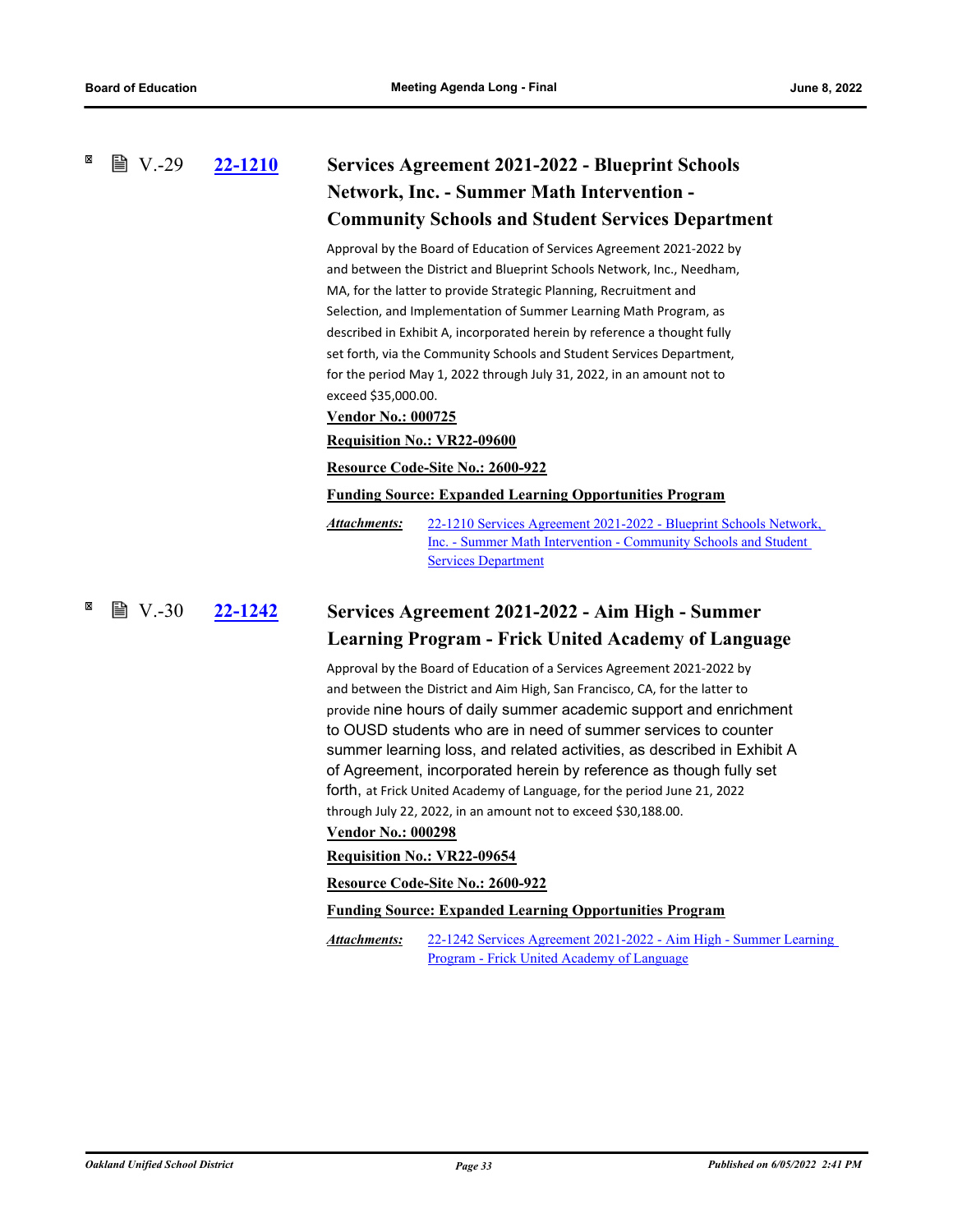# **■ V.-31**

# **[22-1244](http://ousd.legistar.com/gateway.aspx?m=l&id=/matter.aspx?key=55538) Services Agreement 2021-2022 - Loyola Marymount University - Strategic Resource Planning Department**

Ratification by the Board of Education of a Services Agreement 2021-2022 by and between the District and Loyola Marymount University, Los Angeles, CA, through its IDEAL Institute, for the latter to provide a series of courses and ten professional workshops with a focus on a hybrid school day and best practices for online teaching and will highlight strong classroom pedagogy to empower an educator to become a highly effective and accomplished practitioner in the principles and practices of in-person instruction as well as synchronous and asynchronous online and offline instruction, via Strategic Resource Planning Department, for the period of March 28, 2022 through June 30, 2022, in an amount not to exceed \$53,647.72.

## **Vendor No.: 002655**

**Requisition No.: VR22-08537**

**Resource Code-Site No.: 3010-950, 4035-950, 4127-950, 4203-950**

## **Funding Source: Title Iii Lep Student Program**

**Title 4-Student Support** 

**Title 2-a Teacher Quality** 

**Title I-Basic Grant Low Income**

[22-1244 Services Agreement 2021-2022 - Loyola Marymount](http://ousd.legistar.com/gateway.aspx?M=F&ID=104537.pdf)  University - Strategic Resource Planning Department *Attachments:*

### **[22-1246](http://ousd.legistar.com/gateway.aspx?m=l&id=/matter.aspx?key=55540) Services Agreement 2021-2022 - Aim High - Summer Learning Programs - Westlake Middle School** ■ V.-32 22-1246

Approval by the Board of Education of a Services Agreement 2021-2022 by and between the District and Aim High, San Francisco, CA, for the latter to provide nine hours of daily summer academic support and enrichment to OUSD students who are in need of summer services to counter summer learning loss, and related activities, as described in Exhibit A of Agreement, incorporated herein by reference as though fully set forth, at Westlake Middle School, for the period June 21, 2022 through July 22, 2022, in an amount not to exceed \$30,188.00.

## **Vendor No.: 000298**

## **Requisition No.: VR22-09655**

**Resource Code-Site No.: 2600-922**

## **Funding Source: Expanded Learning Opportunities Program**

[22-1246 Services Agreement 2021-2022 - Aim High - Summer Learning](http://ousd.legistar.com/gateway.aspx?M=F&ID=104502.pdf)  Programs - Westlake Middle School *Attachments:*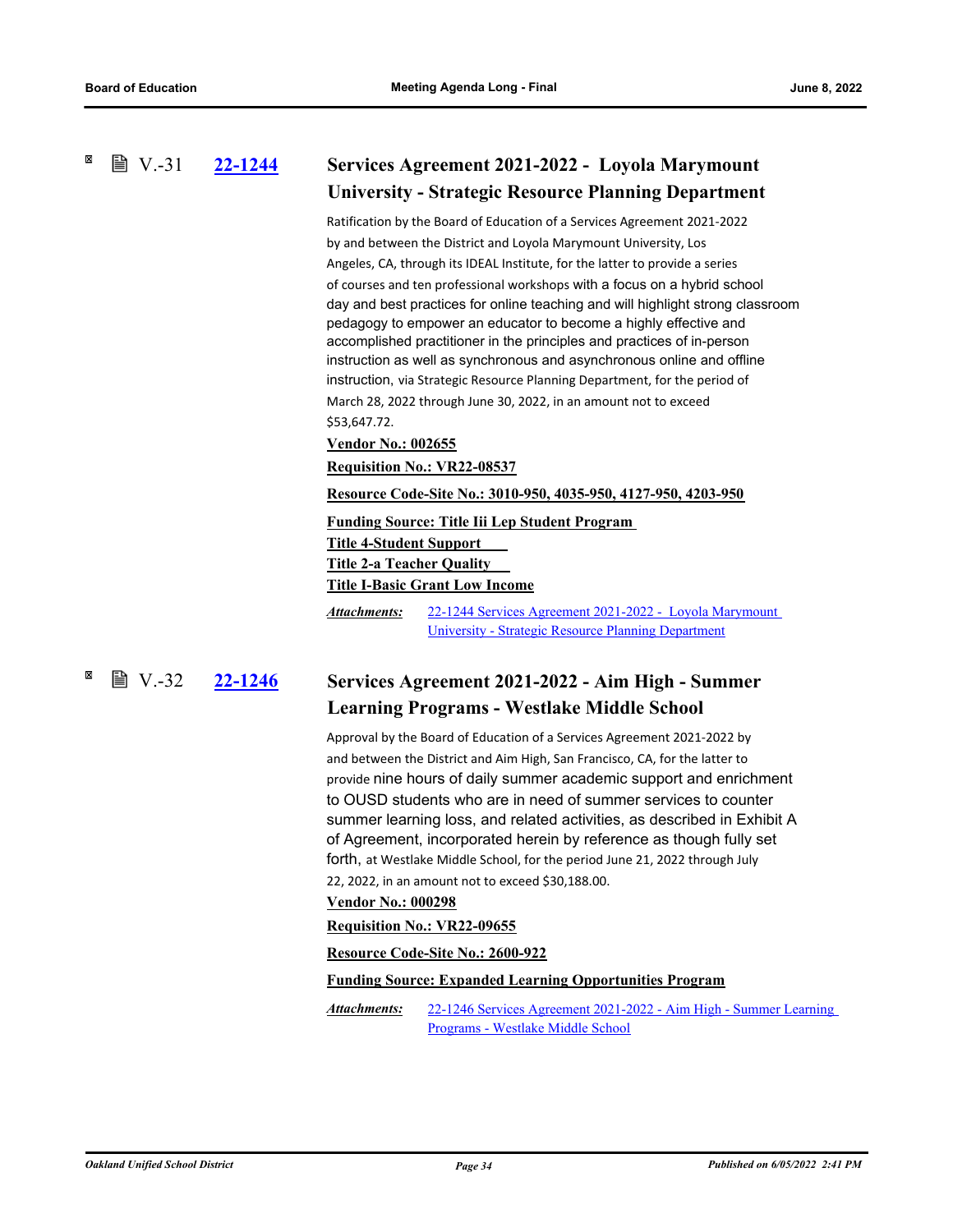# **[22-1249](http://ousd.legistar.com/gateway.aspx?m=l&id=/matter.aspx?key=55543) Services Agreement 2021-2022 - Aim High - Summer Learning Program - Madison Park Academy, Upper Campus ■ V.-33**

Approval by the Board of Education of a Services Agreement 2021-2022 by and between the District and Aim High, San Francisco, CA, for the latter to provide nine hours of daily summer academic support and enrichment to OUSD students who are in need of summer services to counter summer learning loss, and related activities, as described in Exhibit A of Agreement, incorporated herein by reference as though fully set forth, at Madison Park Academy, Upper Campus, for the period June 21, 2022 through July 22, 2022, in an amount not to exceed \$20,125.00.

# **Vendor No.: 000298**

# **Requisition No.: VR22-09657**

### **Resource Code-Site No.: 2600-922**

**Funding Source: Expanded Learning Opportunities Program**

[22-1249 Services Agreement 2021-2022 - Aim High - Summer Learning](http://ousd.legistar.com/gateway.aspx?M=F&ID=104503.pdf)  Program - Madison Park Academy, Upper Campus *Attachments:*

### **[22-1251](http://ousd.legistar.com/gateway.aspx?m=l&id=/matter.aspx?key=55545) Services Agreement 2021-2022 - Blueprint Schools Network - Greenleaf Elementary School (EMS) ■ V.-34**

Ratification by the Board of Education of a Services Agreement 2021-2022 by and between the District and Blueprint Schools Network, Needham, MA, for the latter to provide implementation of the Blueprint Math Fellows Program, as described in Exhibit A of the Agreement, incorporated herein by reference as though fully set forth, at Greenleaf Elementary School (EMS), for the period of April 6, 2022 through June 15, 2023, in an amount not to exceed \$30,000.00.

### **Vendor No.: 000725**

## **Requisition No.: VR22-08993**

**Resource Code-Site No.: 3182-112, 9283-112**

## **Funding Source: ESSA: Comp Support & Improvmt**

[22-1251 Services Agreement 2021-2022 - Blueprint Schools Network -](http://ousd.legistar.com/gateway.aspx?M=F&ID=104538.pdf)  Greenleaf Elementary School (EMS) *Attachments:*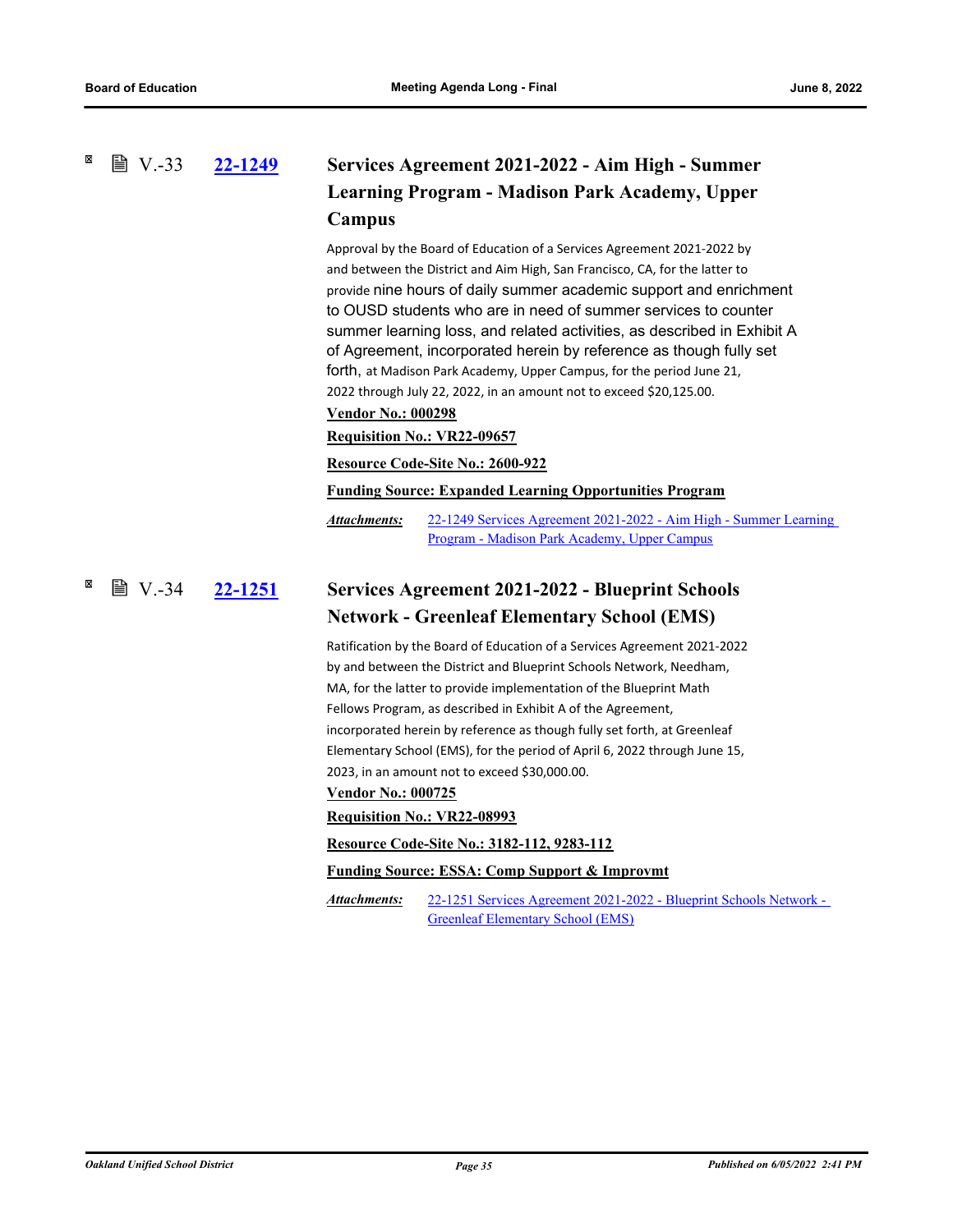### **[22-1255](http://ousd.legistar.com/gateway.aspx?m=l&id=/matter.aspx?key=55549) Services Agreement 2021-2022 - Stephanie Michelle Maldonado - Castlemont High School ■ V.-35**

Ratification by the Board of Education of a Services Agreement 2021-2022 by and between the District and Stephanie Michelle Maldonado, Los Angeles, CA, for the latter to provide Professional Development through its Farm to Fork Equity Team, as described in Exhibit A of the Agreement, incorporated herein by reference as though fully set forth, providing teachers professional development and capacity building around integrating farm and culinary into curriculum and pathway experiences at Castlemont High School, for the period of May 1, 2022 through June 30, 2022, in an amount not to exceed \$30,000.00.

# **Vendor No.: 007613**

**Requisition No.: VR22-09110**

**Resource Code-Site No.: 6388-301**

**Funding Source: K12 Strong Workforce Grant**

[22-1255 Services Agreement 2021-2022 - Stephanie Michelle](http://ousd.legistar.com/gateway.aspx?M=F&ID=104539.pdf)  Maldonado - Castlemont High School *Attachments:*

### **[22-1256](http://ousd.legistar.com/gateway.aspx?m=l&id=/matter.aspx?key=55550) Services Agreement 2021-2022 - Black Earth Farms - Castlemont High School ■ V.-36**

Ratification by the Board of Education of a Services Agreement 2021-2022 by and between the District and Black Earth Farms, Davis, CA, for the latter to support the Castlemont Farm and Gardens by continuing to work with students, teachers, district staff, the academic pathway leads, and other community stakeholders in the implementation of supports that provides a pathway for students into careers aligned with Community Health Equity and Sustainable Urban Design Academies, as described in Exhibit A of the Agreement, incorporated herein by reference as though fully set forth, for Castlemont High School, for the period of March 20, 2022 through June 30, 2022, in an amount not to exceed \$9,000.00.

## **Vendor No.: 007719**

**Requisition No.: VR22-06741**

**Resource Code-Site No.: 6386-301, 6388-301**

# **Funding Source: K12 Strong Workforce Grant and Green Calif. Partnership Academy**

[22-1256 Services Agreement 2021-2022 - Black Earth Farms -](http://ousd.legistar.com/gateway.aspx?M=F&ID=104540.pdf)  Castlemont High School *Attachments:*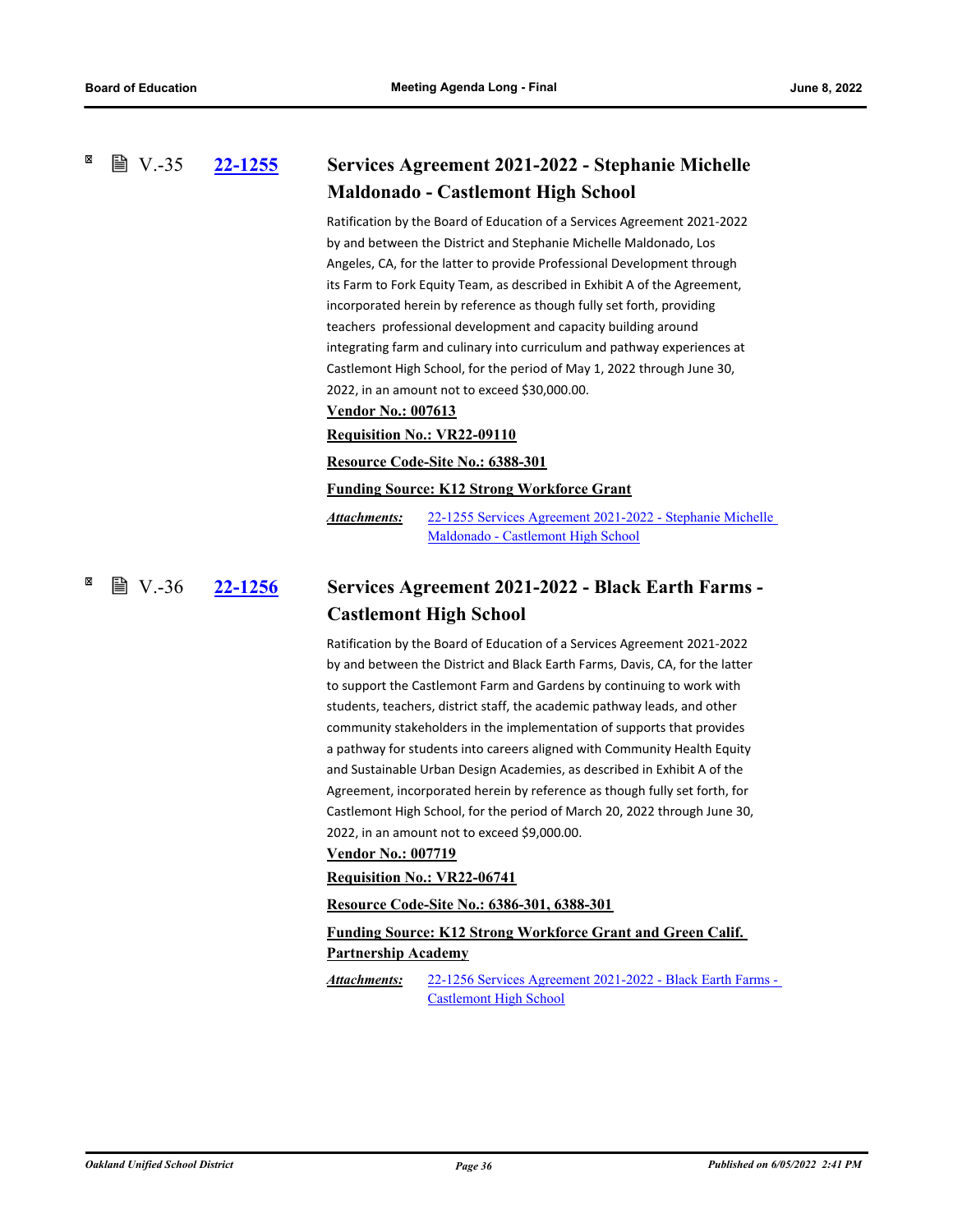### **[22-1257](http://ousd.legistar.com/gateway.aspx?m=l&id=/matter.aspx?key=55551) Services Agreement 2021-2022 - Philanthropic Ventures Foundation - Middle School Network ■ V.-37**

Ratification by the Board of Education of a Services Agreement 2021-2022 by and between the District and Philanthropic Ventures Foundation, Oakland , CA, for the latter to create a Fellowship, a professional learning community to drive systemic change around school culture and climate within the District's Middle School Network, engaging 100+ middle school educators and school community members, and 100% of site leaders, via Middle School Network, for the period of June 1, 2022 through May 31, 2023, in an

amount not to exceed \$30,000.00.

# **Vendor No.: 006166**

**Requisition No.: VR22-09619**

## **Resource Code-Site No.: 9283-965**

### **Funding Source: Salesforce.org**

[22-1257 Services Agreement 2021-2022 - Philanthropic Ventures](http://ousd.legistar.com/gateway.aspx?M=F&ID=104541.pdf)  Foundation - Middle School Network *Attachments:*

### **[22-1258](http://ousd.legistar.com/gateway.aspx?m=l&id=/matter.aspx?key=55552) Services Agreement 2021-2022 - Arnoldo Garcia - Office of Equity ■ V.-38**

Ratification by the Board of Education of a Services Agreement 2021-2022 by and between the District and Arnoldo Garcia, Oakland, CA, for the latter to co-design training-based on the desired outcomes specified by the Frick leadership team and possible modules, which may include Social Emotional Learning (SEL), Racial Justice, restorative justice intersection tools and racial healing circle templates, via Office of Equity, for the period of April 29, 2022 through June 1, 2022, in an amount not to exceed \$13,625.00.

**Vendor No.: 007739**

**Requisition No.: VR22-09474**

**Resource Code-Site No.: 4035-929**

## **Funding Source: Title 2-a Teacher Quality**

[22-1258 Services Agreement 2021-2022 - Arnoldo Garcia - Office of](http://ousd.legistar.com/gateway.aspx?M=F&ID=104542.pdf)  **Equity** *Attachments:*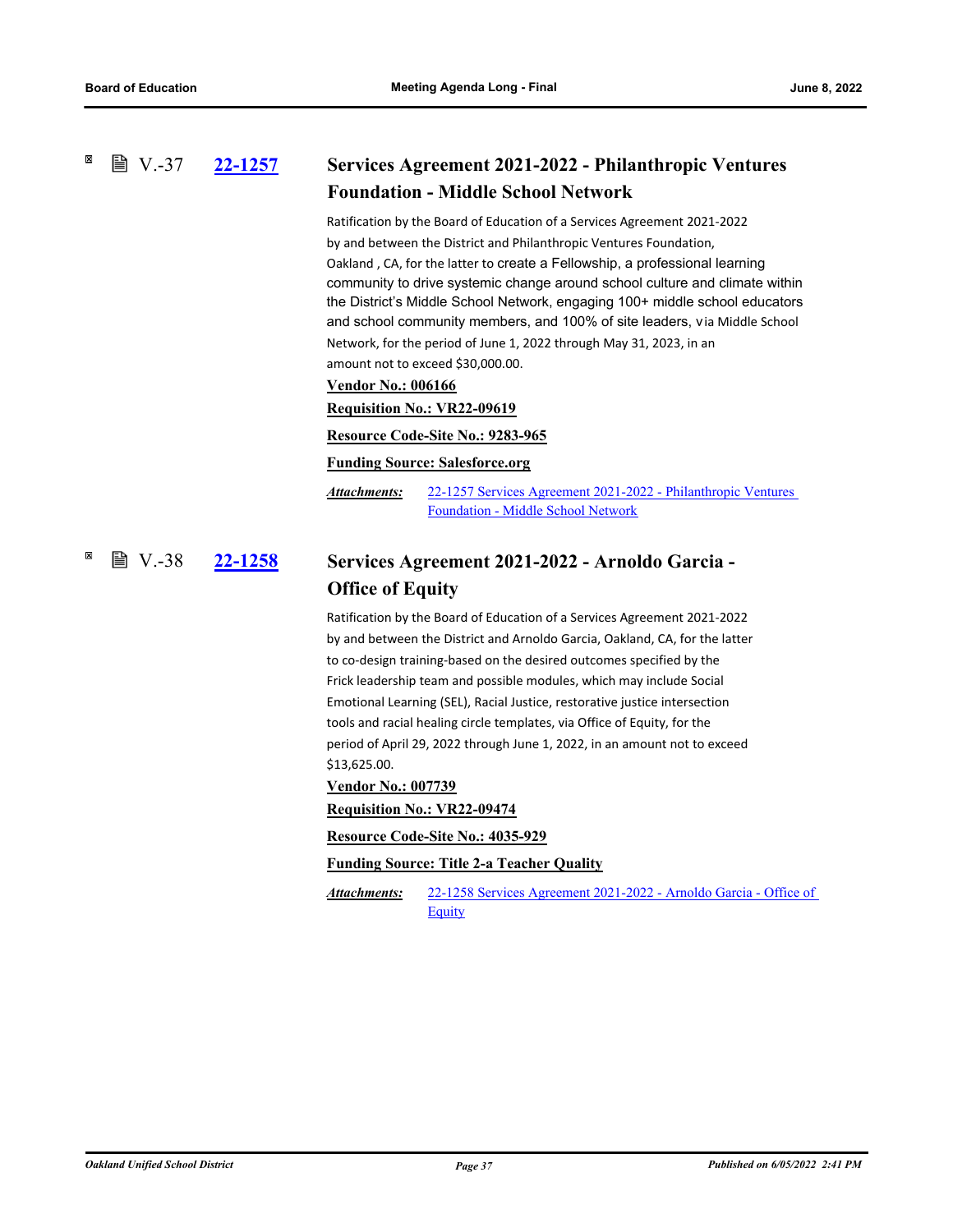### **[22-1259](http://ousd.legistar.com/gateway.aspx?m=l&id=/matter.aspx?key=55553) Services Agreement 2021-2022 - BAY-Peace - West Oakland Middle School ■ V.-39**

Ratification by the Board of Education of a Services Agreement 2021-2022 by and between the District and BAY-Peace, Oakland, CA, for the latter to provide a social justice-focused theatre class to students, and related activities, as described in Exhibit A of the Agreement, at West Oakland Middle School, for the period of April 28, 2022 through May 31, 2022, in an amount not to exceed \$5,000.00.

## **Vendor No.: 007696**

**Requisition No.: VR22-09576**

**Resource Code-Site No.: 9332-204**

## **Funding Source: Measure G1 Parcel Tax**

[22-1259 Services Agreement 2021-2022 - BAY-Peace - West Oakland](http://ousd.legistar.com/gateway.aspx?M=F&ID=104543.pdf)  Middle School *Attachments:*

### **[22-1260](http://ousd.legistar.com/gateway.aspx?m=l&id=/matter.aspx?key=55554) Services Agreement 2021-2022 - Aim High - Summer Learning Program - Urban Promise Academy** 圖 V.-40

Approval by the Board of Education of a Services Agreement 2021-2022 by and between the District and Aim High, San Francisco, CA, for the latter to provide nine hours of daily summer academic support and enrichment to OUSD students who are in need of summer services to counter summer learning loss, and related activities, as described in Exhibit A of Agreement, incorporated herein by reference as though fully set forth, at Urban Promise Academy, for the period June 21, 2022 through July 22, 2022, in an amount not to exceed \$40,250.00.

## **Vendor No.: 000298**

## **Requisition No.: VR22-09659**

**Resource Code-Site No.: 2600-922**

**Funding Source: Expanded Learning Opportunities Program**

[22-1260 Services Agreement 2021-2022 - Aim High - Summer Learning](http://ousd.legistar.com/gateway.aspx?M=F&ID=104504.pdf)  Program - Urban Promise Academy *Attachments:*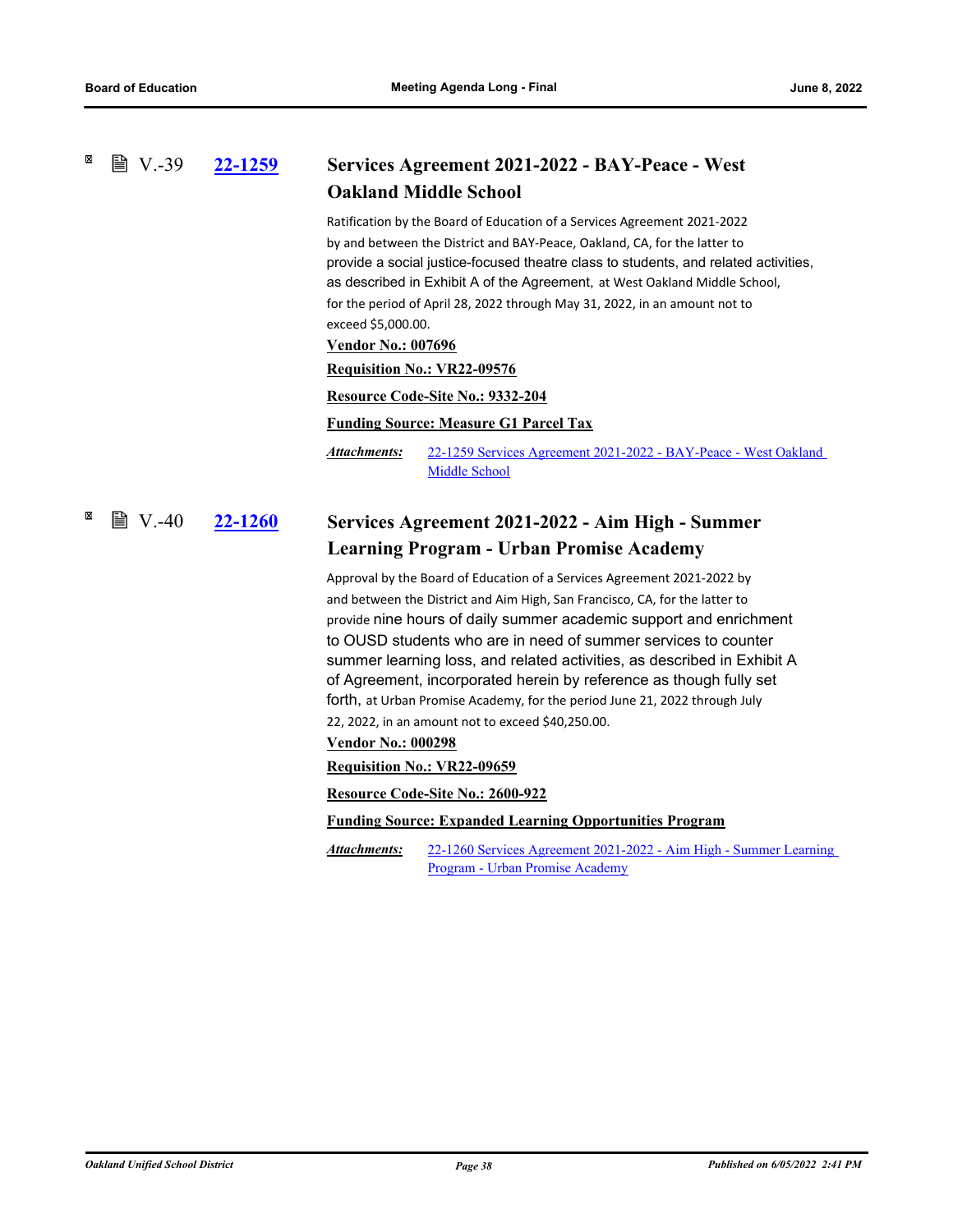#### × **■ V.-41 [22-1267](http://ousd.legistar.com/gateway.aspx?m=l&id=/matter.aspx?key=55561) Services Agreement 2021-2022 - Lincoln - Summer Learning Program - Bret Harte Middle School**

Approval by the Board of Education of a Services Agreement 2021-2022 by and between the District and Lincoln, Oakland, CA, for the latter to provide nine hours of daily summer academic support and enrichment to OUSD students who are in need of summer services to counter summer learning loss, and related activities, as described in Exhibit A of Agreement, incorporated herein by reference as though fully set forth, at Bret Harte Middle School, for the period June 13, 2022 through July 22, 2022, in an amount not to exceed \$39,200.00.

## **Vendor No.: 002590**

**Requisition No.: VR22-09679**

**Resource Code-Site No.: 2600-922**

**Funding Source: Expanded Learning Opportunities Program**

[22-1267 Services Agreement 2021-2022 - Lincoln - Summer Learning](http://ousd.legistar.com/gateway.aspx?M=F&ID=104505.pdf)  Program - Bret Harte Middle School *Attachments:*

### **[22-1270](http://ousd.legistar.com/gateway.aspx?m=l&id=/matter.aspx?key=55564) Services Agreement 2021-2022 - Franz Fischer - Greenleaf Elementary School (EMS)**  $\mathbb{B}$  V.-42

Ratification by the Board of Education of a Services Agreement 2021-2022 by and between the District and Franz Fischer, Oakland, CA, for the latter to work with 12 students to design, and paint a mural at Greenleaf Elementary School (EMS), for the period of April 1, 2022 through May 30, 2022, in an amount not to exceed \$2,400.00.

## **Vendor No.: 007705**

**Requisition No.: VR22-06775**

**Resource Code-Site No.: 9332-112**

## **Funding Source: Measure G1 Parcel Tx**

[22-1270 Services Agreement 2021-2022 - Franz Fischer - Greenleaf](http://ousd.legistar.com/gateway.aspx?M=F&ID=104545.pdf)  Elementary School (EMS) *Attachments:*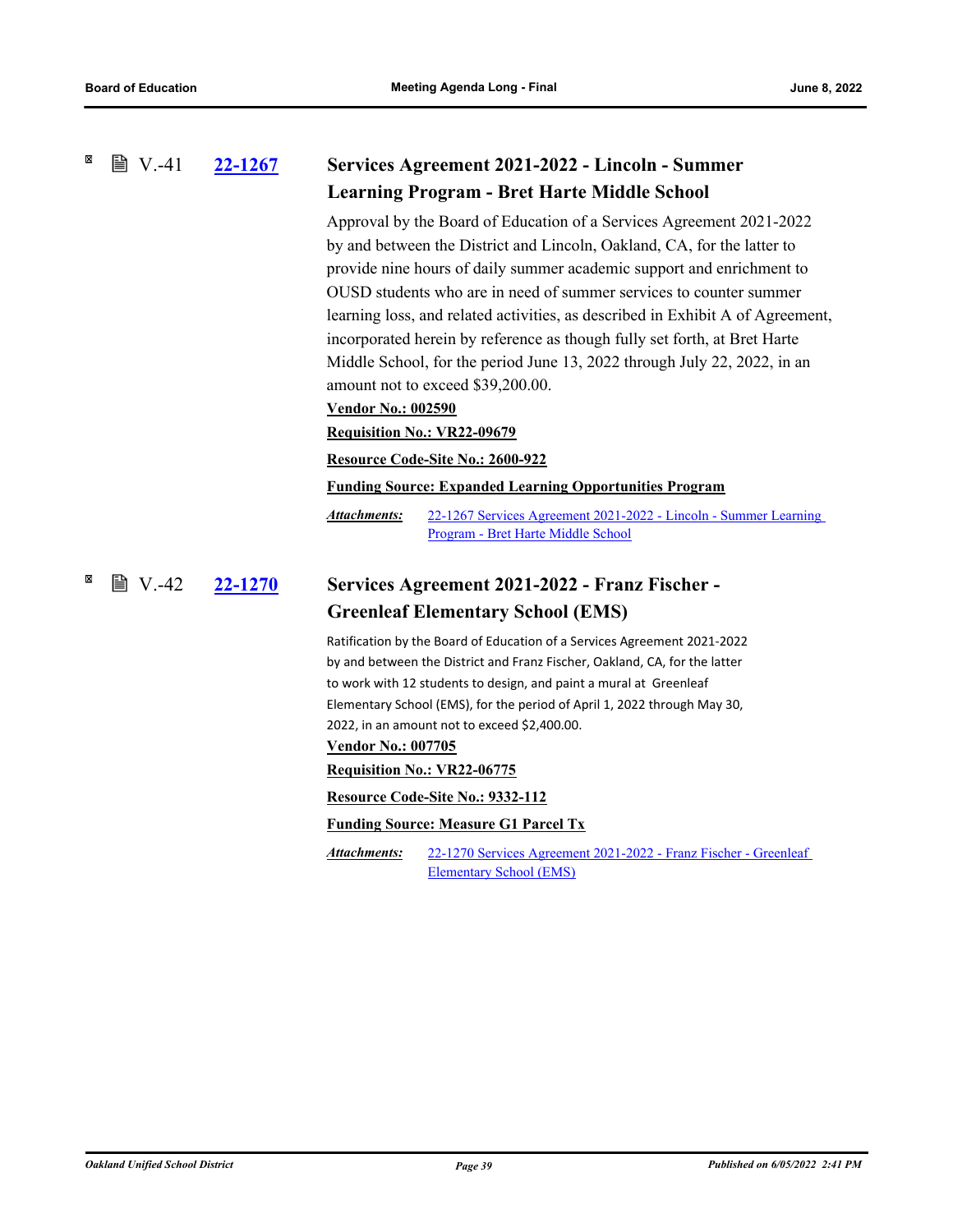#### × **■ V.-43**

# **[22-1286](http://ousd.legistar.com/gateway.aspx?m=l&id=/matter.aspx?key=55580) Services Agreement 2021-2022 - Mycelium Youth Network - High School Linked Learning Office**

Ratification by the Board of Education of a Services Agreement 2021-2022 by and between the District and Mycelium Youth Network, Oakland, CA, for the latter to partner with the credentialed Biology and English teachers during the Central Academic Recovery Team's Summer HAcK (Healing & Academics 4 Kids) '22 learning experience, including attending a planning session scheduled for Thursday, June 2nd, supporting students during all school exhibitions at the end of program celebration at the Chabot Space & Science Center on July 7, 2022 from 9:00 A.M. -1:00 P.M., to accomplish the objectives, expectations and outcomes stated in Exhibit A of the Agreement, via the High School Linked Learning Department, for the period of June 2, 2022 through July 8, 2022, in an amount not to exceed \$5,000.00.

# **Vendor No.: 006928**

**Requisition No.: VR22-08518**

**Resource Code-Site No.: 7425-928**

**Funding Source: Expanded Learning Opp Prop98**

[22-1286 Services Agreement 2021-2022 - Mycelium Youth Network -](http://ousd.legistar.com/gateway.aspx?M=F&ID=104546.pdf)  High School Linked Learning Office *Attachments:*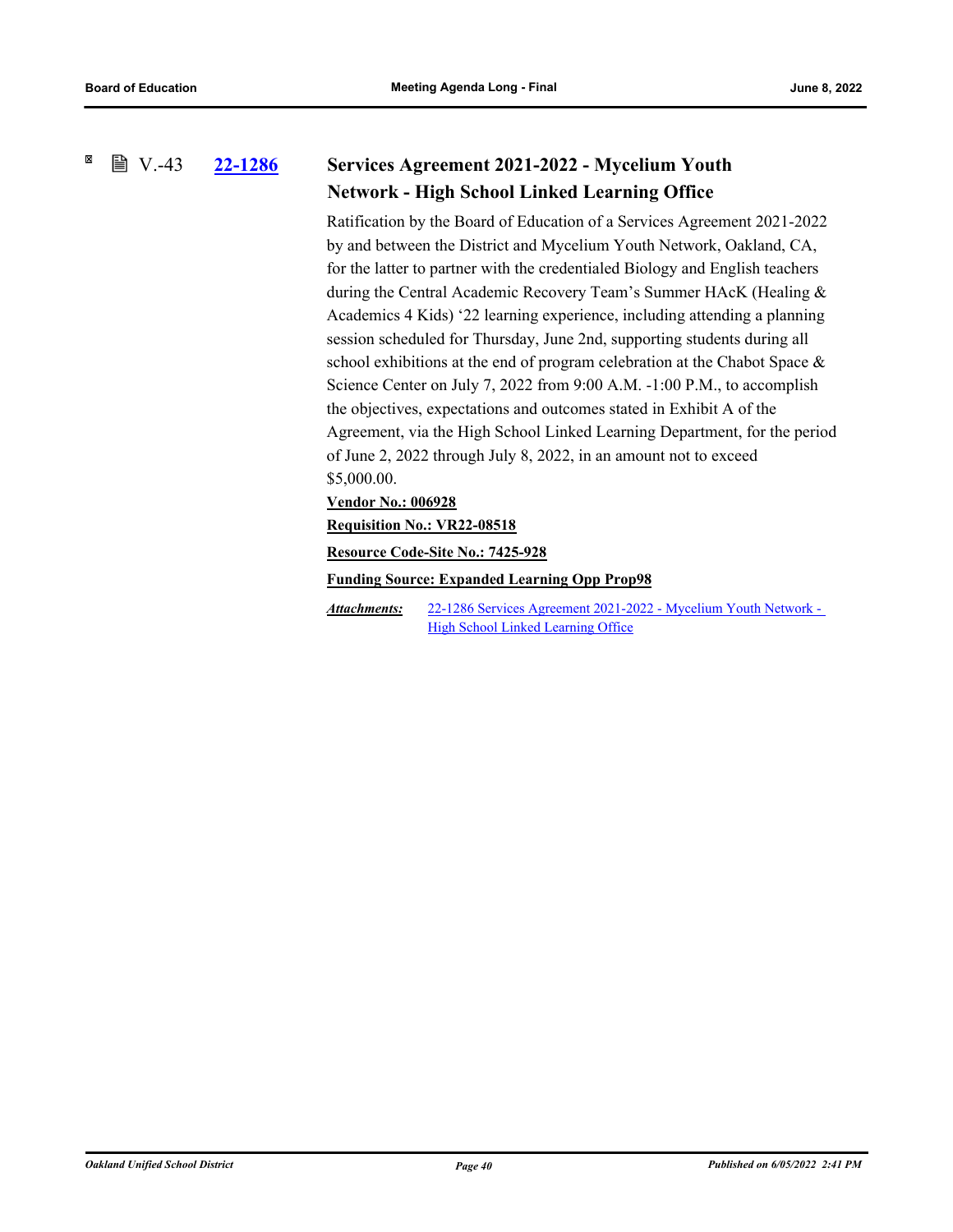# **[22-1287](http://ousd.legistar.com/gateway.aspx?m=l&id=/matter.aspx?key=55581) Services Agreement 2021-2022 - Chabot Space & Science Center - High School Linked Learning Department ■ V.-44**

Ratification by the Board of Education of a Services Agreement 2021-2022 by and between the District and Chabot Space & Science Center, Oakland, CA, for the latter to partner with the credentialed Algebra 1 teacher during the Central Academic Recovery Team's Summer HAcK (Healing & Academics 4 Kids) '22 learning experience, including attending a planning session scheduled for Thursday June 2nd, supporting students during all school exhibitions at the end of program celebration at the Chabot Space & Science Center on July 7, 2022 from 9:00 A.M. -1:00 P.M., to accomplish the objectives, expectations and outcomes stated in Exhibit A of the Agreement, via the High School Linked Learning Department, for the period of June 2, 2022 through July 8, 2022, in an amount not to exceed \$5,000.00.

# **Vendor No.: 001024**

# **Requisition No.: VR22-08524**

# **Resource Code-Site No.: 7425-928**

**Funding Source: Expanded Learning Opp Prop98**

[22-1287 Services Agreement 2021-2022 - Chabot Space & Science](http://ousd.legistar.com/gateway.aspx?M=F&ID=104547.pdf)  Center - High School Linked Learning Department *Attachments:*

# **■ V.-45**

# **[22-1289](http://ousd.legistar.com/gateway.aspx?m=l&id=/matter.aspx?key=55583) Services Agreement 2021-2022 - Lincoln - Summer Learning Program - West Oakland Middle School**

Approval by the Board of Education of a Services Agreement 2021-2022 by and between the District and Lincoln, Oakland, CA, for the latter to provide nine hours of daily summer academic support and enrichment to OUSD students who are in need of summer services to counter summer learning loss, and related activities, as described in Exhibit A of Agreement, incorporated herein by reference as though fully set forth, at West Oakland Middle School, for the period June 13, 2022 through July 22, 2022, in an amount not to exceed \$39,200.00.

# **Vendor No.: 002590**

# **Requisition No.: VR22-09661**

# **Resource Code-Site No.: 2600-922**

**Funding Source: Expanded Learning Opportunities Program**

[22-1289 Services Agreement 2021-2022 - Lincoln - Summer Learning](http://ousd.legistar.com/gateway.aspx?M=F&ID=104506.pdf)  Program - West Oakland Middle School *Attachments:*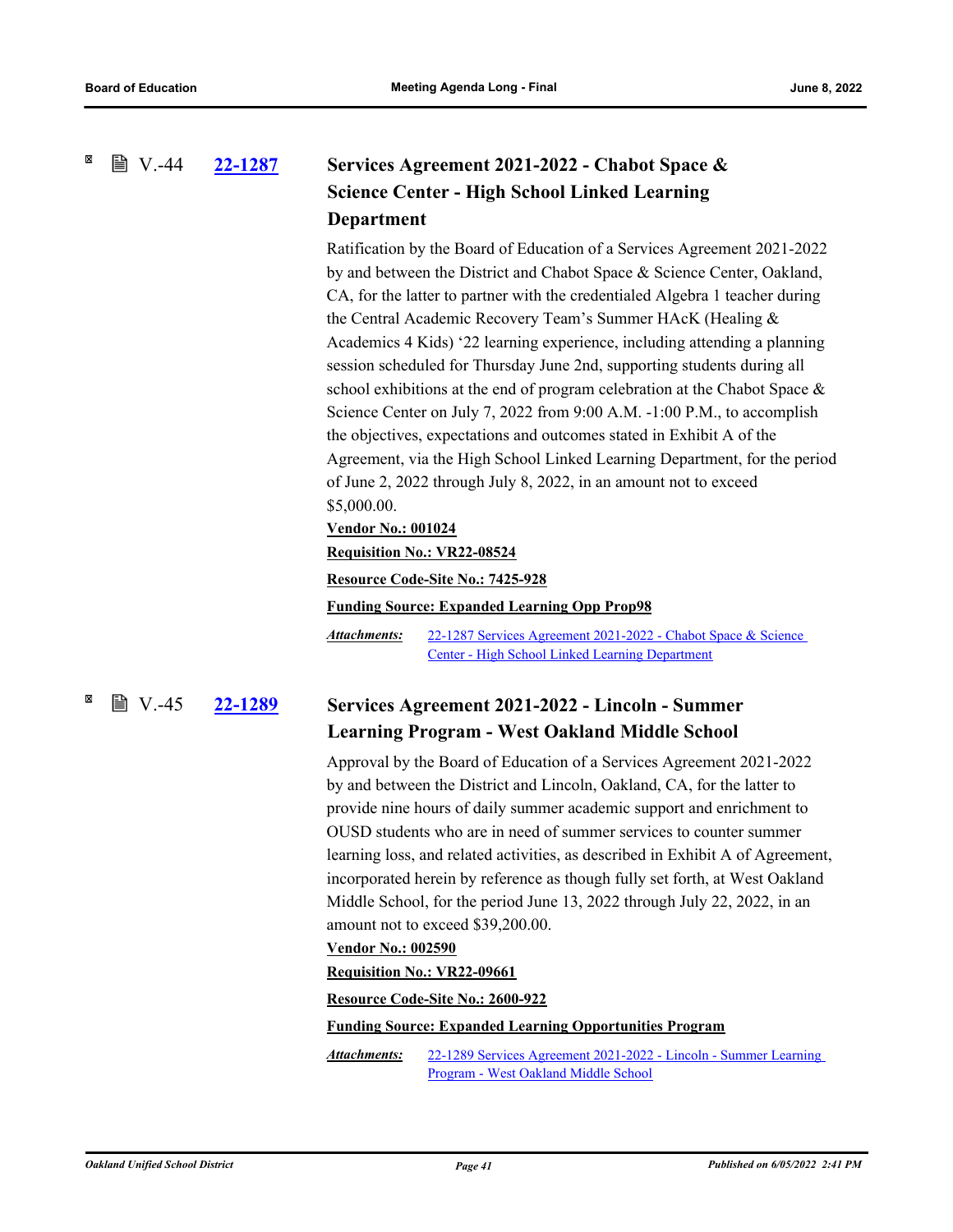**■ V.-46** 

# **[22-1309](http://ousd.legistar.com/gateway.aspx?m=l&id=/matter.aspx?key=55603) Services Agreement 2021-2022 - Joan Tarika Lewis - Summer Learning Programs - Oakland Fine Arts Summer School**

Ratification by the Board of Education of a Services Agreement 2021-2022 by and between the District and Joan Tarika Lewis, Oakland, CA, for the latter to plan and organize visual arts and instrumental music activities that are aligned to the CA Core Content Standards for Visual and Performing Arts; explore various art and music forms and show their relationship to ELA and Math; delegate responsibilities to build leadership skills; utilize visual and performing arts as a means of career exploration for the Oakland Fine Arts Summer School, via the Chief Academic Officer, for the period June 6, 2022 through July 8, 2022, in an amount not to exceed \$8,180.00.

# **Vendor No.: 007641**

# **Requisition No.: VR22-09644**

## **Resource Code-Site No.: 9334-998**

## **Funding Source: Measure G**

[22-1309 Services Agreement 2021-2022 - Joan Tarika Lewis - Summer](http://ousd.legistar.com/gateway.aspx?M=F&ID=104507.pdf)  Learning Programs - Oakland Fine Arts Summer School *Attachments:*

**[22-1310](http://ousd.legistar.com/gateway.aspx?m=l&id=/matter.aspx?key=55604) Services Agreement 2021-2022 - Shooting Stars - Oakland Fine Arts Summer School - Community Schools and Student Services Department 圖 V.-47** 

> Ratification by the Board of Education of a Services Agreement 2021-2022 by and between the District and Shooting Stars, Oakland, CA, for the latter to support in fashion/costume design class as well as drama/oral skills components of the Oakland Fine Arts Summer School, via the Community Schools and Student Services Department, for the period June 6, 2022 through July 8, 2022, for an amount not to exceed \$11,620.00.

# **Vendor No.: 003912**

## **Requisition No.: VR22-09645**

## **Resource Code-Site No.: 9334-998**

## **Funding Source: Measure G**

22-1310 Services Agreement 2021-2022 - Shooting Stars - Oakland [Fine Arts Summer School - Community Schools and Student Services](http://ousd.legistar.com/gateway.aspx?M=F&ID=104508.pdf)  **Department** *Attachments:*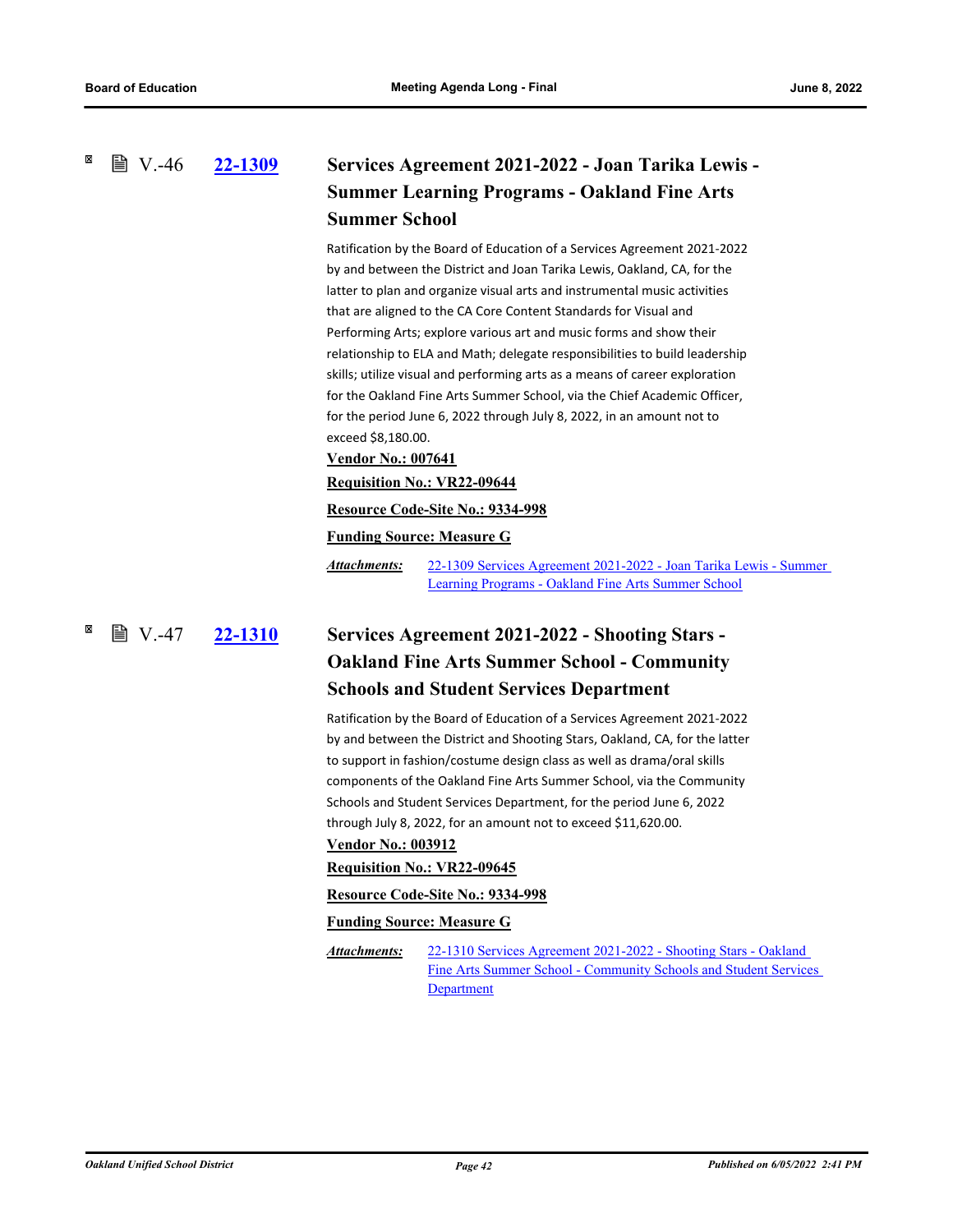**[22-1312](http://ousd.legistar.com/gateway.aspx?m=l&id=/matter.aspx?key=55606) Services Agreement 2021-2022 - Myrtha Muse -**   $\mathbb{B}$  V.-48

# **Oakland Fine Arts Summer School - Community Schools and Student Services Department**

Ratification by the Board of Education of a Services Agreement 2021-2022 by and between the District and Myrtha Muse, Oakland, CA, for the latter to teach varied styles of dance with emphasis on Katherine Dunham techniques, prepare students for short performances at assemblies, prepare students for professional culminating performance for parents and the community at-large, and introduce dance history and choregraph related activities, described in Exhibit A of Agreement, for Oakland Fine Arts Summer School, via the Community Schools and Student Services Department, for the period June 6, 2022 through July 8, 2022, in an amount not to exceed \$7,080.00.

# **Vendor No.: 002962**

# **Requisition No.: VR22-09668**

## **Resource Code-Site No.: 9334-998**

# **Funding Source: Measure G**

22-1312 Services Agreement 2021-2022 - Myrtha Muse - Oakland [Fine Arts Summer School - Community Schools and Student Services](http://ousd.legistar.com/gateway.aspx?M=F&ID=104509.pdf)  Department *Attachments:*

**[22-1313](http://ousd.legistar.com/gateway.aspx?m=l&id=/matter.aspx?key=55607) Services Agreement 2021-2022 - Corissa Johnson - Oakland Fine Arts Summer School - Community Schools and Student Services Department ■ V.-49** 

> Ratification by the Board of Education of a Services Agreement 2021-2022 by and between the District and Corissa Johnson, Newark, CA, for the latter to teach varied styles of dance, prepare students for short performances at assemblies, prepare students for professional culminating performance for parents and the community at-large, introduce dance history and choreograph related activities, for Oakland Fine Arts Summer School, via the Community Schools and Student Services Department, for the period June 6, 2022 through July 8, 2022, in an amount not to exceed \$6,580.00.

## **Vendor No.: 007115**

### **Requisition No.: VR22-09676**

## **Resource Code-Site No.: 9334-998**

## **Funding Source: Measure G**

22-1313 Services Agreement 2021-2022 - Corissa Johnson - Oakland [Fine Arts Summer School - Community Schools and Student Services](http://ousd.legistar.com/gateway.aspx?M=F&ID=104510.pdf)  **Department** *Attachments:*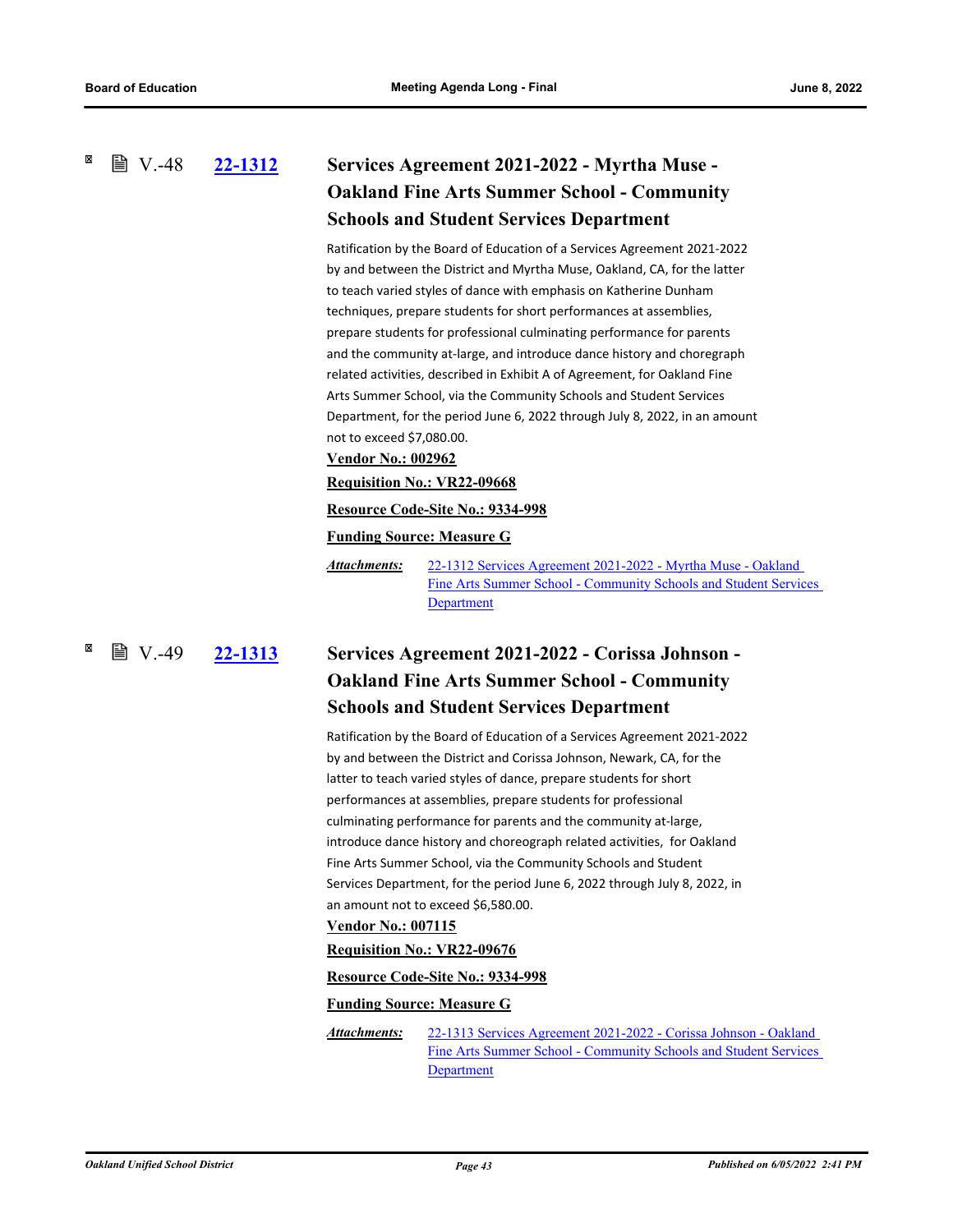# **[22-1314](http://ousd.legistar.com/gateway.aspx?m=l&id=/matter.aspx?key=55608) Services Agreement 2021-2022 - Camp Phoenix - Summer Learning Program - Community Schools and Student Services Department**  $\mathbb{B}$  V.-50

Approval by the Board of Education of a Services Agreement 2021-2022 by and between the District and Camp Phoenix, Newark, CA, for the latter to provide nine hours of daily summer academic support and enrichment to OUSD students who are in need of summer services to counter summer learning loss, and related activities, through its Sierra Nevada Journeys Program, as described in Exhibit A of Agreement, incorporated herein by reference as though fully set forth, via the Community Schools and Student Services Department, for the period June 27, 2022 through July 8, 2022, in an amount not to exceed \$8,400.00.

# **Vendor No.: 000925**

**Requisition No.: VR22-09660**

**Resource Code-Site No.: 2600-922**

**Funding Source: Expanded Learning Opportunities Program**

[22-1314 Services Agreement 2021-2022 - Camp Phoenix - Summer](http://ousd.legistar.com/gateway.aspx?M=F&ID=104511.pdf)  Learning Program - Community Schools and Student Services Department *Attachments:*

**[22-1315](http://ousd.legistar.com/gateway.aspx?m=l&id=/matter.aspx?key=55609) Services Agreement 2021-2022 - Camp Phoenix - Optimistic Volunteers Youth - Community Schools and Student Services Department**  $\mathbb{B}$  V.-51

> Approval by the Board of Education of a Services Agreement 2021-2022 by and between the District and Camp Phoenix, Newark, CA, for the latter to provide nine hours of daily summer academic support and enrichment to OUSD students who are in need of summer services to counter summer learning loss, and related activities, through its Optimistic Volunteers Youth Program, as described in Exhibit A of Agreement, incorporated herein by reference as though fully set forth, via the Community Schools and Student Services Department, for the period July 18, 2022 through August 5, 2022, in an amount not to exceed \$13,300.00.

### **Vendor No.: 000925**

### **Resource Code-Site No.: 2600-922**

### **Funding Source: Expanded Learning Opportunities Program**

[22-1315 Services Agreement 2021-2022 - Camp Phoenix - Optimistic](http://ousd.legistar.com/gateway.aspx?M=F&ID=104512.pdf)  Volunteers Youth - Community Schools and Student Services Department *Attachments:*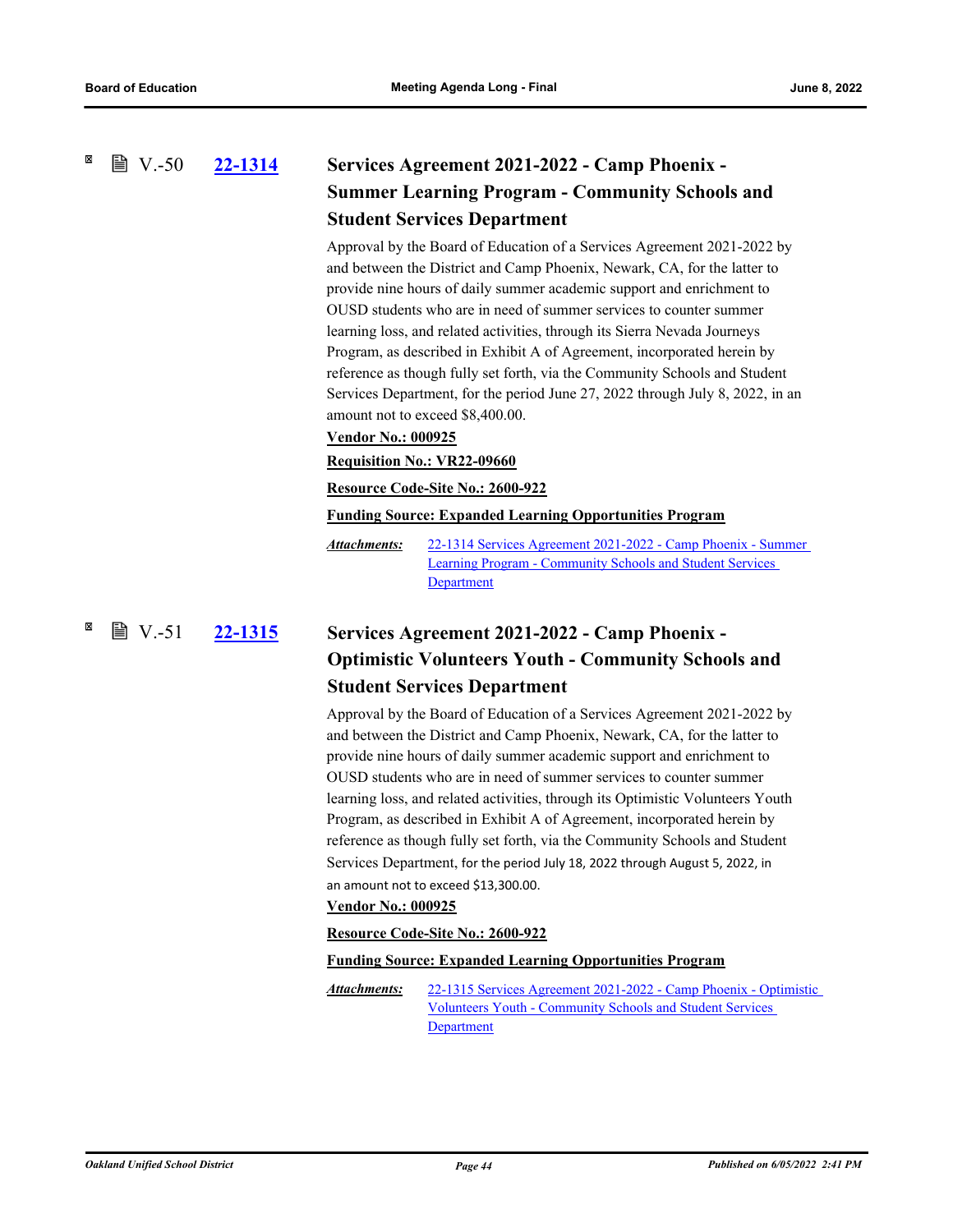**[22-1316](http://ousd.legistar.com/gateway.aspx?m=l&id=/matter.aspx?key=55610) Services Agreement 2021-2022 - Big Picture - Met West ■ V.-52** 

# **High School**

Ratification by the Board of Education of a Services Agreement 2021-2022 by and between the District and Big Picture, Providence, RI, for the latter to provide Leadership Coaching for Administration and Staff by partnering with district and school leaders to develop capacities needed to lead a Big Picture Learning school and engage in ongoing improvement, as described in Exhibit A of the Agreement, incorporated herein by reference as though fully set forth, at Met West High School, for the period of January 22, 2022 through May 25, 2022, in an amount not to exceed \$3,000.00.

## **Vendor No.: 000693**

## **Requisition No.: VR22-09468**

## **Resource Code-Site No.: 9333-338**

### **Funding Source: Measure N**

[22-1316 Services Agreement 2021-2022 - Big Picture - Met West High](http://ousd.legistar.com/gateway.aspx?M=F&ID=104548.pdf)  School *Attachments:*

### **[22-1317](http://ousd.legistar.com/gateway.aspx?m=l&id=/matter.aspx?key=55611) Services Agreement 2021-2022 - Ball for Life Oakland - La Escuelita Elementary School ■ V.-53**

Ratification by the Board of Education of a Services Agreement 2021-2022 by and between the District and Ball for Life Oakland, LLC, Oakland, CA, for the latter to provide social justice education, yoga integrated fitness and basketball skill development to students through the lens of basketball, as described in Exhibit A of the Agreement, incorporated herein by reference as though fully set forth, at La Escuelita Elementary School, for the period of January 3, 2022 through June 30, 2022, in an amount not to exceed \$10,637.93.

# **Vendor No.: 006975**

**Requisition No.: VR22-09405**

**Resource Code-Site No.: 9332-121**

### **Funding Source: Measure G1 Parcel Tax**

[22-1317 Services Agreement 2021-2022 - Ball for Life Oakland - La](http://ousd.legistar.com/gateway.aspx?M=F&ID=104535.pdf)  Escuelita Elementary School *Attachments:*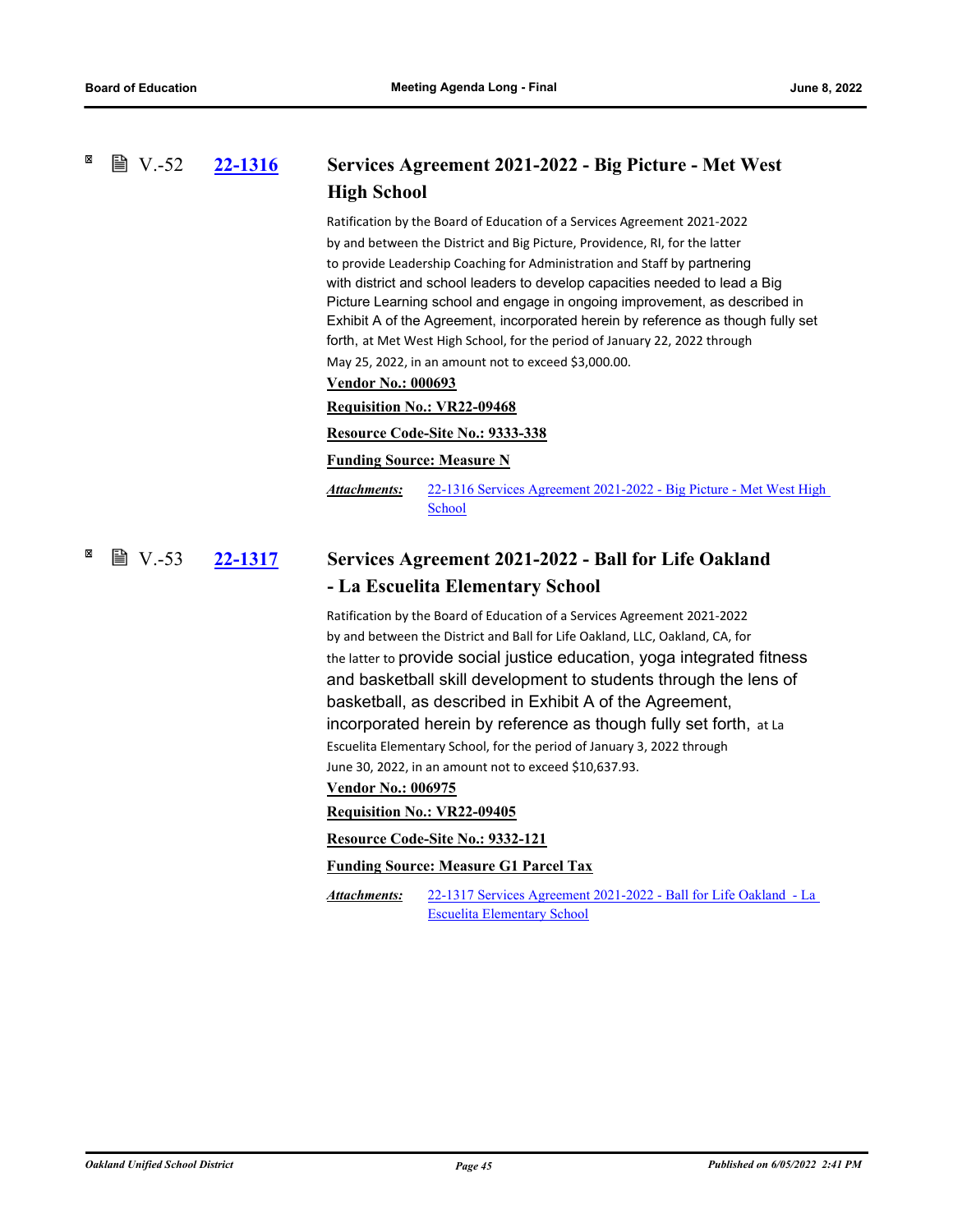# **■ V.-54**

# **[22-1318](http://ousd.legistar.com/gateway.aspx?m=l&id=/matter.aspx?key=55612) Amendment No. 1, Services Agreement 2021-2022 - Frontline Technologies Group - Chief Academic Officer**

Approval by the Board of Education of Amendment No. 1, Master Services Agreement by and between the District and Frontline Technologies Group LLC dba Frontline Education, Malvern, PA, for the latter to provide its Professional Learning Management module, in conjunction with the Learning and Collaboration Resources module, to allow the district to create professional development courses for OUSD employees, as described in Exhibit A of the Agreement, via the Continuous School Improvement Department, for the period of November 30, 2021 thru June 30, 2025, in the amount of \$55,561.00, increasing the Agreement not to exceed amount from \$2,775,497.48 to \$2,831,058.48. All other terms and conditions of the Agreement remain in full force and effect.

# **Funding Source: ESSER Funds**

[22-1318 Amendment No. 1, Services Agreement 2021-2022 - Frontline](http://ousd.legistar.com/gateway.aspx?M=F&ID=104513.pdf)  Technologies Group - Chief Academic Officer *Attachments:*

# **[22-1319](http://ousd.legistar.com/gateway.aspx?m=l&id=/matter.aspx?key=55613) Amendment No. 1, Memorandum of Understanding 2021-2022 - Youth Together - After School Program - Skyline High School ■ V.-55**

Approval by the Board of Education of Amendment No. 1, Memorandum of Understanding 2021-2022 (MOU) by and between the District and Youth Together, Oakland, CA, for the latter to increase staff pay and benefits and implement a credit recovery program for twenty newcomerstudents during the month of June at Skyline High School, for the period July 1, 2021 through June 30, 2022, in an additional amount of \$20,825.00, increasing the MOU not-to-exceed amount from \$229,356.00 to \$250,181.00. All other terms and conditions of the MOU remain in full force and effect.

# **Vendor No.: 004737**

# **Requisition No.: VR22-07377**

## **Resource Code-Site No.: 4124-306**

**Funding Source: 21st Century High School After School Safety and Enrichment for Teens Grants**

22-1319 Amendment No. 1, Memorandum of Understanding [2021-2022 - Youth Together - After School Program - Skyline High](http://ousd.legistar.com/gateway.aspx?M=F&ID=104514.pdf)  School *Attachments:*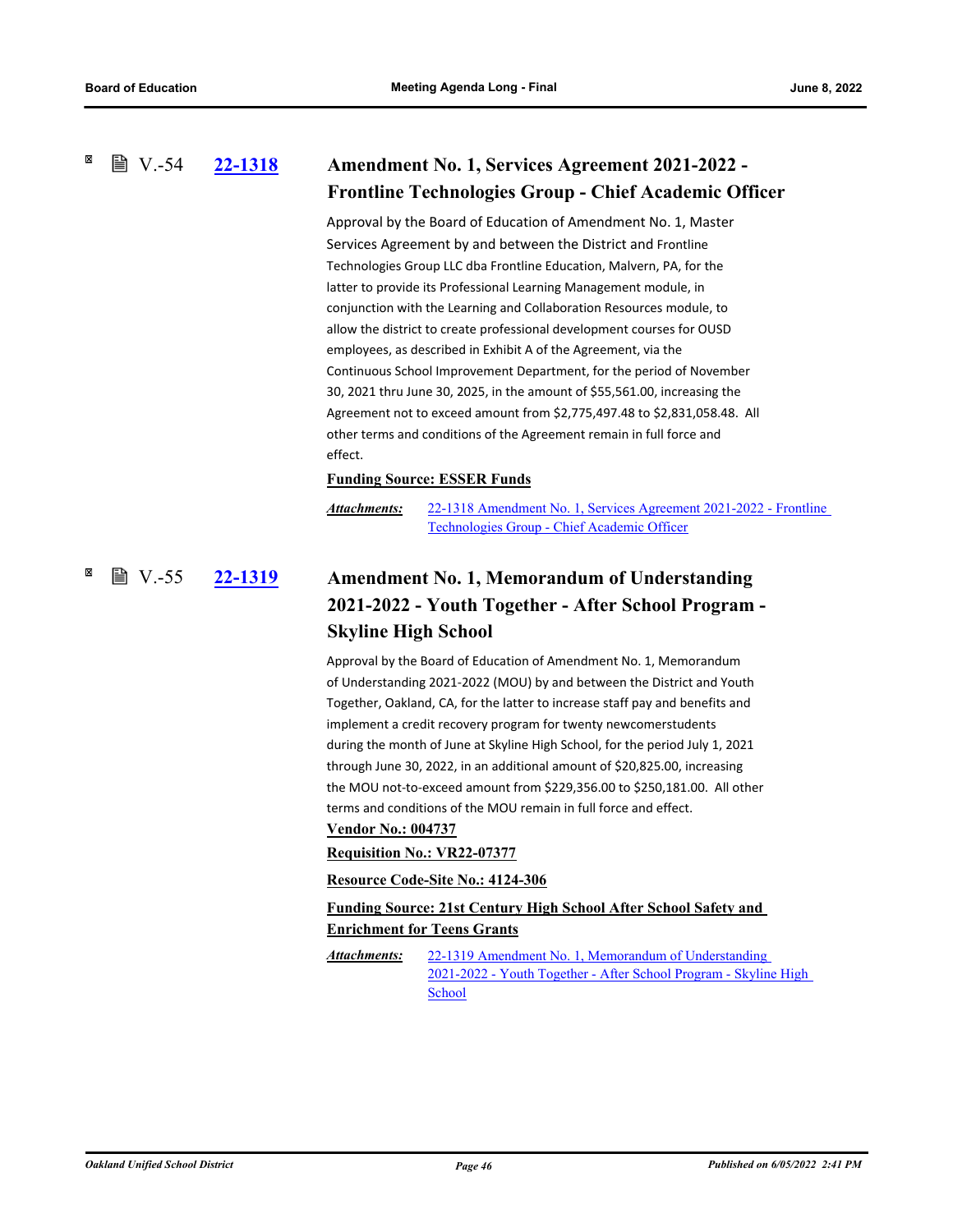**■ V.-56** 

# **[22-1326](http://ousd.legistar.com/gateway.aspx?m=l&id=/matter.aspx?key=55620) Amendment No. 1, Services Agreement 2021-2022 - Student Program for Academic & Athletic Transitioning (SPAAT) - Office of Equity**

Approval by the Board of Education of Amendment No. 1, Services Agreement 2021-2022 by and between the District and Student Program for Academic & Athletic Transitioning (SPAAT), Oakland, CA, for the latter to provide service to 60 additional students addressing academic needs of at-risk students through tutoring, homework assistance, and preparation for college admissions, persistence and career transition, developing their academic and athletic talents, understanding the athletic recruiting process, and preparing for success in college and beyond, with or without sports, in an additional amount not to exceed \$20,000.00, increasing the Agreement not to exceed amount from \$50,000.00 to \$70,000.00, via the Office of Equity, for the period of January 10, 2022 through May 27, 2022. All other terms and conditions of the Agreement remain in full force and effect. **Vendor No.: 004011**

# **Requisition No.: VR22-08554**

# **Resource Code-Site No.: 9121-929**

**Funding Source: Oakland Fund Children & Youth (OFCY) Grant**

22-1326 Amendment No. 1, Services Agreement 2021-2022 - Student [Program for Academic & Athletic Transitioning \(SPAAT\) - Office of](http://ousd.legistar.com/gateway.aspx?M=F&ID=104549.pdf)  Equity *Attachments:*

**[22-1328](http://ousd.legistar.com/gateway.aspx?m=l&id=/matter.aspx?key=55622) Amendment No. 1, Services Agreement - Marcus A. Foster Educational Institute - Community Schools and Student Services Department ■ V.-57** 

> Ratification by the Board of Education of Amendment No. 1, Services Agreement 2021-2022 by and between the District and Marcus A. Foster Educational Institute, Oakland, CA, for the latter to provide stipends for support of June/Summer Programming for students, including internships, for the period of November 16, 2021 through June 30, 2022, in the additional amount of \$57,200.00, increasing the Agreement not to exceed amount from \$37,675.00 to \$94,875.00, via the Community Schools and Student Services Department. All other terms and conditions of the Agreement remain in full force and effect.

### **Vendor No.: 002714**

## **Requisition No.: VR22-08765**

**Resource Code-Site No.: 9044-922**

## **Funding Source: City of Oakland**

[22-1328 Amendment No. 1, Services Agreement - Marcus A. Foster](http://ousd.legistar.com/gateway.aspx?M=F&ID=104550.pdf)  Educational Institute - Community Schools and Student Services Department *Attachments:*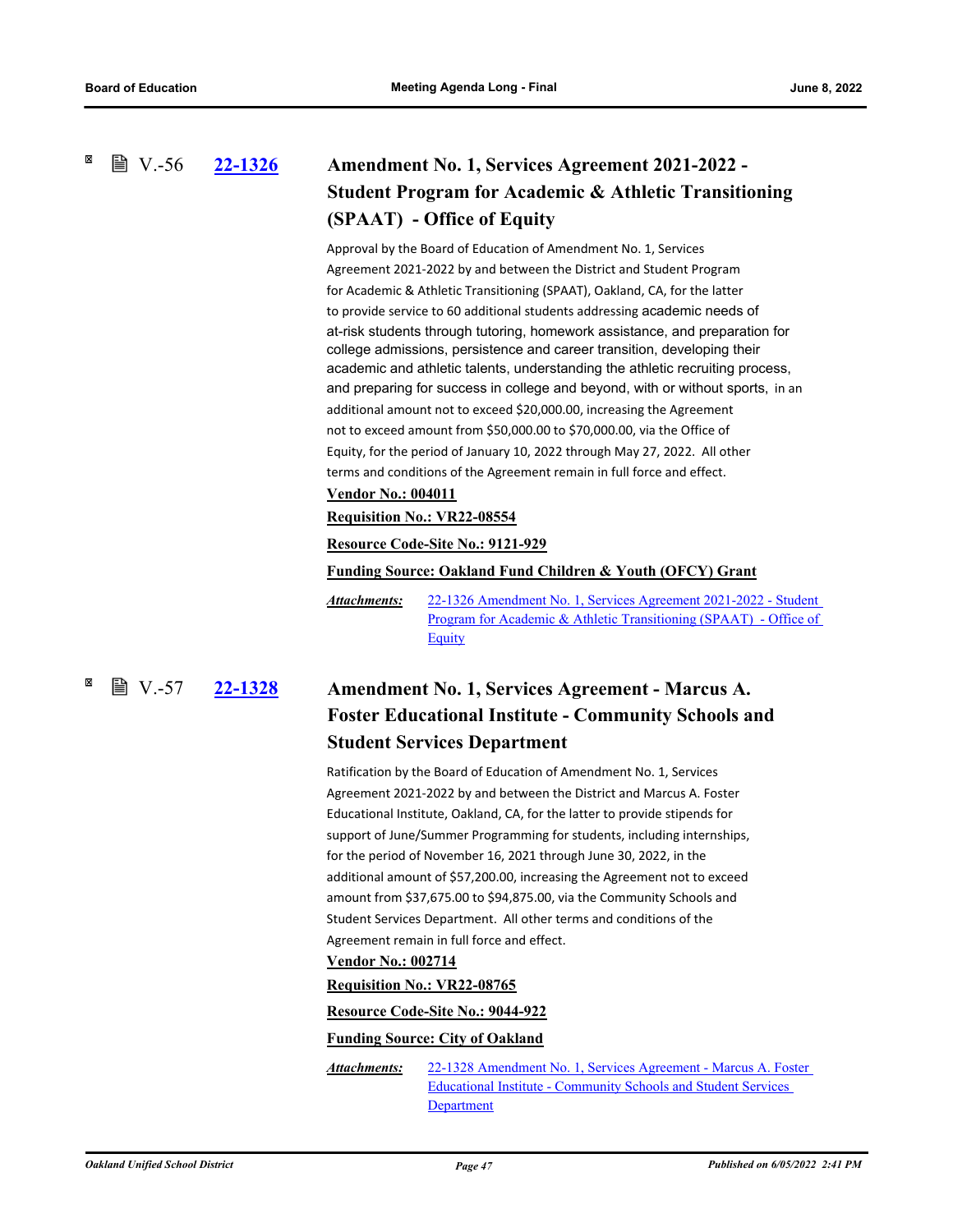# **[22-1329](http://ousd.legistar.com/gateway.aspx?m=l&id=/matter.aspx?key=55623) Services Agreement 2021-2022 - About Wut, Inc. - Oakland Fine Arts Summer School - Community Schools and Student Services Department**  $\mathbb{B}$  V.-58

Ratification by the Board of Education of a Services Agreement 2021-2022 by and between the District and About Wut, Inc., Duluth, GA, for the latter to engage students in activities that promote awareness of the arts, resulting in students appreciation of the arts, career exploration, and its relationship to daily living, as well as improved self-esteem, confidence, and pride in self, and related activities, specified in Exhibit A of the Agreement, at Oakland Fine Arts Summer School, for the period June 6, 2022 through July 8, 2022, in an amount not to exceed \$2,530.00. **Vendor No.: 000219**

# **Requisition No.: VR22-09677**

# **Resource Code-Site No.: 9334-998**

### **Funding Source: Measure G**

22-1329 Services Agreement 2021-2022 - About Wut, Inc. - Oakland [Fine Arts Summer School - Community Schools and Student Services](http://ousd.legistar.com/gateway.aspx?M=F&ID=104515.pdf)  **Department** *Attachments:*

# **[22-1331](http://ousd.legistar.com/gateway.aspx?m=l&id=/matter.aspx?key=55625) Services Agreement 2021-2022 - Twinkem Productions - Oakland Fine Arts Summer School - Community Schools and Student Services Department ■ V.-59**

Ratification by the Board of Education of a Services Agreement 2021-2022 by and between the District and Twinkem Productions, Oakland, CA, for the latter to teach recording production techniques as well as vocal music/choir; engage students in activities that promote awareness of arts, resulting in student appreciation of the arts, career exploration, and its relationship to daily living; and participate in assemblies and related activities, described in Exhibit A of the Agreement, via the Community Schools and Student Services Department, for the period June 6, 2022 through July 8, 2022, in an amount not to exceed \$6,580.00.

# **Vendor No.: 007835**

## **Requisition No.: VR22-09678**

### **Resource Code-Site No.: 9334-998**

### **Funding Source: Measure G**

22-1331 Services Agreement 2021-2022 - Twinkem Productions - [Oakland Fine Arts Summer School - Community Schools and Student](http://ousd.legistar.com/gateway.aspx?M=F&ID=104516.pdf)  **Services Department** *Attachments:*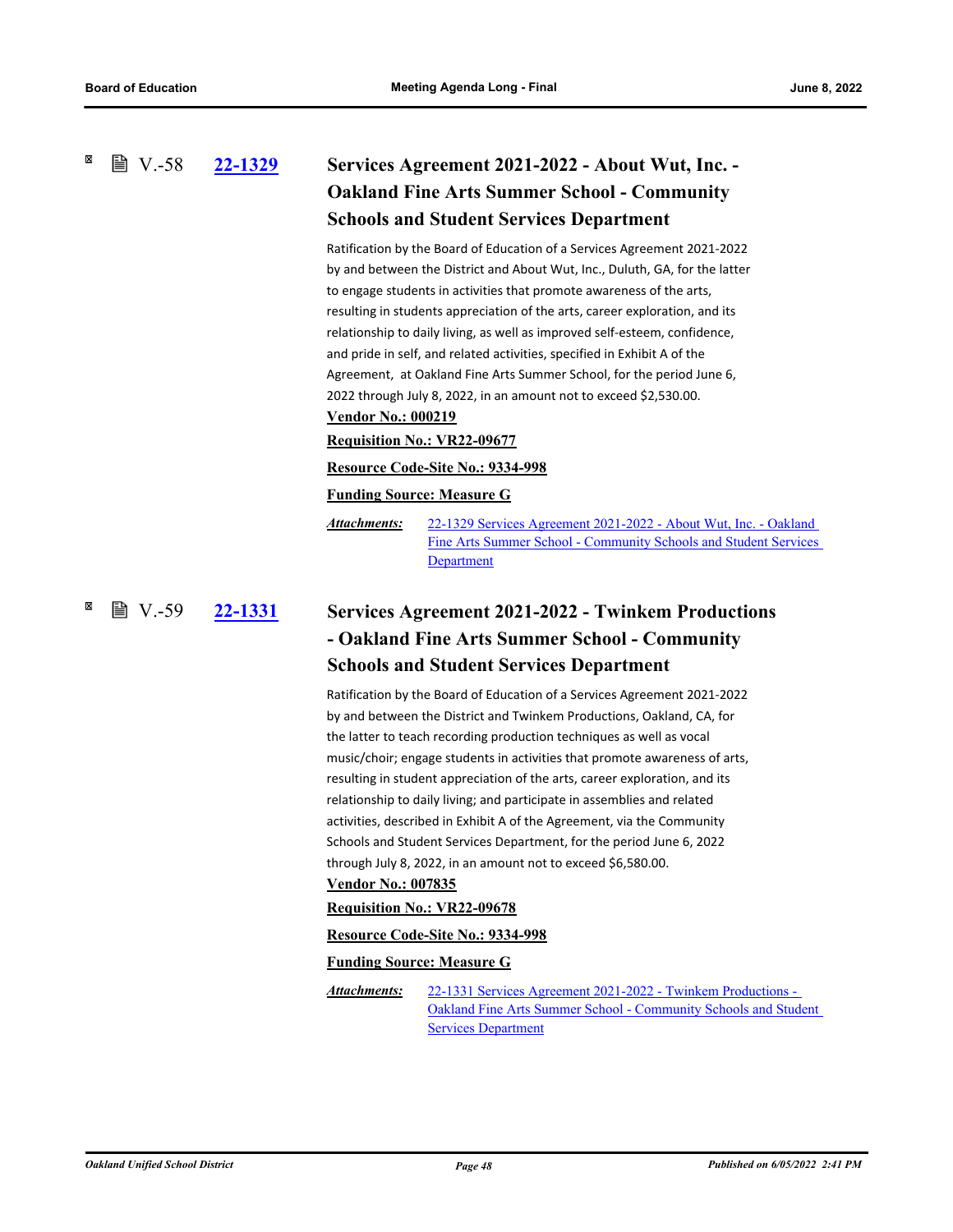# **[22-1332](http://ousd.legistar.com/gateway.aspx?m=l&id=/matter.aspx?key=55626) Amendment No. 1, Services Agreement 2021-2022 - The Oakland REACH - Academics and Instruction Department ■ V.-60**

Approval by the Board of Education of a Amendment No. 1, Services Agreement 2021-2022 by and between the District and The Oakland REACH, CA, for the latter to provide fellowship stipends for literacy tutors, as described in Exhibit A of the Agreement, incorporated herein by reference as though fully set forth, for the period of May 1, 2022 through August 31, 2022, in an amount not to exceed \$37,050.00, increasing the Agreement not to exceed amount from \$54,580.00 to \$91,630.00. All other terms and conditions of the Agreement remain in full force and effect.

# **Vendor No.: 007784**

## **Requisition No.: VR22-09775**

**Resource Code-Site No.: 9236-909**

**Funding Source: Kenneth Rainin Foundation Grant**

[22-1332 Amendment No. 1, Services Agreement 2021-2022 - The](http://ousd.legistar.com/gateway.aspx?M=F&ID=104517.pdf)  Oakland REACH - Academics and Instruction Department *Attachments:*

# **[22-1333](http://ousd.legistar.com/gateway.aspx?m=l&id=/matter.aspx?key=55627) Services Agreement 2021-2022 - Anese Henesley - Oakland Fine Arts Summer School - Community Schools and Student Services Department ■ V.-61**

Ratification by the Board of Education of a Services Agreement 2021-2022 by and between the District and Anese Henesley, Hayward, CA, for the latter to engage students in mini classes (small groups of students in specialized areas) and provide support for building student confidence, self-esteem, and pride in self through the visual and performing arts drama, dance, modeling, and art; assist students in the preparation for participation in a culminating program for parents, family, and community for students participating in the Oakland Fine Arts Summer School, via the Community Schools and Student Services Department, for the period June 6, 2022 through July 8, 2022, in an amount not to exceed \$3,940.00. **Vendor No.: 007831**

# **Requisition No.: VR22-09646**

**Resource Code-Site No.: 9334-998**

# **Funding Source: Measure G**

22-1333 Services Agreement 2021-2022 - Anese Henesley - Oakland [Fine Arts Summer School - Community Schools and Student Services](http://ousd.legistar.com/gateway.aspx?M=F&ID=104518.pdf)  **Department** *Attachments:*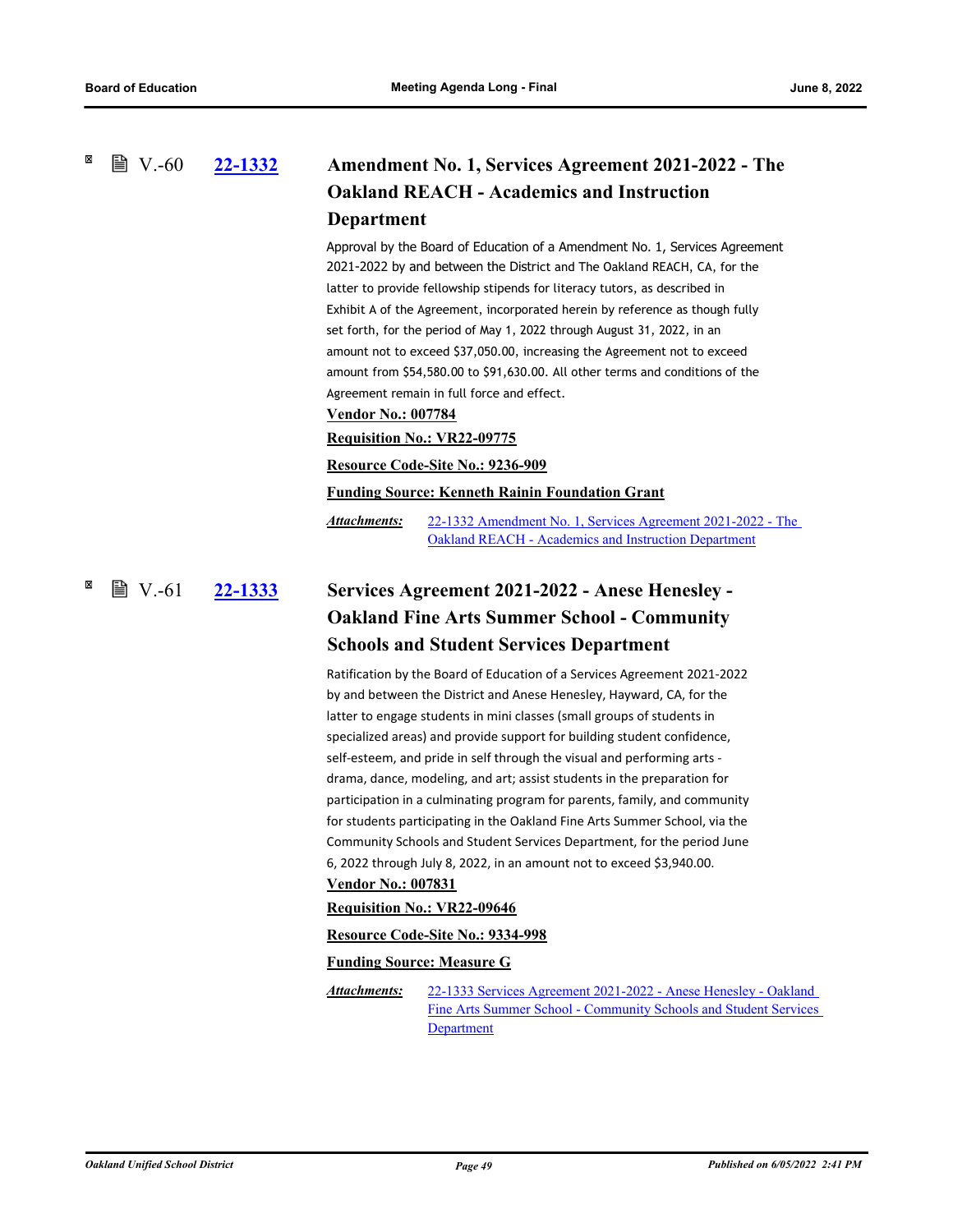### 図  $\mathbb{B}$  V.-62 **[22-1334](http://ousd.legistar.com/gateway.aspx?m=l&id=/matter.aspx?key=55628) Services Agreement 2021-2022 - Sheldon Botler**

# **Photography - Oakland Fine Arts Summer School - Community Schools and Student Services Department**

Ratification by the Board of Education of a Services Agreement 2021-2022 by and between the District and Sheldon Botler Photography, Los Angeles, CA, for the latter to capture video of students participating in Oakland Fine Arts Summer School (OFASS) while they are participating in school activities and presentations and document the works students create; edit footage and deliver completed file to Director of OFASS, who will share with parents so they can see the growth that their child has made so that students will take pride in their accomplishments, described in Exhibit A of Agreement, via the Community Schools and Student Services Department, for the period June 6, 2022 through July 8, 2022, in an amount not to exceed \$2,700.00.

# **Vendor No.: 007483**

**Requisition No.: VR22-09666**

**Resource Code-Site No.: 9334-998**

**Funding Source: Measure G**

[22-1334 Services Agreement 2021-2022 - Sheldon Botler Photography](http://ousd.legistar.com/gateway.aspx?M=F&ID=104519.pdf)  - Oakland Fine Arts Summer School - Community Schools and Student Services Department *Attachments:*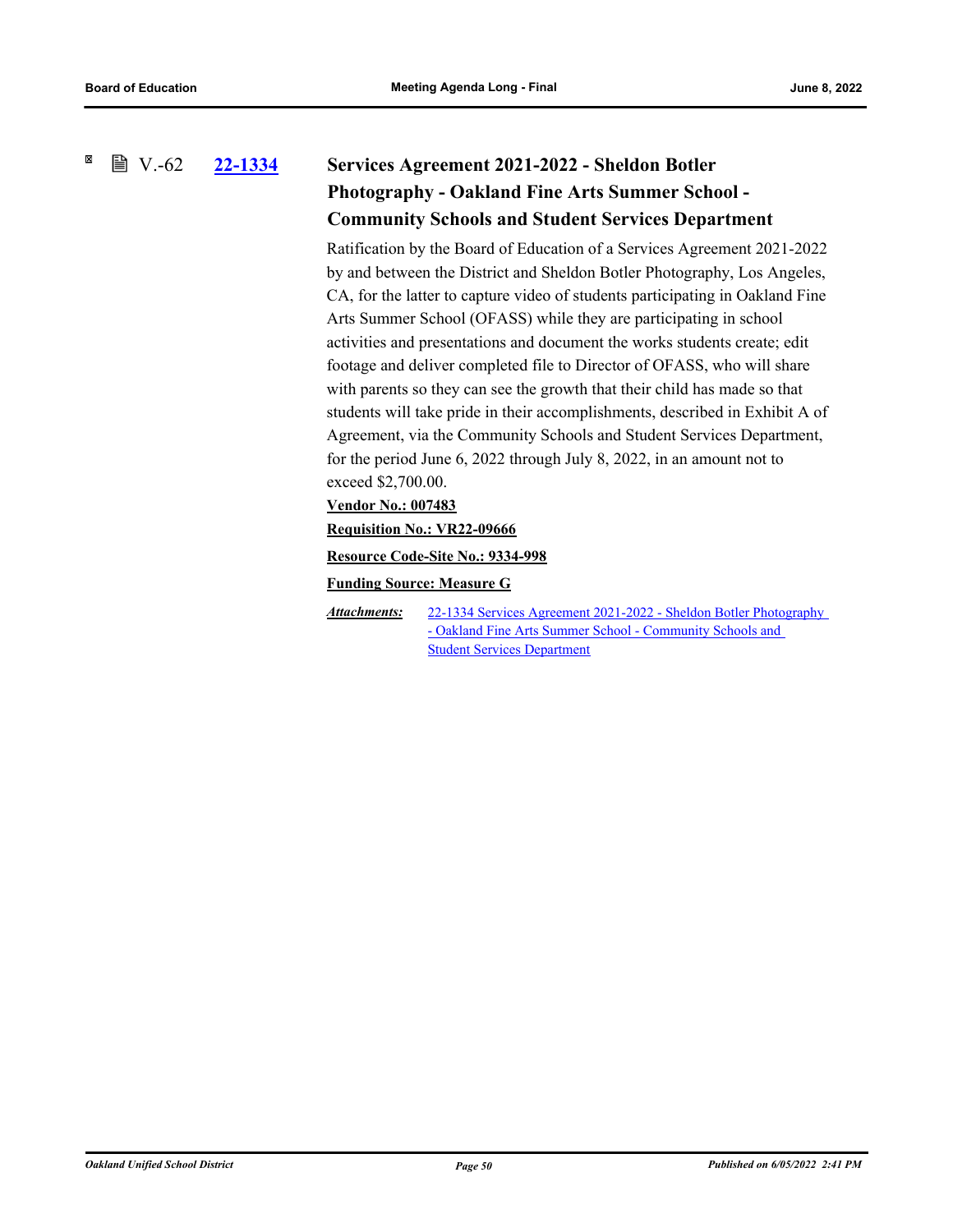**■ V.-63** 

# **[22-1338](http://ousd.legistar.com/gateway.aspx?m=l&id=/matter.aspx?key=55632) Amendment No. 3, Services Agreement - Hanna Interpreting Services LLC - Special Education Department**

Approval by the Board of Education of Amendment No. 3, Services Agreement by and between the District and Hanna Interpreting Services LLC, Spring Valley, CA, for the latter to increase support in providing interpreting and document translations services to the consumer in their native language to better understand information throughout the remainder of the academic year; and provide services throughout the annual Special Education Extended School Year (ESY) Program giving continuous communication to families, for the period of July 01, 2021, through July 31, 2022, in the additional amount of \$200,000.00, increasing the Agreement not to exceed amount from \$296,700.00 to \$496,700.00. All other terms and conditions of the Agreement remain in full force and effect.

## **Vendor No.: 006861**

## **Requisition No.: VR22-08503**

## **Resource Code-Site No.: 6500-975**

## **Funding Source: Special Education**

[22-1338 Amendment No. 3, Services Agreement - Hanna Interpreting](http://ousd.legistar.com/gateway.aspx?M=F&ID=104551.pdf)  Services LLC - Special Education Department *Attachments:*

# **[22-1339](http://ousd.legistar.com/gateway.aspx?m=l&id=/matter.aspx?key=55633) Nonpublic, Nonsectarian School/Agency Services Master Contract - Benchmark School - 2021-22 School Year - Special Education Department** ■ V.-64 22-1339

Approval by the Board of Education of Special Education Services Nonpublic, Nonsectarian School/Agency Services Master Contract by and between the District and **Benchmark School, Woods Cross**, **UT**, for the latter to provide services to pupils as specified in Section 1 of Contract, for the period **July 1, 2021** through June 30, 2022, pursuant to terms and conditions of Resolution No. 2122-0110.

## **Resource Code-Site No.: 6500-975**

## **Funding Source: Special Education**

[22-1339 Nonpublic, Nonsectarian School/Agency Services Master](http://ousd.legistar.com/gateway.aspx?M=F&ID=104524.pdf)  Contract - Benchmark School - 2021-22 School Year - Special Education Department *Attachments:*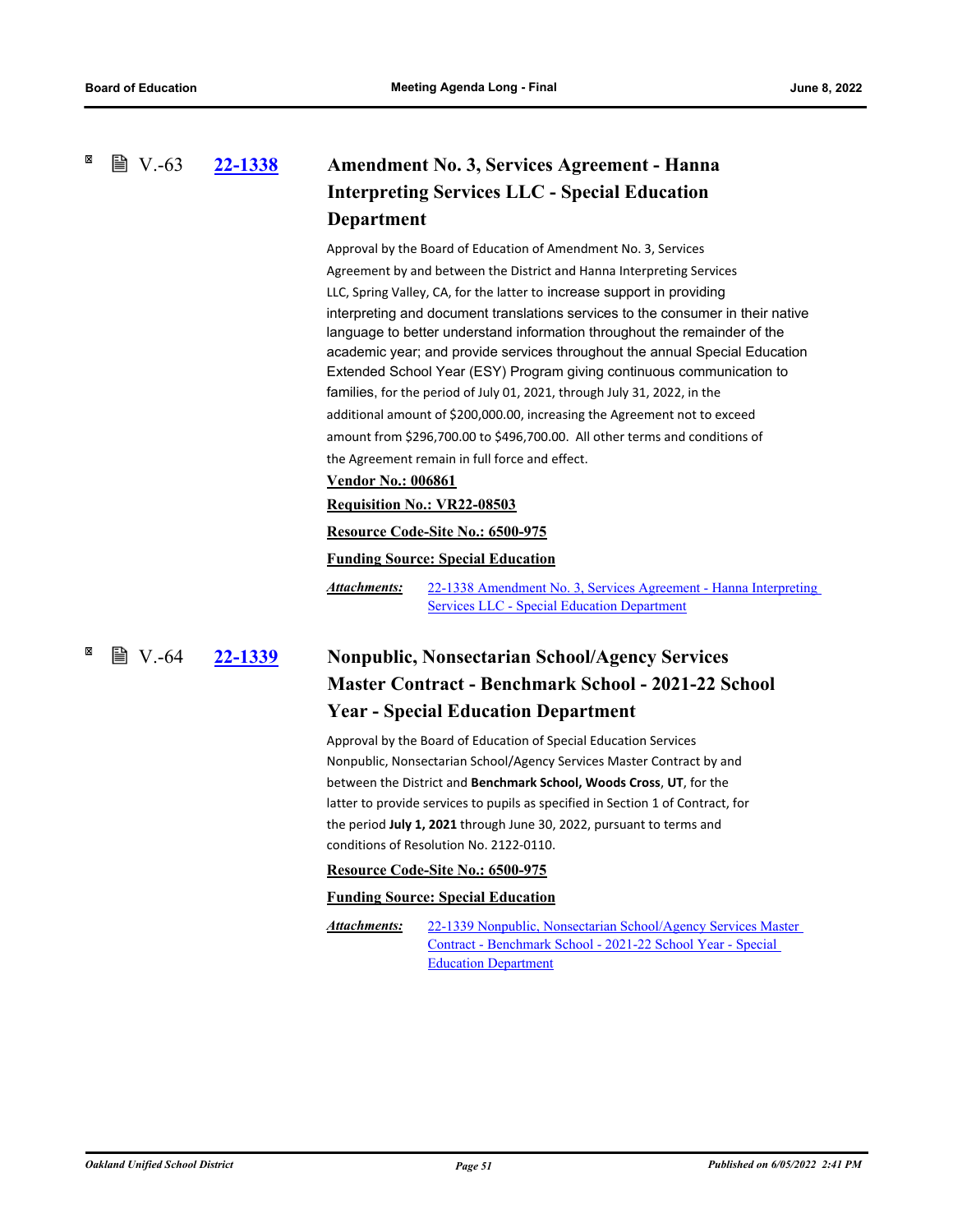### **[22-1347](http://ousd.legistar.com/gateway.aspx?m=l&id=/matter.aspx?key=55641) Services Agreement 2021-2022 - Breathe For Change - Think College Now Elementary School ■ V.-65**

Ratification by the Board of Education of a Services Agreement 2021-2022 by and between the District and Breathe For Change, San Francisco, CA, for the latter, designed specifically for educators and community leaders, to use wellness, social-emotional learning, to teach inclusive and trauma-informed yoga classes to adults and young people, as well as design and facilitate wellness and social-emotional learning workshops and professional development programs for schools, as described in Exhibit A of the Agreement, at Think College Now Elementary School, for the period of August 9, 2021, through May 25, 2022, in an amount not to exceed \$3,590.00.

### **Vendor No.: 007846**

### **Requisition No.: VR22-09495**

### **Resource Code-Site No.: 3010-190**

**Funding Source: Title I-Basic Grant Low Income**

[22-1347 Services Agreement 2021-2022 - Breathe For Change - Think](http://ousd.legistar.com/gateway.aspx?M=F&ID=104553.pdf)  College Now Elementary School *Attachments:*

# **[22-1350](http://ousd.legistar.com/gateway.aspx?m=l&id=/matter.aspx?key=55644) Services Agreement 2021-2022 - A New Daylight, LLC - Oakland Fine Arts Summer School - Community Schools and Student Services Department**  $\mathbb{B}$  V.-66

Ratification by the Board of Education of a Services Agreement 2021-2022 by and between the District and A New Day, LLC, Salem, OR, for the latter to engage students in activities that develop social-emotional skills, techniques to strengthen peer relationships, and develop methods to increase problem-solving and leadership skills; discuss and role play how these skills relate to daily life and can positively impact one's personal and professional development for students enrolled in the Oakland Fine Arts Summer School, via the Community Schools and Student Services Department, for the period June 6, 2022 through July 8, 2022, in an amount not to exceed \$1,100.00.

## **Vendor No.: 007779**

## **Requisition No.: VR22-09765**

**Resource Code-Site No.: 9334-998**

### **Funding Source: Measure G**

22-1350 Services Agreement 2021-2022 - A New Daylight, LLC - [Oakland Fine Arts Summer School - Community Schools and Student](http://ousd.legistar.com/gateway.aspx?M=F&ID=104520.pdf)  **Services Department** *Attachments:*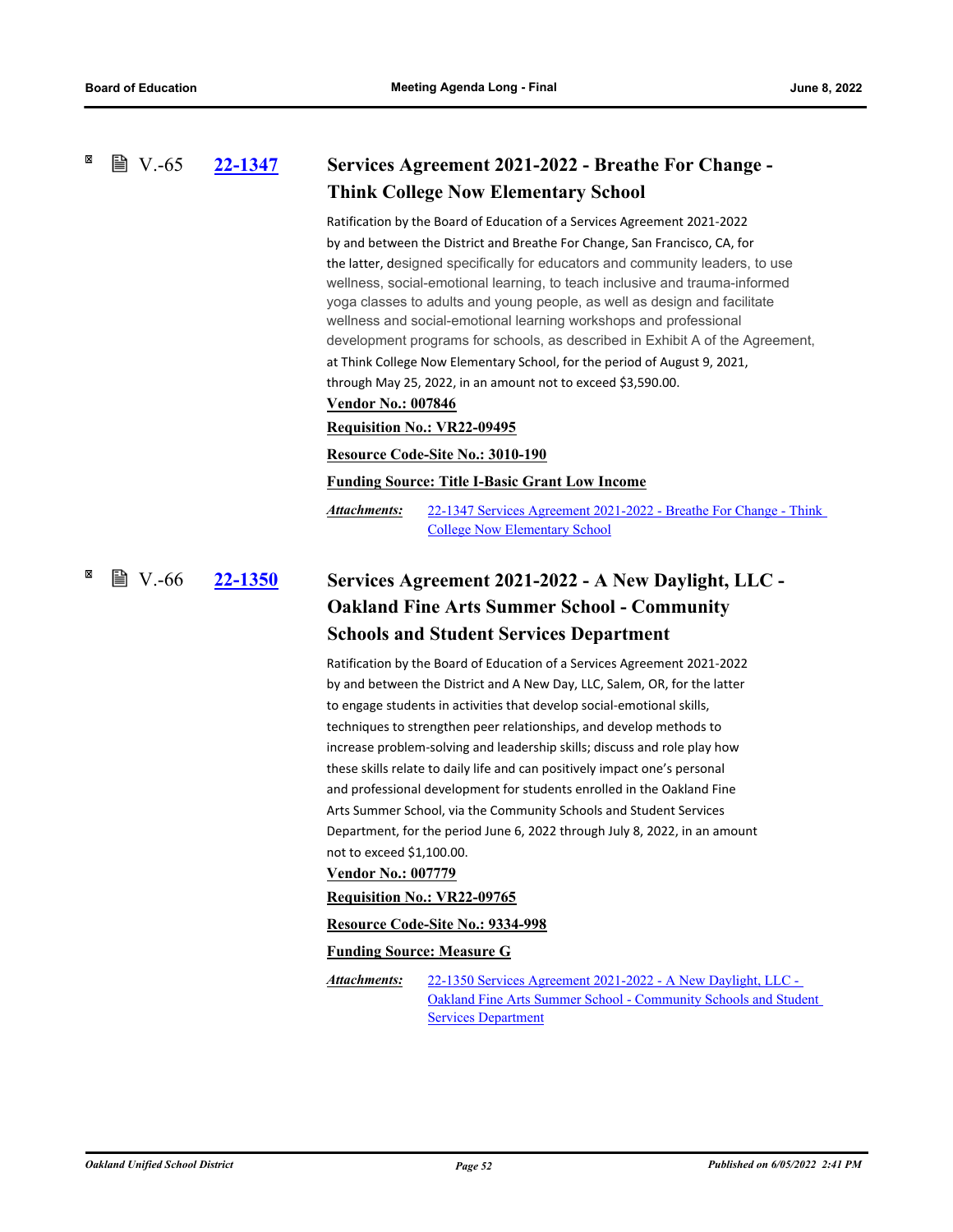**■ V.-67** 

# **[22-1353](http://ousd.legistar.com/gateway.aspx?m=l&id=/matter.aspx?key=55647) Services Agreement 2022-2023 - William MacMorran, M.D. – Special Education Department**

Ratification by the Board of Education of a Services Agreement 2022-2023 between the District and William MacMorran, M.D., Berkeley, CA, for the latter to provide psychiatric medication evaluations, management, and maintenance connection to students with Individual Education Plans who have been identified with a mental health diagnosis for which psychiatric medications may be warranted and would not otherwise have access to without this support once a week on a half day schedule, via the Special Education Department, for the period of August 8, 2022 through June 30, 2023, in an amount not to exceed \$49,900.00.

## **Resource Code-Site No.: 6500-975**

# **Funding Source: Special Education**

[22-1353 Services Agreement 2022-2023 - William MacMorran, M.D. –](http://ousd.legistar.com/gateway.aspx?M=F&ID=104525.pdf)  Special Education Department *Attachments:*

# **[22-1360](http://ousd.legistar.com/gateway.aspx?m=l&id=/matter.aspx?key=55654) Student Travel - National Association of Community and Restorative Justice (JACRJ) Conference, Chicago, IL - Bret Harte Middle School**  $\mathbb{B}$  V.-68

Approval by the Board of Education of Resolution No. 2122-0200 - Authorization for Approval of Student Travel - by school site Bret Harte Middle School, for 12 students and 6 adults, as specified in Out of State Field Trip/Excursion Request, attached, to attend the National Community Restorative Justice Conference in Chicago, Illinois, as described in the itinerary, for the period of July 6, 2022 through July 9, 2022, at no cost to the District.

## **Funding Source: No Fiscal Impact**

[22-1360 Student Travel - National Association of Community and](http://ousd.legistar.com/gateway.aspx?M=F&ID=104659.pdf)  Restorative Justice (JACRJ) Conference, Chicago, IL - Bret Harte Middle School *Attachments:*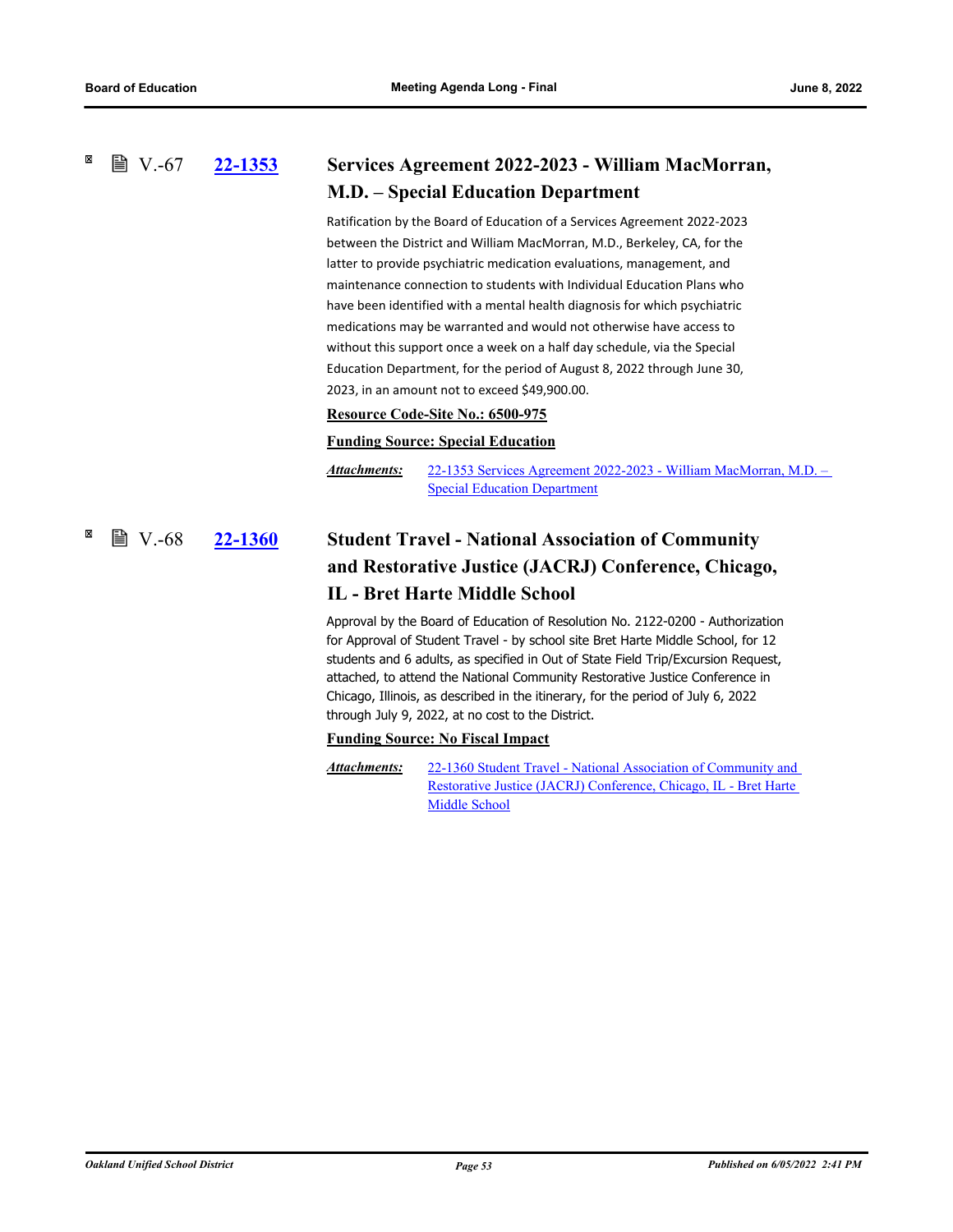### **[22-1362](http://ousd.legistar.com/gateway.aspx?m=l&id=/matter.aspx?key=55656) Services Agreement 2021-2022 - Rainbow Chefs Academy - Counseling Department ■ V.-69**

Ratification by the Board of Education of a Services Agreement 2021-2022 by and between the District and Rainbow Chefs Academy, Burlingame, CA, for the latter to Partner with a credentialed Spanish 1 teacher in the OUSD Central Academic Recovery Team's Summer HAcK '22 learning experience for 9th & 10th graders; educate students and consumers on how to live a healthy lifestyle, emphasizing nutrition and the culinary arts, that is sustainable for the individual and beneficial for society as a whole, as described in Exhibit A of Agreement, via the Counseling Department, for the period of June 2, 2022 through July 8, 2022, in an amount not to exceed \$4,500.00.

**Vendor No.: 007797**

## **Requisition No.: VR22-08522**

### **Resource Code-Site No.: 7425-928**

## **Funding Source: Expanded Learning Opp Prop98**

[22-1362 Services Agreement 2021-2022 - Rainbow Chefs Academy -](http://ousd.legistar.com/gateway.aspx?M=F&ID=104554.pdf)  Counseling Department *Attachments:*

### **[22-1363](http://ousd.legistar.com/gateway.aspx?m=l&id=/matter.aspx?key=55657) Services Agreement 2021-2022 - Public Health Institute - Castlemont High School ■ V.-70**

Ratification by the Board of Education of a Services Agreement 2021-2022 by and between the District and Public Health Institute (PHI), Oakland, CA, for the latter to join in partnership with the school to assist in development of pathways with sustainability for students, as described in Exhibit A of the Agreement, incorporated herein by reference at Castlemont High School, for the period of May 1, 2022 through June 30, 2023, in an amount not to exceed \$15,000.00.

# **Vendor No.: 003481**

### **Requisition No.: VR22-09121**

**Resource Code-Site No.: 9333-301**

### **Funding Source: Measure N**

[22-1363 Services Agreement 2021-2022 - Public Health Institute -](http://ousd.legistar.com/gateway.aspx?M=F&ID=104555.pdf)  Castlemont High School *Attachments:*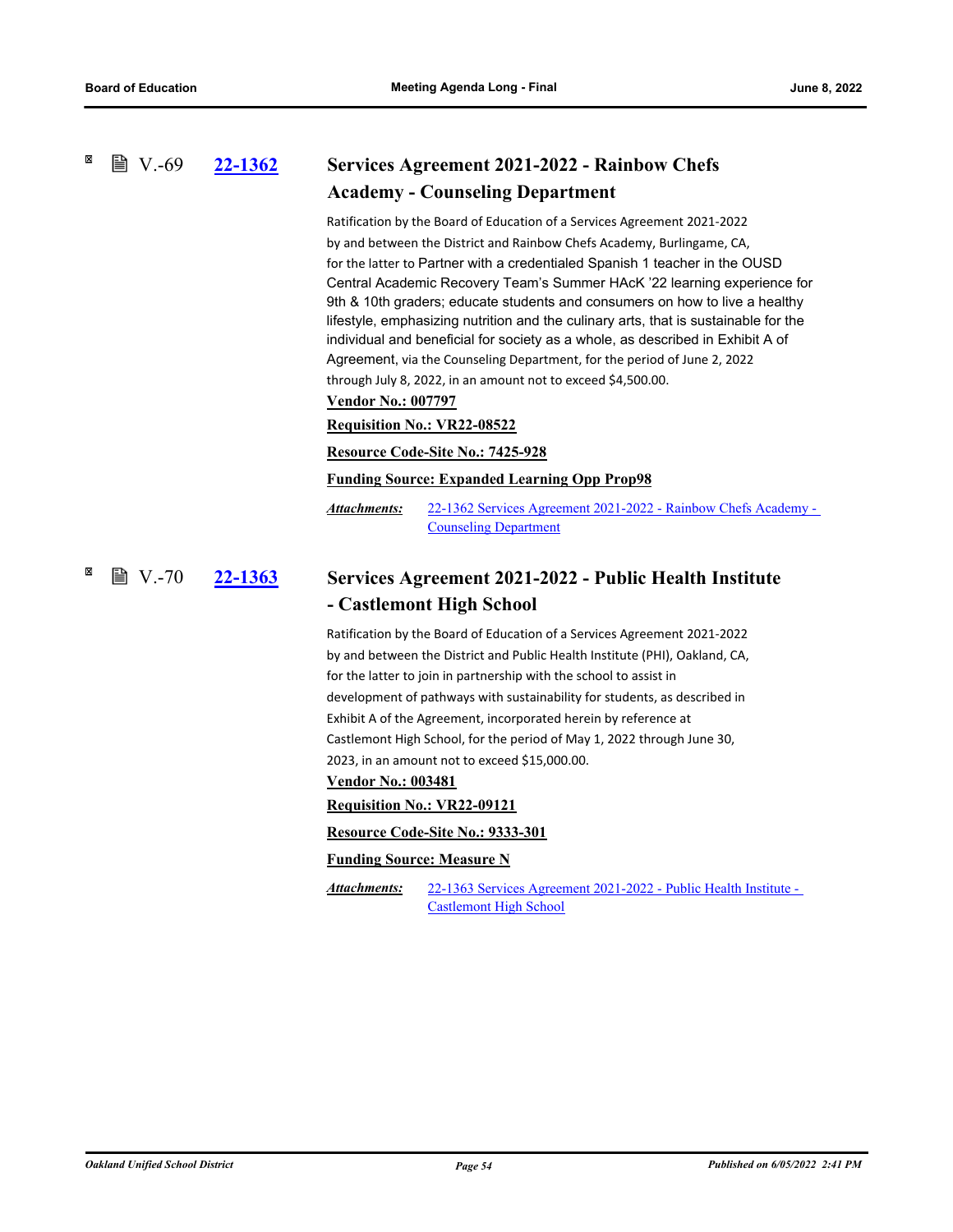# **[22-1375](http://ousd.legistar.com/gateway.aspx?m=l&id=/matter.aspx?key=55669) Services Agreement 2022-2025 - No Cost and Data Sharing Agreement 2021-2022 - Oakland Natives Give Back - Community Schools and Student Services Department ■ V.-71**

Approval by the Board of Education of a Services Agreement 2022-2025 - No Cost and a Data Sharing Agreement 2021-2022 by and between the District and Oakland Natives Give Back, Oakland, CA, for the latter to partner with local District schools to implement the Every Day Counts Attendance Challenge and out Kindergarten Attendance Challenge to raise student and parent awareness of the importance of daily school attendance; and provide other assistance and enrollment outreach and support at the request of the District, including but not limited to outreach to chronically absent District students, as described in Exhibit A of the Agreement, incorporated herein by reference as though fully set forth, via the Community Schools and Student Services Department, for the period June 1, 2022 through June 30, 2025, at no cost to the District.

# **Funding Source: No Fiscal Impact**

# **[22-1379](http://ousd.legistar.com/gateway.aspx?m=l&id=/matter.aspx?key=55673) Grant Award/Agreement- Round 4 (21-22) K-12 Strong Workforce Program Pathway Improvement Grant - California Department of Education - High School Linked Learning Office ■ V.-72**

Acceptance and Approval by the Board of Education of a Grant Award/Agreement by and between the Cabrillo Community College District, as Fiscal Agent, for the K12 Strong Workforce Program for the Bay Area Community College Consortium, and the District, with the latter accepting \$1,843,322.00, for the project titled Pathways to Prosperity: Curriculum & Instruction/Work-Based Learning, as described in Sections 2 and 4 of the Agreement, incorporated herein by reference as though fully set forth, via the High School Linked Learning Office, for the period of January 1, 2022 through June 30, 2024, pursuant to the terms and conditions thereof, if any.

## **Funding Source: California Department of Education**

[22-1379 Grant Award/Agreement- Round 4 \(21-22\) K-12 Strong](http://ousd.legistar.com/gateway.aspx?M=F&ID=104523.pdf)  Workforce Program Pathway Improvement Grant - California Department of Education - High School Linked Learning Office *Attachments:*

[<sup>22-1375</sup> Services Agreement 2022-2025 - No Cost and Data Sharing](http://ousd.legistar.com/gateway.aspx?M=F&ID=104522.pdf)  Agreement 2021-2022 - Oakland Natives Give Back - Community Schools and Student Services Department *Attachments:*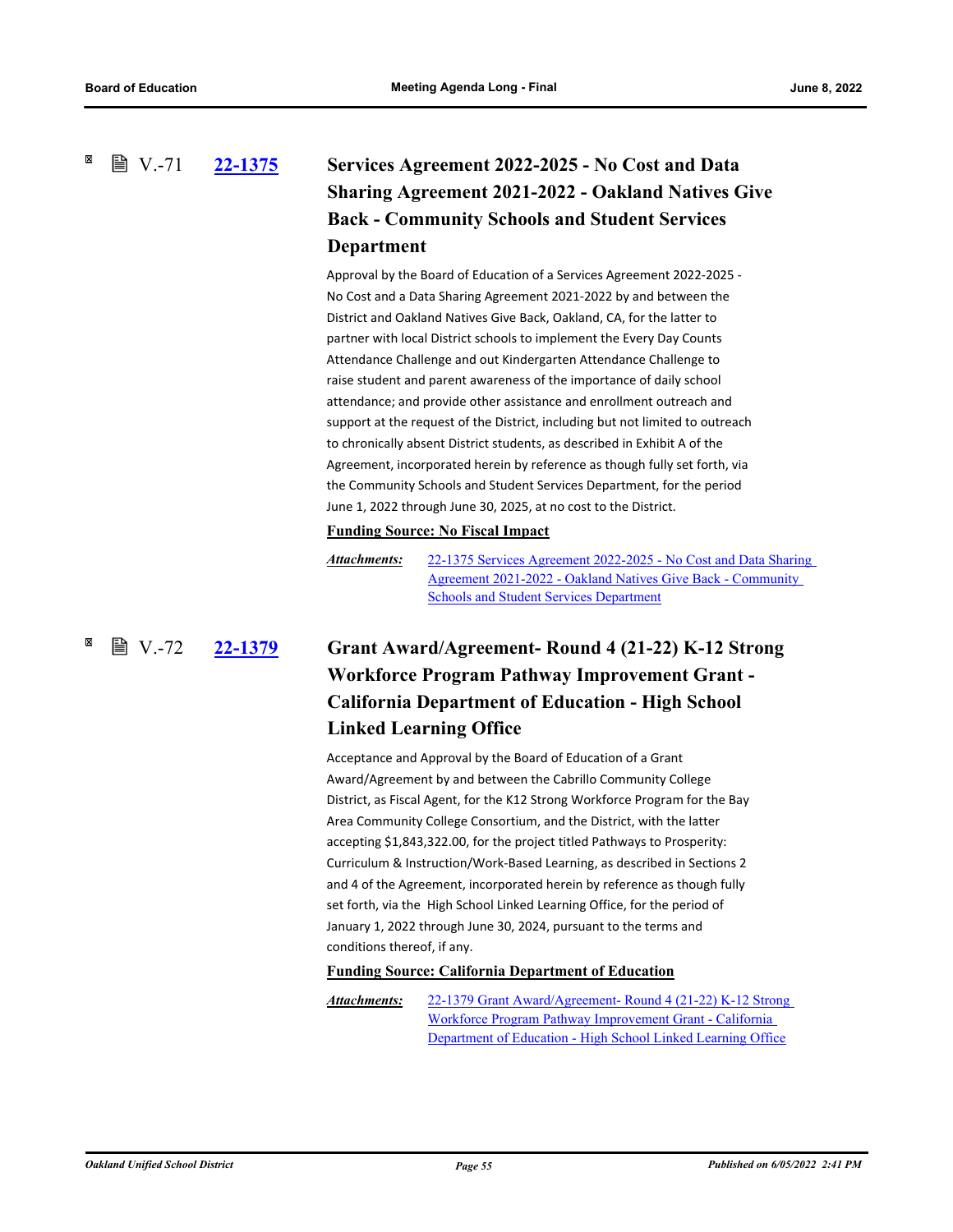**[22-1268](http://ousd.legistar.com/gateway.aspx?m=l&id=/matter.aspx?key=55562) Amendment No. 1, Services Agreement 2021-2022 - Spearitwurx - Office of the Chief of Staff ■ V.-73** 

> Approval by the Board of Education of Amendment No.1, Services Agreement by and between the District and Spearitwurx, Oakland, CA, for the latter to provide additional services aligning content and learning from the fall community listening sessions with the year two action planning for the strategic plan, including facilitating a component of the February Senior Leadership Team and Strategic Planning Lead Retreat; provide spring coaching and support for the year two planning of the Reparations Resolution implementation activities, for the period of September 01, 2021 through June 30, 2022, in the additional amount of \$4,100.00, increasing the Agreement not to exceed amount from \$94,999.00 to \$99,099.00. All other terms and conditions of the Agreement remain in full force and effect.

## **Vendor No.: 005317**

## **Requisition No.: VR22-07963**

## **Resource Code-Site No.: 3213-901**

[22-1268 Amendment No. 1, Services Agreement 2021-2022 -](http://ousd.legistar.com/gateway.aspx?M=F&ID=104544.pdf)  Spearitwurx - Office of the Chief of Staff *Attachments:*

## **Chief Governance Officer**

**■ V.-74** 

# **[22-1365](http://ousd.legistar.com/gateway.aspx?m=l&id=/matter.aspx?key=55659) Memorandum of Understanding and Engagement Policy - Burke, Williams & Sorensen, LLP - Chief Governance Officer**

Approval by the Board of Education of a Memorandum of Understanding and Engagement Policy by and between District and Burke, Williams & Sorensen LLP, authorizing the Office of the General Counsel to retain Burke, Williams & Sorensen to provide legal services to the District for charter school matters and other legal services on an as needed basis, for the period of July 1,2022 through June 30, 2024, in an amount not to exceed \$100,000 in a fiscal year.

[22-1365 Memorandum of Understanding and Engagement Policy -](http://ousd.legistar.com/gateway.aspx?M=F&ID=104668.pdf)  Burke, Williams & Sorensen, LLP - Chief Governance Officer *Attachments:*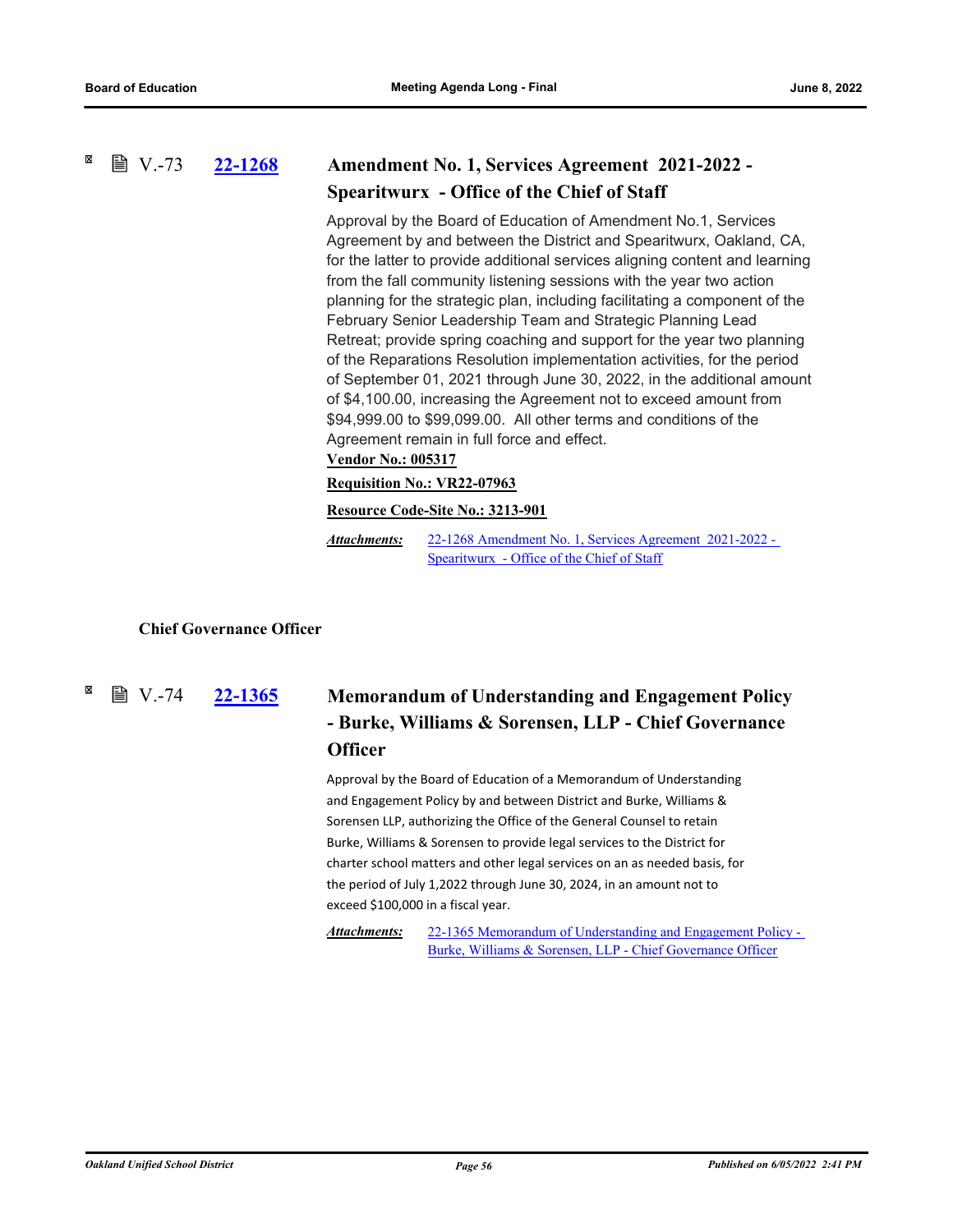# **[22-1366](http://ousd.legistar.com/gateway.aspx?m=l&id=/matter.aspx?key=55660) Amendment No. 1, Memorandum of Understanding and Engagement Policy - Oppenheimer Investigations Group - Chief Governance Officer ■ V.-75**

Ratification by the Board of Education of Amendment No. 1 to the Memorandum of Understanding and Engagement Policy ("MOUEP") by and between District and Oppenheimer Investigations Group, for the latter to provide more of the same legal service on an as needed basis for Title IX matters and to extend the term through June 30, 2023, for an additional amount of \$60,000, for a total not to exceed amount of \$93,000 through June 30, 2023. All other terms and conditions of the MOUEP remain in full force and effect.

[22-1366 Amendment No. 1, Memorandum of Understanding and](http://ousd.legistar.com/gateway.aspx?M=F&ID=104684.pdf)  Engagement Policy - Oppenheimer Investigations Group - Chief Governance Officer *Attachments:*

# **[22-1367](http://ousd.legistar.com/gateway.aspx?m=l&id=/matter.aspx?key=55661) Memorandum of Understanding and Engagement Policy - Davis, Bengtson and Young - Chief Governance Officer**  $\mathbb{B}$  V.-76

Approval by the Board of Education of a Memorandum of Understanding and Engagement Policy by and between the District and Davis, Bengtson & Young APLC, authorizing the Office of the General Counsel to retain Davis, Bengtson & Young APLC to provide legal services to the District for civil litigation matters and other legal services on an as needed basis, for the period of July 1, 2022 through June 30, 2024, in an amount not to exceed \$150,000 in a fiscal year.

[22-1367 Memorandum of Understanding and Engagement Policy -](http://ousd.legistar.com/gateway.aspx?M=F&ID=104669.pdf)  Davis, Bengtson and Young - Chief Governance Officer *Attachments:*

### **[22-1369](http://ousd.legistar.com/gateway.aspx?m=l&id=/matter.aspx?key=55663) Memorandum of Understanding and Engagement Policy - Fisher & Phillips LLP - Chief Governance Officer ■ V.-77 22-1369**

Ratification by the Board of Education of a Memorandum of Understanding and Engagement Policy by and between District and Fisher & Phillips LLP, authorizing the Office of the General Counsel to retain Fisher & Phillips to provide legal services to the District for immigration related matters and other legal services on an as needed basis, for the period of July 1, 2022 through June 30, 2024, in an amount not to exceed \$50,000 in a fiscal year.

[22-1369 Memorandum of Understanding and Engagement Policy -](http://ousd.legistar.com/gateway.aspx?M=F&ID=104695.pdf)  Fisher & Phillips LLP - Chief Governance Officer *Attachments:*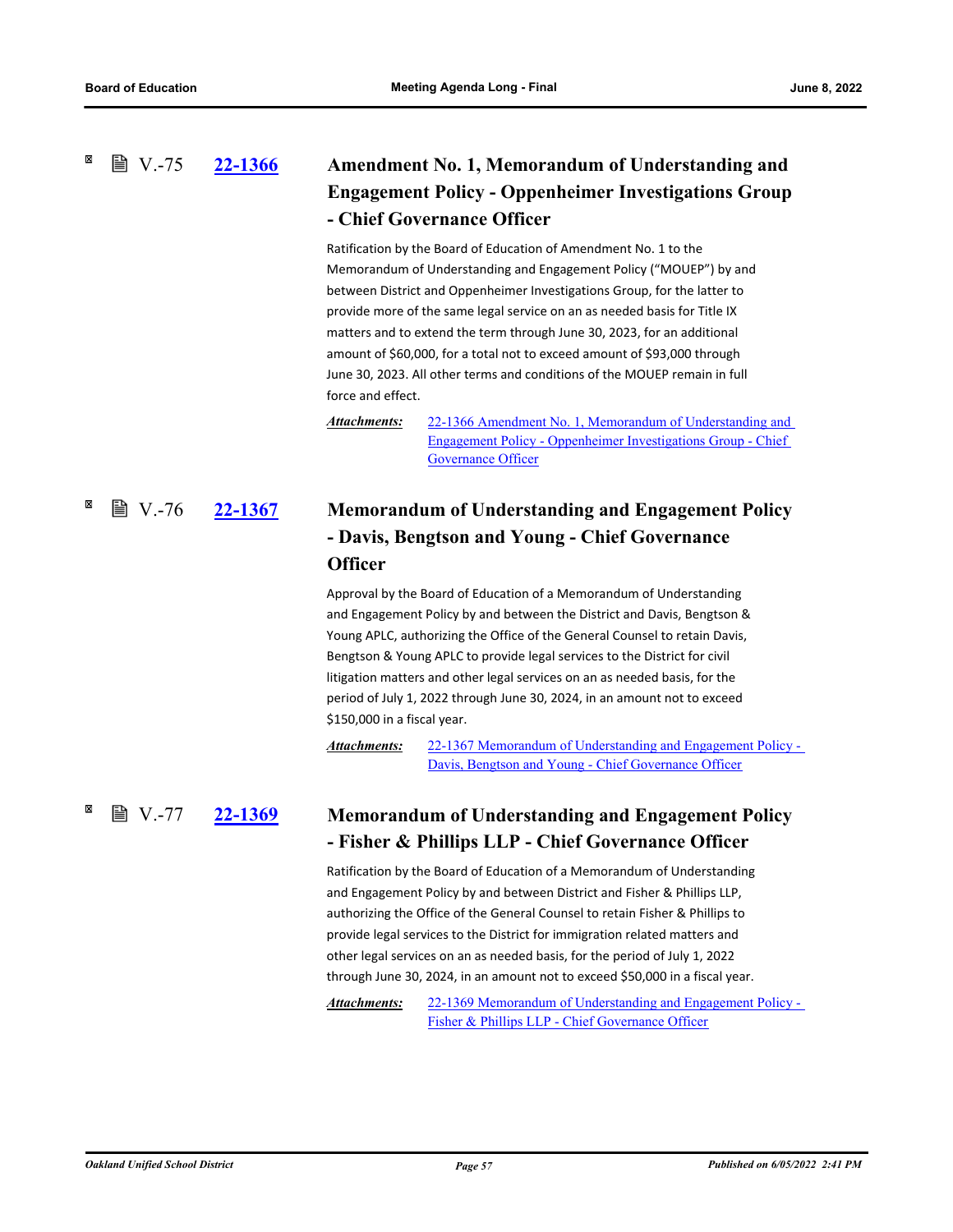#### × **■ V.-78**

# **[22-1370](http://ousd.legistar.com/gateway.aspx?m=l&id=/matter.aspx?key=55664) Memorandum of Understanding and Engagement Policy - Leone, Alberts & Duus LLP - Chief Governance Officer**

Approval by the Board of Education of a Memorandum of Understanding and Engagement Policy by and between District and Leone, Alberts and Duus law firm, authorizing the Office of the General Counsel to retain Leone, Alberts and Duus law firm to provide legal services to the District for civil litigation matters and other legal services on an as needed basis, for the period of July 1, 2022 through June 30, 2025, in an amount not to exceed \$350,000 in a fiscal year.

[22-1370 Memorandum of Understanding and Engagement Policy -](http://ousd.legistar.com/gateway.aspx?M=F&ID=104670.pdf)  Leone, Alberts & Duus LLP - Chief Governance Officer *Attachments:*

# **[22-1374](http://ousd.legistar.com/gateway.aspx?m=l&id=/matter.aspx?key=55668) Memorandum of Understanding and Engagement Policy - Bertrand, Fox, Elliott, Osman and Wenzel Law Firm - Chief Governance Officer ■ V.-79**

Approval by the Board of Education of a Memorandum of Understanding and Engagement Policy by and between District and Bertrand, Fox, Elliot, Osman & Wenzel law firm, authorizing the Office of the General Counsel to retain Bertrand, Fox, Elliot, Osman & Wenzel law firm to provide legal services to the District for civil litigation matters and other legal services on an as needed basis, for the period of July 1, 2022 through June 30, 2025, in an amount not to exceed \$250,000 in a fiscal year.

[22-1374 Memorandum of Understanding and Engagement Policy -](http://ousd.legistar.com/gateway.aspx?M=F&ID=104671.pdf)  Bertrand, Fox, Elliott, Osman and Wenzel Law Firm - Chief Governance Officer *Attachments:*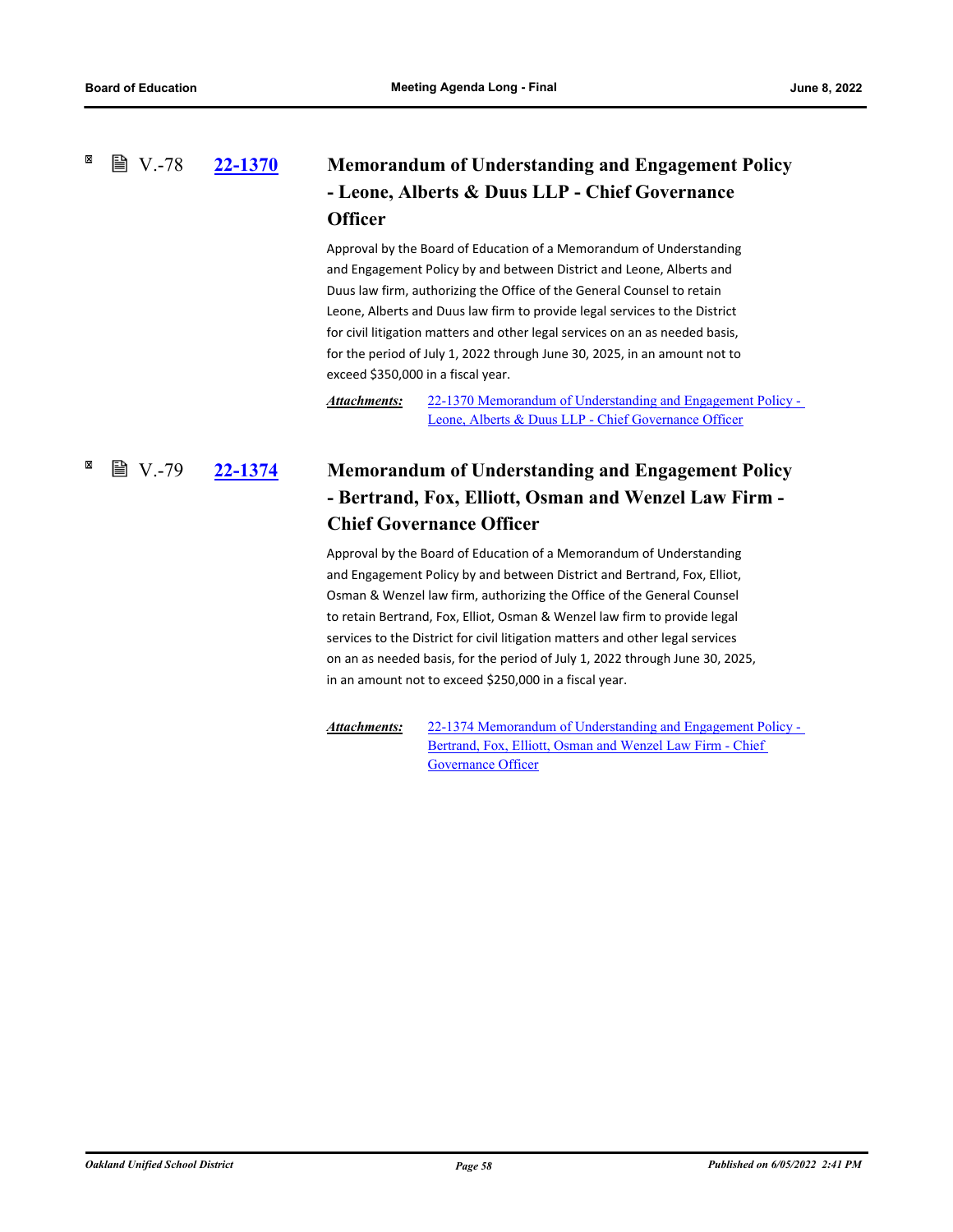# **V1. Adoption of General Consent Report - General Obligation Bonds (GOB) - Measures B, J and Y**

*"Adoption of the General Consent Report - General Obligation Bonds (GOB) - Measures B, J and Y " means that all items appearing on the Agenda under this topic are approved in one motion unless a Board Member requests that an item be removed and voted on separately or otherwise acted upon. Generally, these items are routine in nature, and are acted upon in one motion to conserve time and permit focus on other‑than‑routine items on the Agenda. An item on the General Consent Report - General Obligation Bonds (GOB) - Measures B, J and Y which a Member has requested be removed, shall be removed, without debate for separate consideration and vote or other disposition. All items remaining on the General Consent Report - General Obligation Bonds (GOB) - Measures B, J and Y, thereafter, shall be adopted or otherwise disposed of in a single motion.*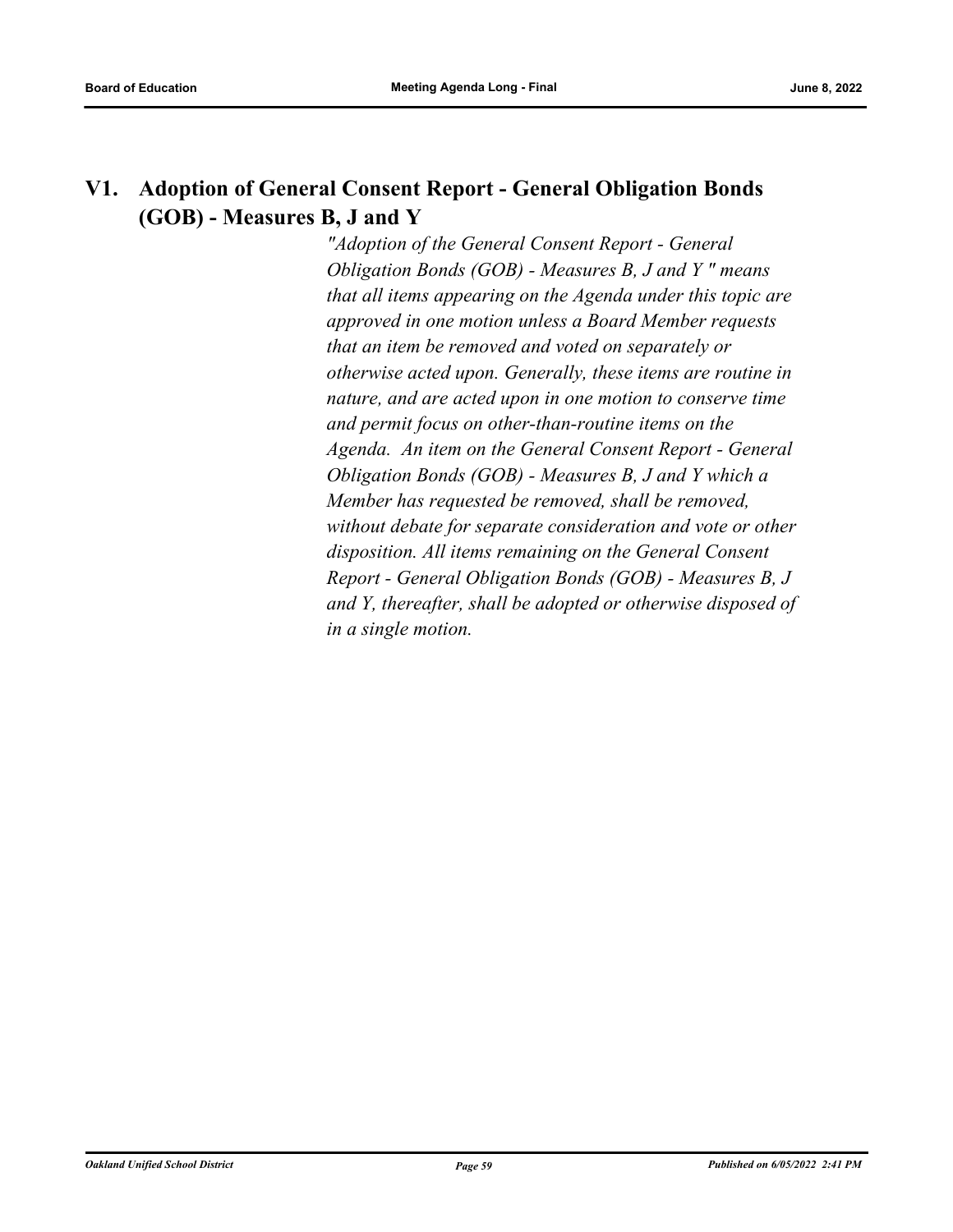## ×  $\mathbb{B}$  V1.-1 **[22-1238](http://ousd.legistar.com/gateway.aspx?m=l&id=/matter.aspx?key=55532) Agreement Between Owner and Contractor - Competitively Bid – Group H Construction, Inc. – Madison Middle School Expansion Project - Division of Facilities Planning and Management**

Approval by the Board of Education of Agreement Between Owner and Contractor by and between the District and Group H Construction, Inc., San Pablo, CA, for the latter to provide the following services: rebuild exterior sidewalk at the middle school campus; add drain inlet at low point in the parking lot; build housekeeping pad at the location of water heater; reset water heater; and all connections for the Madison Middle School Expansion Supplemental Project, in the amount of \$109,000.00, which includes a contingency allowance of \$9,000.00, as the lowest responsible, responsive bidder, with the work anticipated to commence on June 9, 2022, and scheduled to last for thirty (30) days, with an anticipated ending of July 8, 2022.

## **Vendor No.: 007824**

**Requisition No.: VR22-09848**

**Resource Code-Site No.: 9650 215**

## **Funding Source: Fund 21 Building Fund, Measure J**

22-1238 Agreement Between Owner and Contractor - Competitively Bid – Group H Construction, Inc. – Madison Middle School [Expansion Project - Division of Facilities Planning and Management](http://ousd.legistar.com/gateway.aspx?M=F&ID=104664.pdf) *Attachments:*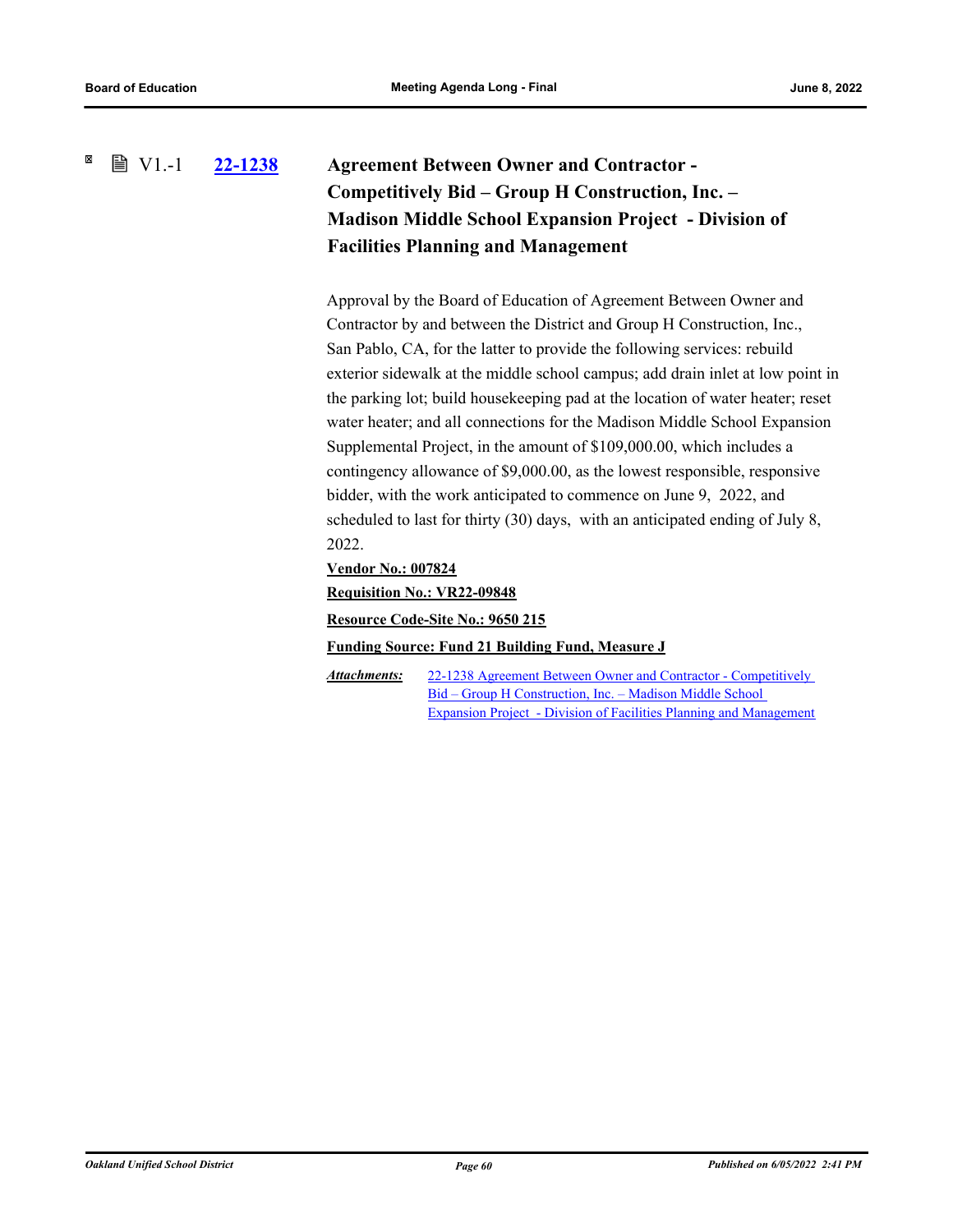×  $\mathbb{B}$  V1.-2

# **[22-1248](http://ousd.legistar.com/gateway.aspx?m=l&id=/matter.aspx?key=55542) Agreement for Engineering Services – AGS, Inc. – Roosevelt Middle School Modernization Project – Division of Facilities Planning and Management**

Approval by the Board of Education an Agreement for Engineering Services by and between the District and AGS, Inc., Oakland, CA, for the latter to provide updated geotechnical recommendations in accordance with 2022 California Building Code (CBC) and plan review for the proposed modernization based on: updated Geotechnical Letter; and Plan and Specification Review for Main Classroom Building A and for New Cafeteria Building B, and for Owner Contingency, as specified in Vendor's Proposal dated April 12, 2022 (Revised April 22, 2022), incorporated herein by reference as though fully set forth, for the Roosevelt Middle School Modernization Project, in the not-to-exceed amount of \$17,071.00, which includes a not-to-exceed amount of \$4,000.00, for additional services, as the selected consultant, with work scheduled to commence on June 9, 2022, and scheduled to last until June 26, 2026.

# **Vendor No.: 006491**

**Requisition No.: VR22-09832**

**Resource Code-Site No.: 9650 131**

**Funding Source: Fund 21 Building Fund, Measure J**

[22-1248 Agreement for Engineering Services – AGS, Inc. – Roosevelt](http://ousd.legistar.com/gateway.aspx?M=F&ID=104665.pdf)  Middle School Modernization Project – Division of Facilities Planning and Management *Attachments:*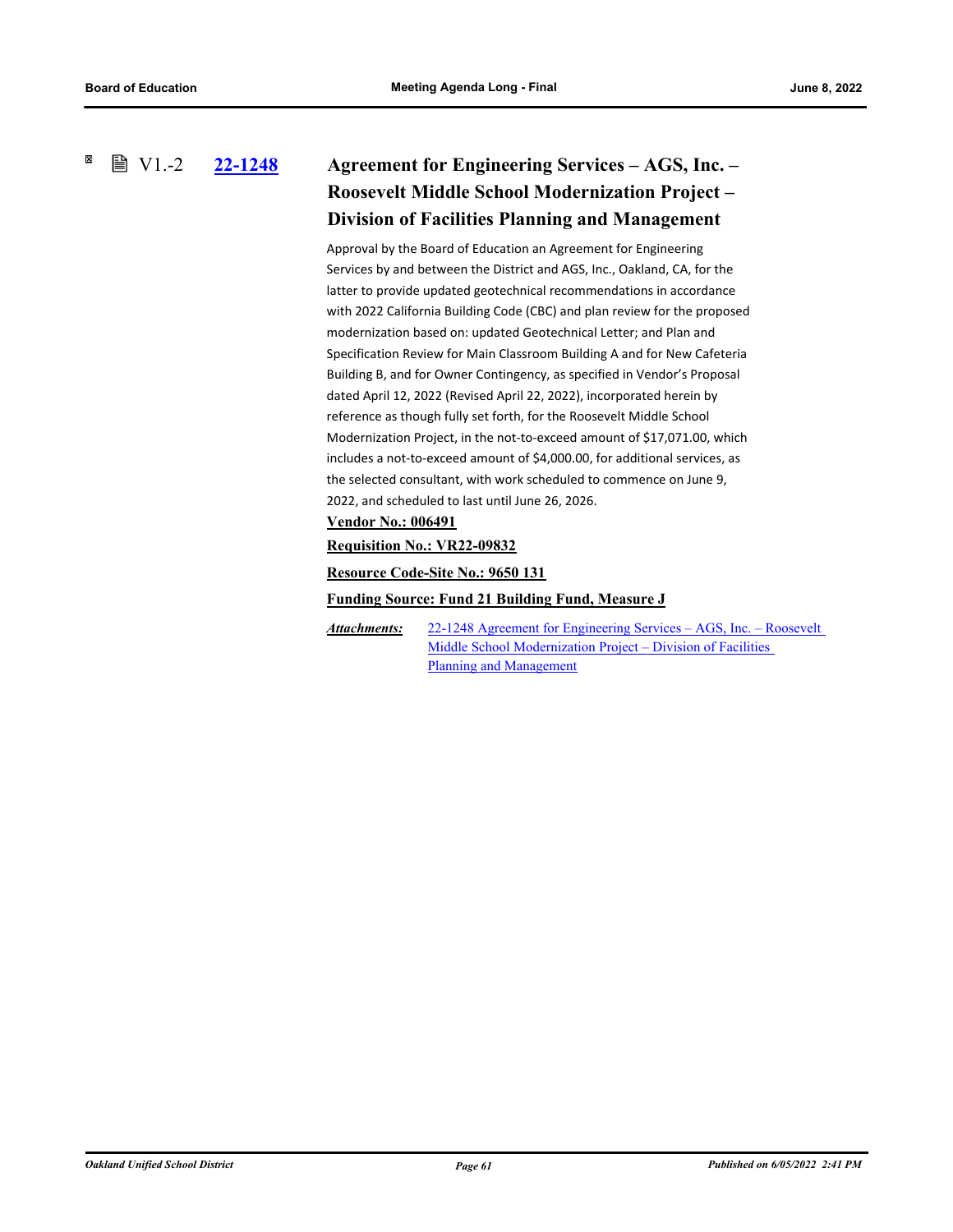#### ×  $\mathbb{B}$  V1.-3

# **[22-1277](http://ousd.legistar.com/gateway.aspx?m=l&id=/matter.aspx?key=55571) Agreement for Engineering Services – KW Engineering – Cole Administration Center Project – Division of Facilities Planning and Management**

Approval by the Board of Education of Agreement for Engineering Services by and between the District and KW Engineering, Oakland, CA, for the latter to provide cost effective and thorough commissioning services, that ensures all systems and controls operate and communicate properly to save operational costs for the Cole Administration Center Project, more specifically delineated in Exhibit C - Scope of Services - of the Agreement, incorporated herein by reference as though fully set forth, in the not-to-exceed amount of \$306,101.00, which includes a not-to-exceed amount of \$27,821.00 for additional services, with work scheduled to commence on June 9, 2022, and scheduled to last until June 30, 2024. **Vendor No.: 002451**

## **Requisition No.: VR22-09834**

**Resource Code-Site No.: 9655 109**

**Funding Source: Fund 21 Building Fund, Measure Y**

22-1277 Agreement for Engineering Services – KW Engineering – [Cole Administration Center Project – Division of Facilities Planning](http://ousd.legistar.com/gateway.aspx?M=F&ID=104666.pdf)  and Management *Attachments:*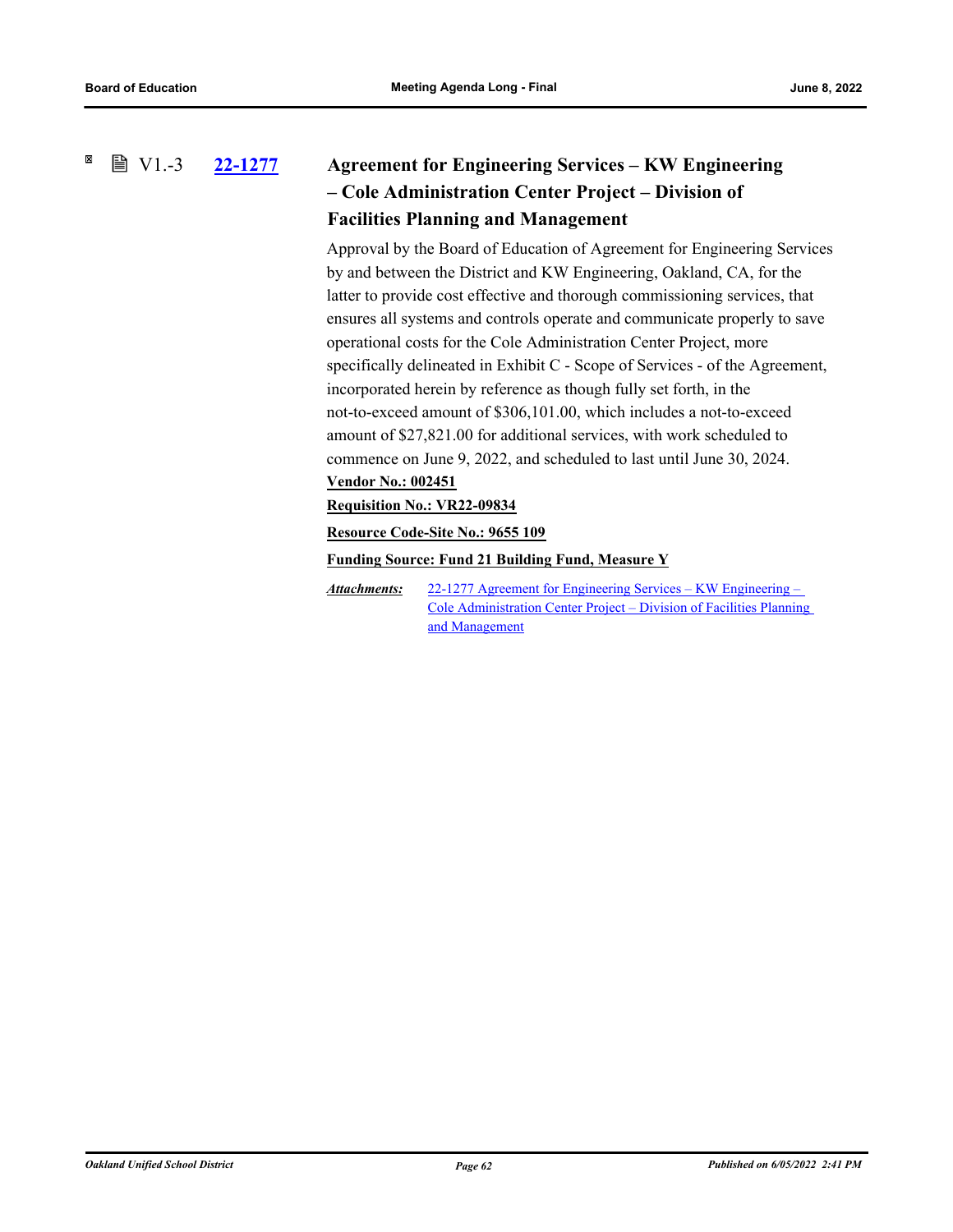**■ V1.-4** 

# **[22-1324](http://ousd.legistar.com/gateway.aspx?m=l&id=/matter.aspx?key=55618) Agreement for Architectural Services – Dialog Design, LP - DSA Legacy Project – Division of Facilities Planning and Management**

Approval by the Board of Education of Agreement for Architectural Services by and between the District and Dialog Design, LP, Oakland, CA, for the latter to provide architectural services including Basic Services Discipline for Architecture and Project Coordination; Perform Site Reviews; Preparing DSA submittal documents; coordinate DSA approval lead by PSS; engaged by the District; and DSA Verified Reports for the following sites: Sherman Elementary School, Howard Elementary School, Oakland Technical High School Portable Classrooms, and Sequoia Elementary School for the DSA Legacy Facilities Project, delineated in Section 5 of Agreement, in the not-to exceed amount of \$10,644.75, which includes a not-to-exceed contingency fee of \$1,000.00 for additional services, with work scheduled to commence on June 9, 2022, and scheduled to last until December 31, 2022.

# **Vendor No.: 000832**

## **Requisition No.: VR22-09831**

**Resource Code-Site No.: 9650 918**

**Funding Source: Fund 21 Building Fund, Measure J**

[22-1324 Agreement for Architectural Services – Dialog Design, LP -](http://ousd.legistar.com/gateway.aspx?M=F&ID=104667.pdf)  DSA Legacy Project – Division of Facilities Planning and Management *Attachments:*

# **W. Introduction of New Legislative Matter(s)**

*This section of the Agenda permits the Introduction of a New Business Matter within subject matter jurisdiction of District that may be scheduled, pursuant to requirements of Board By-Law 9322, for a future meeting.*

### **[22-1548](http://ousd.legistar.com/gateway.aspx?m=l&id=/matter.aspx?key=55842) Alignment - District COVID Policies, Protocols, and Practices w/State and County Public Health Guidance ■ W.-1**

Adoption by the Board of Education of Resolution No. 2122-0091 - Aligning District COVID Policies, Protocols, and Practices with State and County Public Health Guidance.

[22-1548 Alignment - District COVID Policies, Protocols, and Practices](http://ousd.legistar.com/gateway.aspx?M=F&ID=104747.pdf)  w/State and County Public Health Guidance *Attachments:*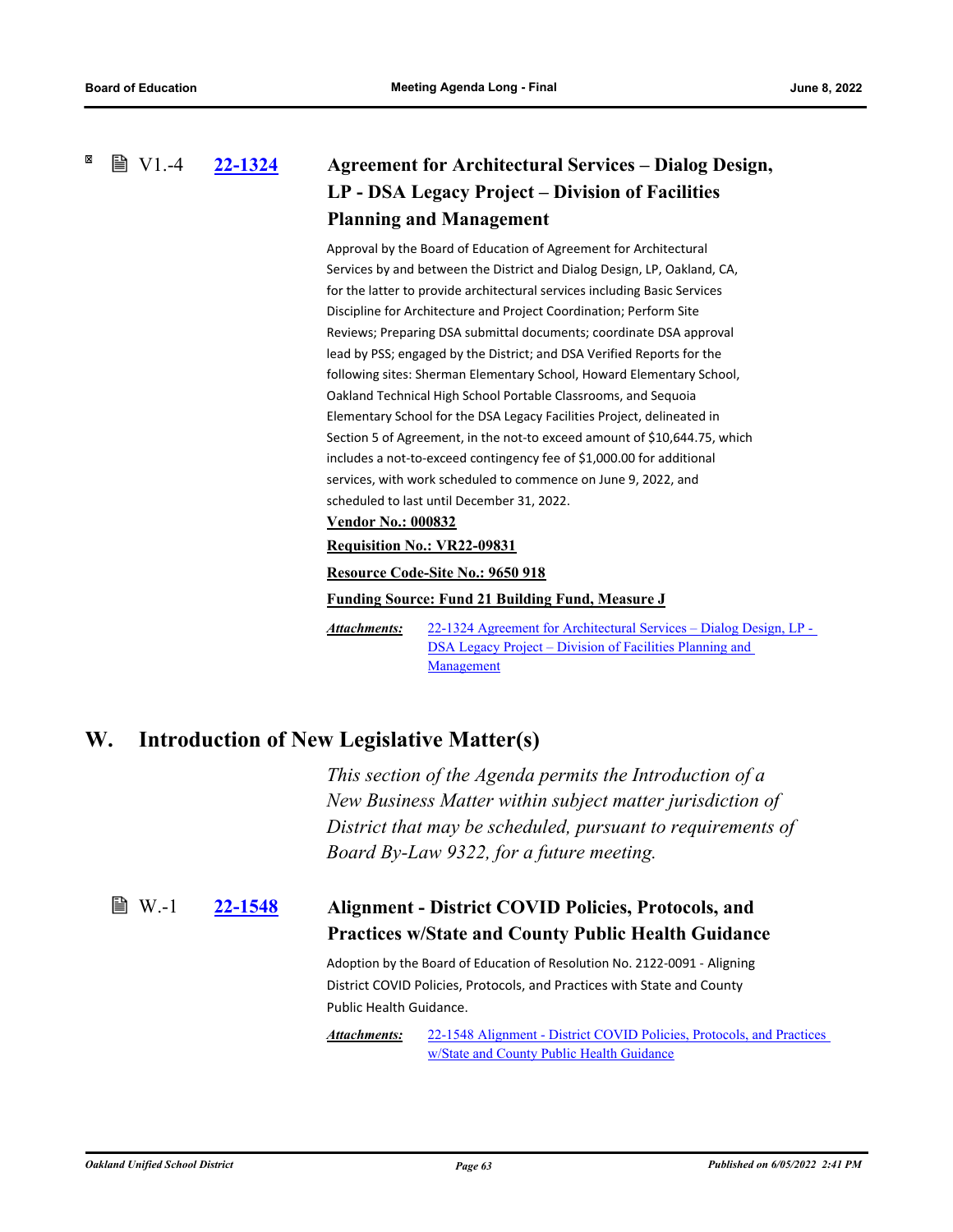### **[22-1527](http://ousd.legistar.com/gateway.aspx?m=l&id=/matter.aspx?key=55821) Measure QQ - Youth Voting - Election of Members, Board of Education ■ W.-2**

Adoption by the Board of Education of Resolution No. 2122-0089 - Supporting the Implementation of Measure QQ in High Schools.

[22-1527 Measure QQ - Youth Voting - Election of Members, Board of](http://ousd.legistar.com/gateway.aspx?M=F&ID=104746.pdf)  **Education** *Attachments:*

# **X. Regular Board Members' Report**

*This is an oral or written Report, consistent with Brown Act requirements, to the Public by an Elected Board member of any information that he/she wishes to share regarding past, present or future personal or official activities.*

| $X - 1$ | 22-1391 | Regular Board Member's Report – June 8, 2022  |  |
|---------|---------|-----------------------------------------------|--|
|         |         | Regular Board Member's Report - June 8, 2022. |  |

# **Y. Agenda Building and Work Plan Review**

**[21-1778](http://ousd.legistar.com/gateway.aspx?m=l&id=/matter.aspx?key=52914) Implementation Status - 2021-2022 School Year Work Plan - Board of Education ■ Y.-1** 

> Review and implementation status of the adopted 2021-2022 School Year Work Plan - Board of Education.

*Attachments:* [21-1787 2021-2022 School Year Work Plan - Board of Education](https://ousd.legistar.com/LegislationDetail.aspx?ID=5009126&GUID=65E1D744-4C38-41E2-AD4B-08283507B859&Options=ID|Text|&Search=Work+Plan)

# *Legislative History*

| 9/22/21  | Board of Education | <b>Discussed</b> |
|----------|--------------------|------------------|
| 10/13/21 | Board of Education | Discussed        |
| 10/27/21 | Board of Education | Discussed        |
| 11/17/21 | Board of Education | Discussed        |
| 12/15/21 | Board of Education | Discussed        |
| 1/26/22  | Board of Education | Discussed        |
| 2/23/22  | Board of Education | Discussed        |
| 4/27/22  | Board of Education | Discussed        |